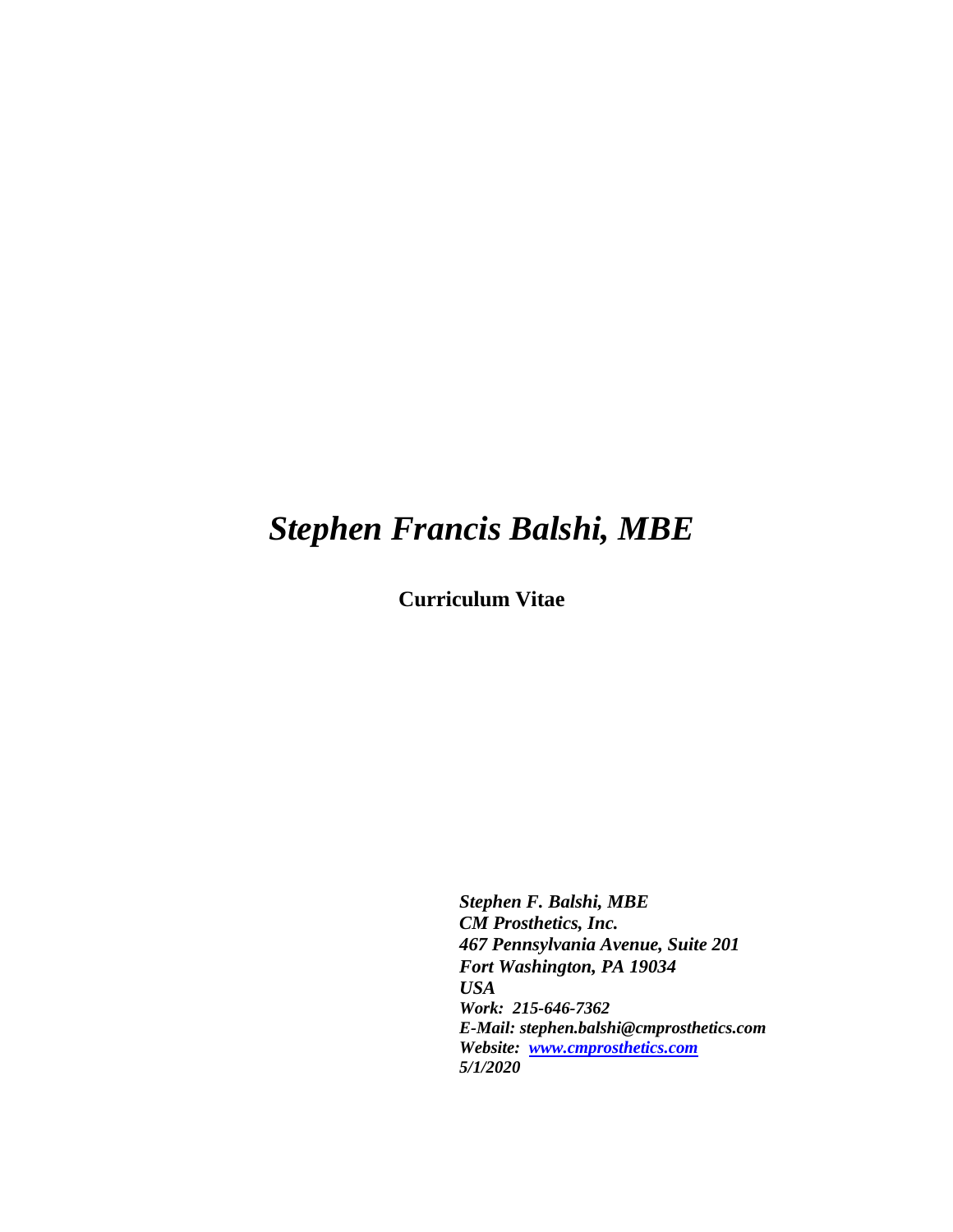# **EDUCATION**

| Secondary:<br>1997     | La Salle College High School, Wyndmoor, Pennsylvania<br>Varsity Tennis, four years - Team Co-Captain, Grade 12<br>Highest Average in Class, Spanish IV                                                                                 |
|------------------------|----------------------------------------------------------------------------------------------------------------------------------------------------------------------------------------------------------------------------------------|
| Undergraduate:<br>2001 | Bachelor of Biomedical Engineering, Catholic University of<br>America, School of Engineering<br>Washington, DC<br>Member SAAC (Student Athletic Association Committee)<br>Edward M. Nagel Foundation Scholar in Biomedical Engineering |
| Graduate:<br>2005      | Master of Science in Biomedical Engineering, Drexel University,<br>School of Biomedical Engineering, Science and Health Systems<br>Philadelphia, PA                                                                                    |
|                        | Master's Research: A Resonance Frequency Analysis Assessment<br>for Immediately Loaded Brånemark System Dental Implants                                                                                                                |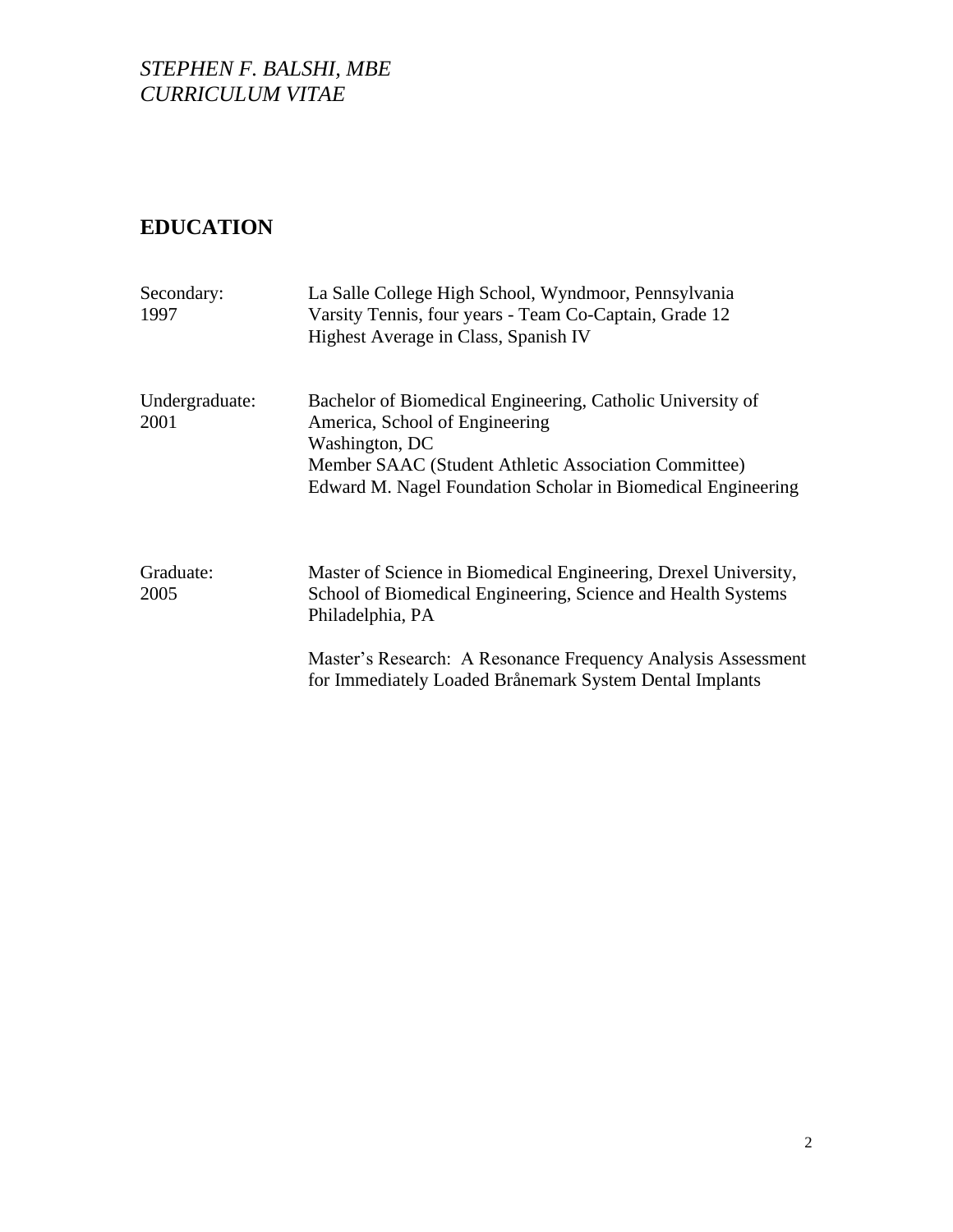# **HONORS AND AWARDS**

| 1997          | Academic Achievement grants awarded to:<br>The Catholic University of America and Mount Saint Mary's<br>College of Maryland.                                                                                    |
|---------------|-----------------------------------------------------------------------------------------------------------------------------------------------------------------------------------------------------------------|
| $1997 - 1998$ | Varsity Tennis Rookie of the Year                                                                                                                                                                               |
| $1998 - 1999$ | Varsity Tennis Team MVP                                                                                                                                                                                         |
| $1999 - 2000$ | Varsity Tennis Team MVP                                                                                                                                                                                         |
| $2000 - 2001$ | Varsity Tennis Team MVP                                                                                                                                                                                         |
| 2001          | R. Harris Cup Winner:<br>Awarded to a male undergraduate who has demonstrated<br>outstanding achievement in academics, athletics, and leadership<br>and is a consistent contributor to the university community |
| 2001          | Sears Directors' Cup Postgraduate Scholarship Award Winner:<br>Awarded to a consistent contributor to the university's athletic<br>programs                                                                     |
| 2019          | Dental Technician Leadership Award from The American College<br>of Prosthodontists                                                                                                                              |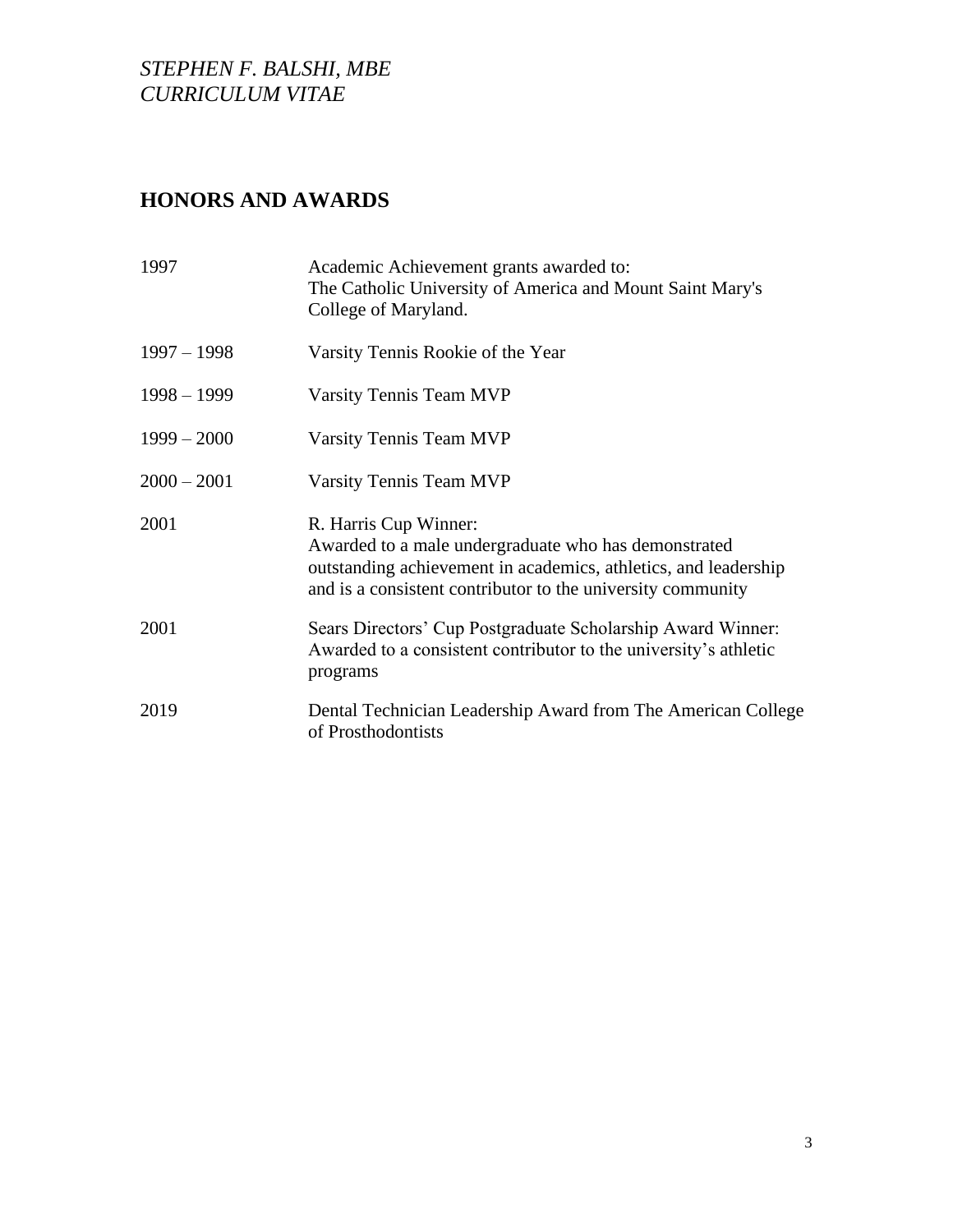# **PROFESSIONAL EXPERIENCE**

| $2015$ – Present | <b>Rutgers School of Dental Medicine</b><br>Newark, NJ<br><b>Adjunct Professor</b>                                                                                                                                       |
|------------------|--------------------------------------------------------------------------------------------------------------------------------------------------------------------------------------------------------------------------|
| $2010$ – Present | CM Prosthetics, Inc.<br>Fort Washington, PA<br>President and CEO<br><b>CAD/CAM Dental Laboratory</b>                                                                                                                     |
| $2008 -$ Present | Nova Southeastern University<br>Fort Lauderdale, FL<br><b>Associate Professor/faculty position</b>                                                                                                                       |
| 2005             | <b>Institute For Facial Esthetics</b><br>Fort Washington, PA<br><b>Board of Directors</b>                                                                                                                                |
| $2004 - 2010$    | CM-Ceramics, USA<br>Rutherford, NJ<br><b>Chief Operating Officer</b><br>CAD/CAM based Dental Laboratory and Education Center                                                                                             |
| $2001$ – Present | Prosthodontics Intermedica<br>Fort Washington, PA<br>Director of Biomedical Engineering and Research<br>Bone and Implant Research; Bone/Implant Interface; Stability of<br>Dental Implants                               |
| $1997 - 2005$    | B.E. Princess, Inc.<br>Monsey, New York<br>1999 – 2005: Philadelphia Regional Manager<br>1997 – 1999: Warehouse and Shipping Manager                                                                                     |
| 2000             | National Institutes of Health (NIH) -<br>National Institute of Arthritis and Musculoskeletal and Skin<br>Diseases, Bone and Connective Tissue Biology Branch,<br><b>Craniofacial Development Section</b><br>Bethesda, MD |
| 1997             | Prosthodontics Intermedica<br>Fort Washington, PA<br>Full time internship position - research and clinical assistant                                                                                                     |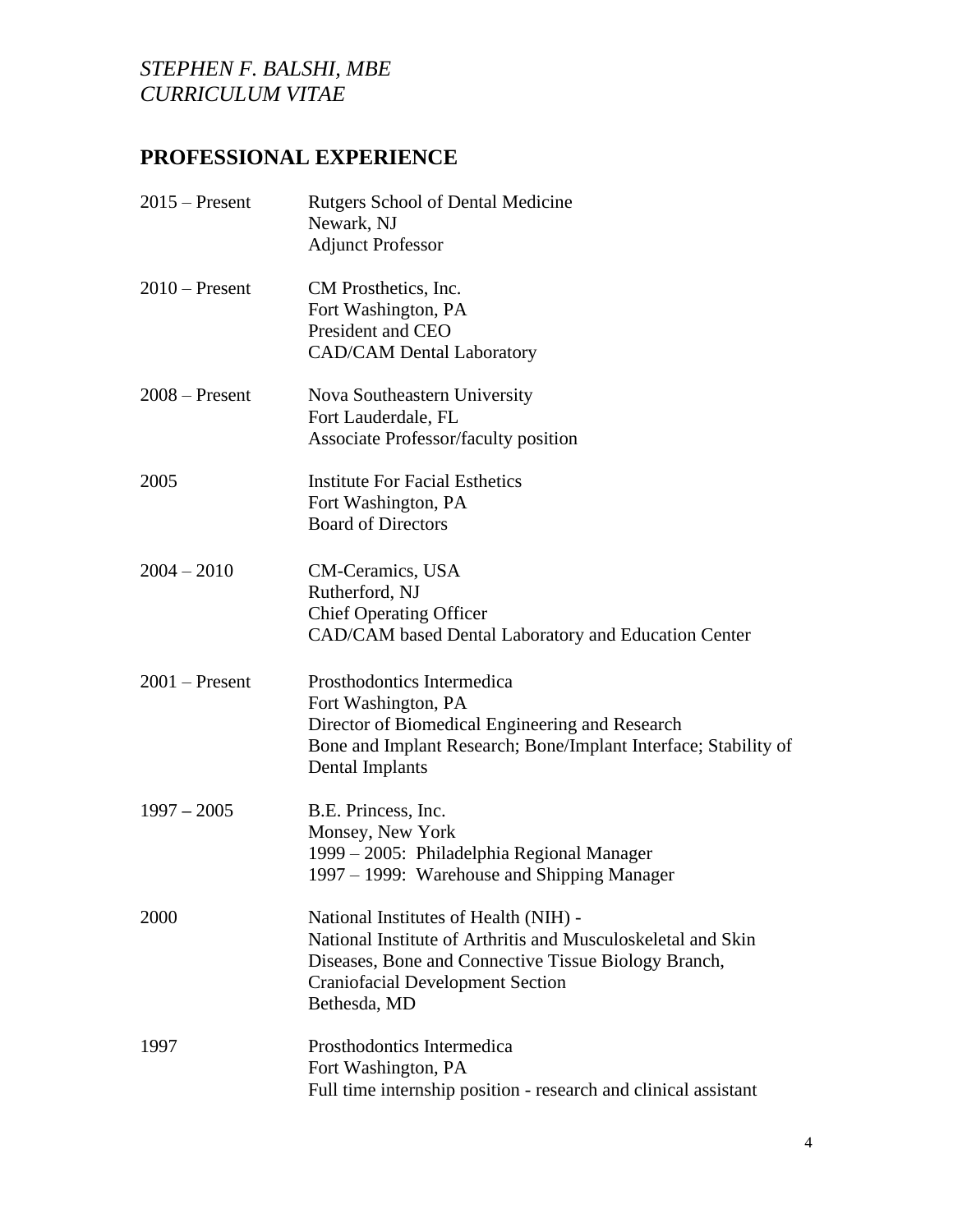# **MEMBERSHIPS**

| 2005 | International College of Prosthodontists (Affiliate)             |
|------|------------------------------------------------------------------|
| 2005 | Academy of Osseointegration (Affiliate)                          |
| 2005 | Pennsylvania Prosthodontic Association                           |
| 2008 | American College of Prosthodontists (Dental Technician Alliance) |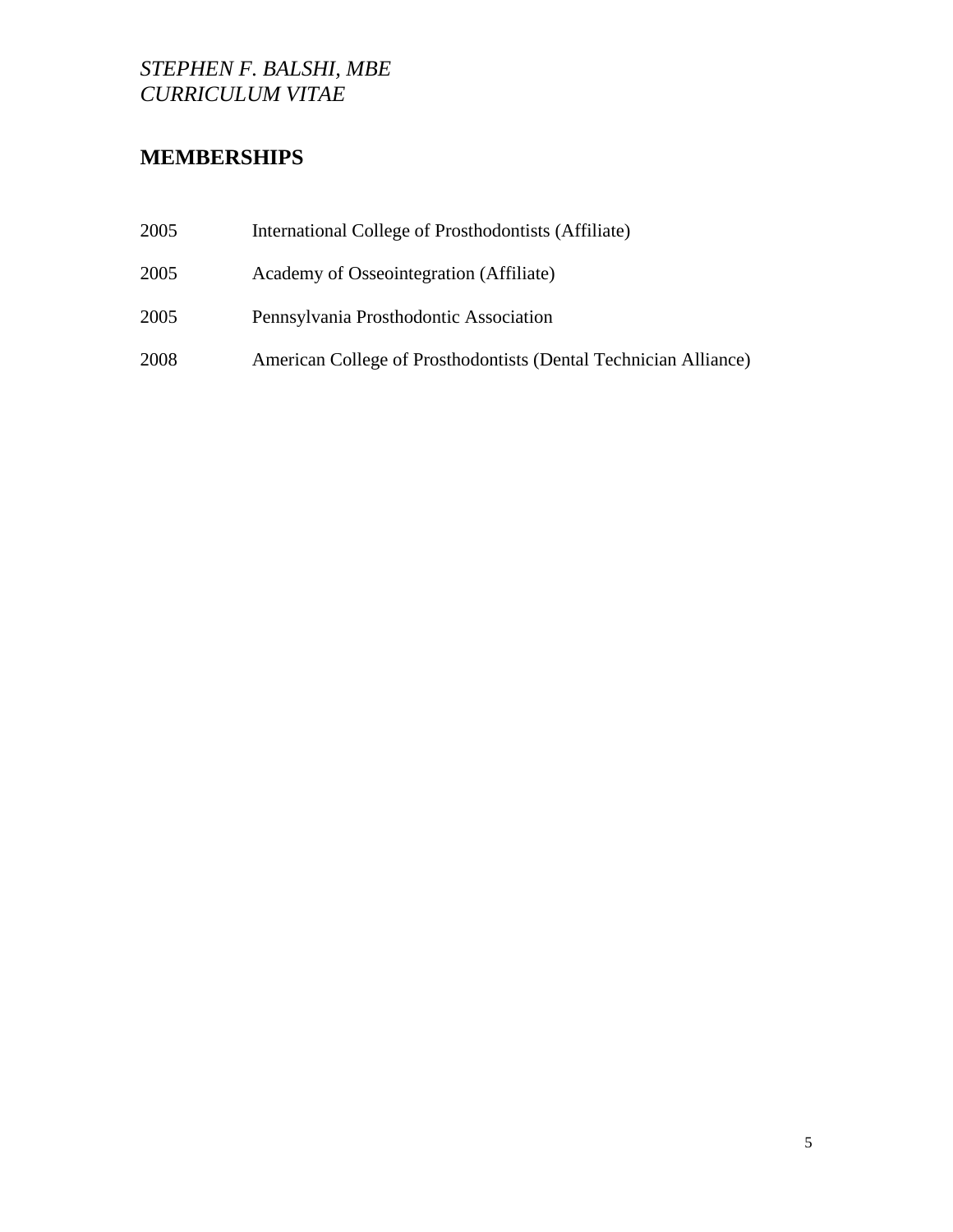# **COMMITTEES**

| 2011 | Pi Foundation – Member                                                                    |
|------|-------------------------------------------------------------------------------------------|
| 2012 | Pi Foundation – Chair                                                                     |
| 2012 | Dental Technician Alliance of the American College of Prosthodontists<br>$(ACP)$ – Member |
| 2013 | Pennsylvania Prosthodontic Association – Scientific Program Chair                         |
| 2013 | <b>ImplantNews</b> – Member of Scientific Review Board                                    |
| 2014 | Pennsylvania Prosthodontic Association – President                                        |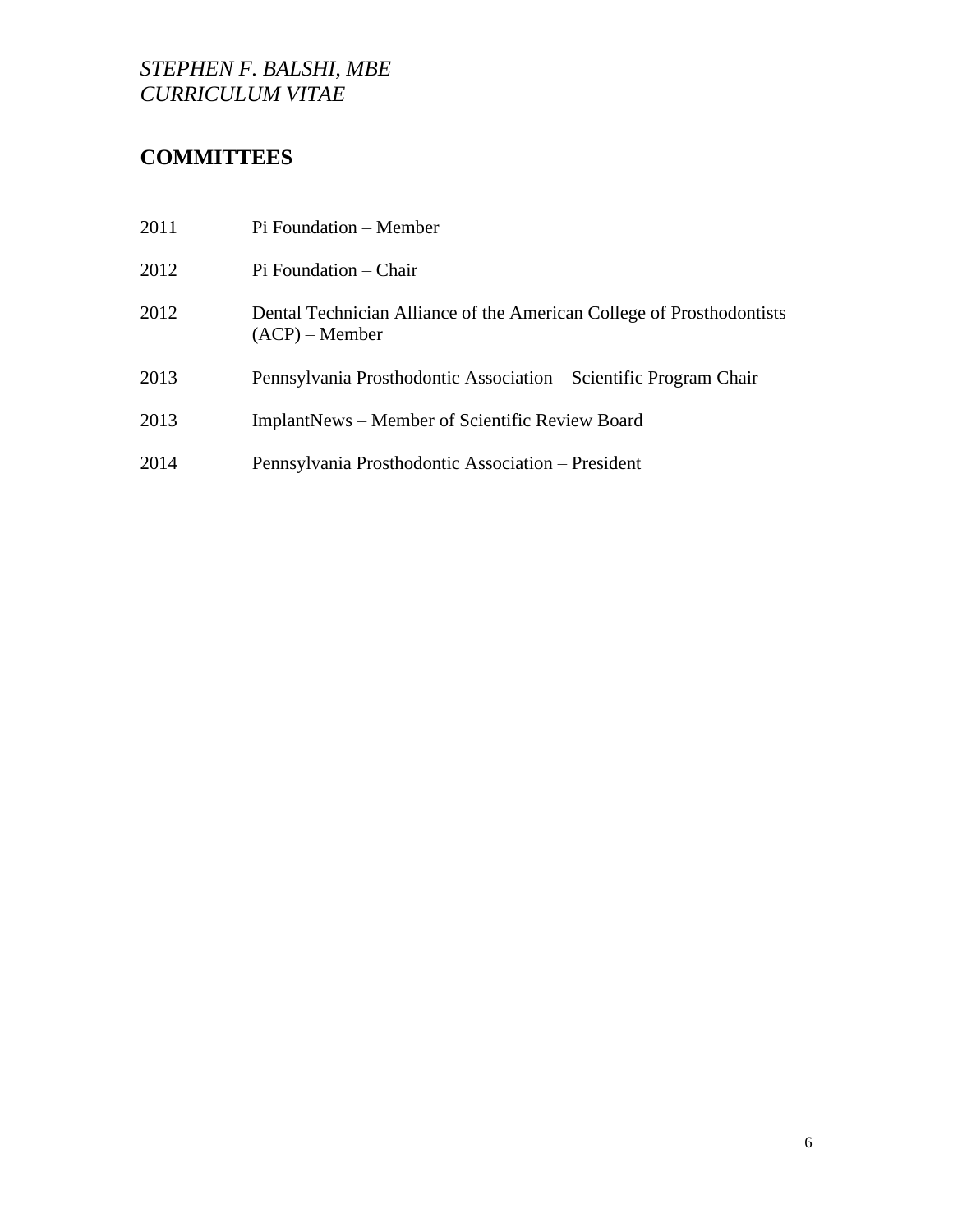# **LAB RESEARCH**

2000 Evaluation of the effects of statin drugs on endochondral ossification, using the E17 mouse animal model. Although statins prove to decrease cholesterol, they are linked to a decrease in bone formation National Institutes of Health, Bethesda, MD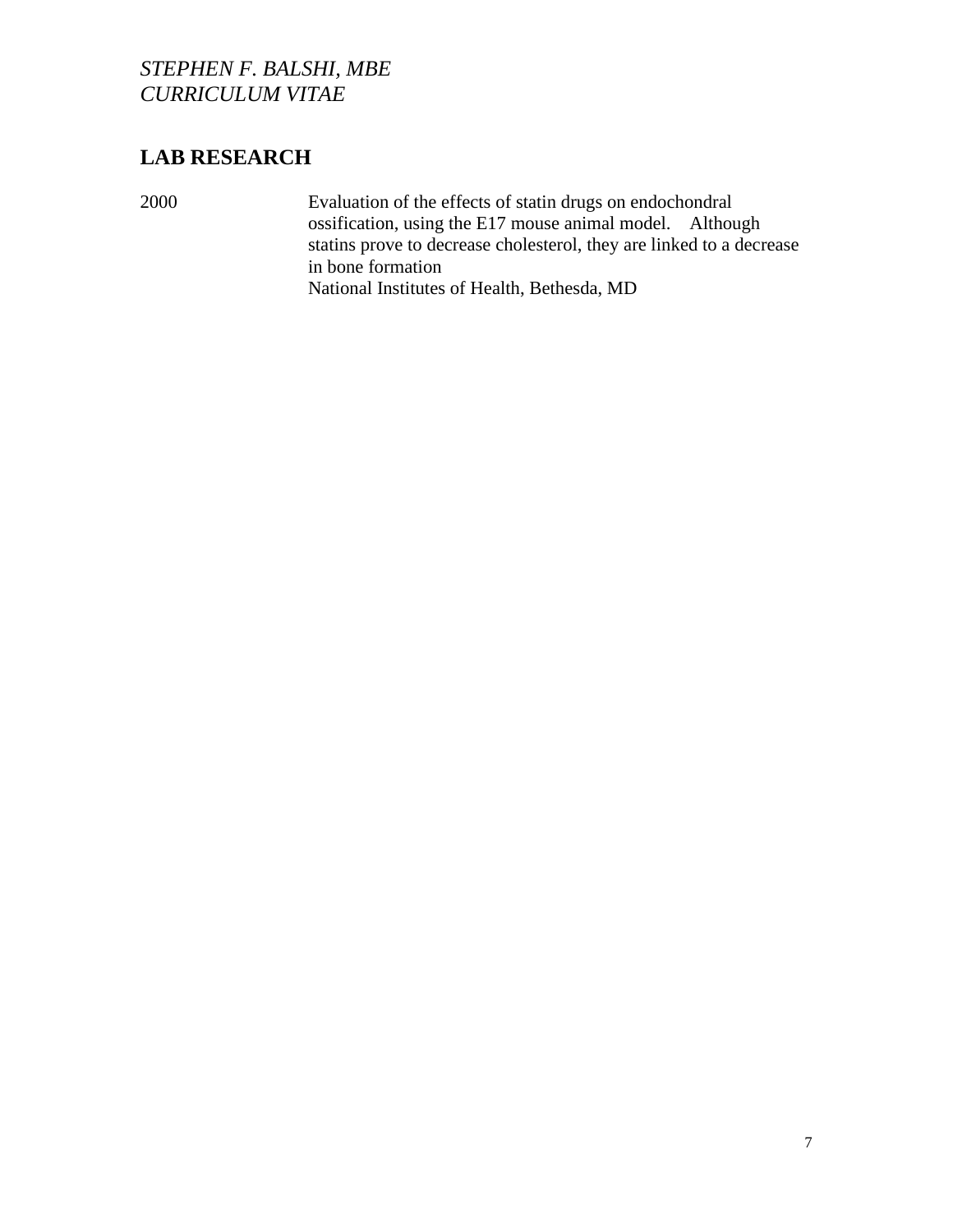# **TEXTBOOKS**

| 2010 | Chapter 19: Teeth In A Day and Teeth In An Hour: Implant<br>Protocols For Immediate Function And Aesthetics. Thomas J.<br>Balshi, Glenn J. Wolfinger, Stephen F. Balshi, James R. Bowers, J.<br>Neil Della Croce -- Volume - Dental Implants: The Art and<br>Science - 2nd Edition (Hardcover) Charles A. Babbush DDS<br>MScD, Jack A. Hahn DDS, Jack T. Krauser DMD, Joel L.<br>Rosenlicht DMD. Saunders Elsevier 2010. |
|------|--------------------------------------------------------------------------------------------------------------------------------------------------------------------------------------------------------------------------------------------------------------------------------------------------------------------------------------------------------------------------------------------------------------------------|
| 2012 | Chapter 16: Modifications of the original Brånemark prosthetic<br>protocol for immediate function and esthetics. Thomas J. Balshi,<br>Glenn J. Wolfinger, Stephen F. Balshi, James R. Bowers, J. Neil<br>Della Croce, Carlos Aparicio. -- ZYGOMATIC IMPLANTS The<br>Anatomy-Guided Approach (Hardcover) Edited by Carlos<br>Aparicio. Quintessence Publishing Co. Ltd. 2012.                                             |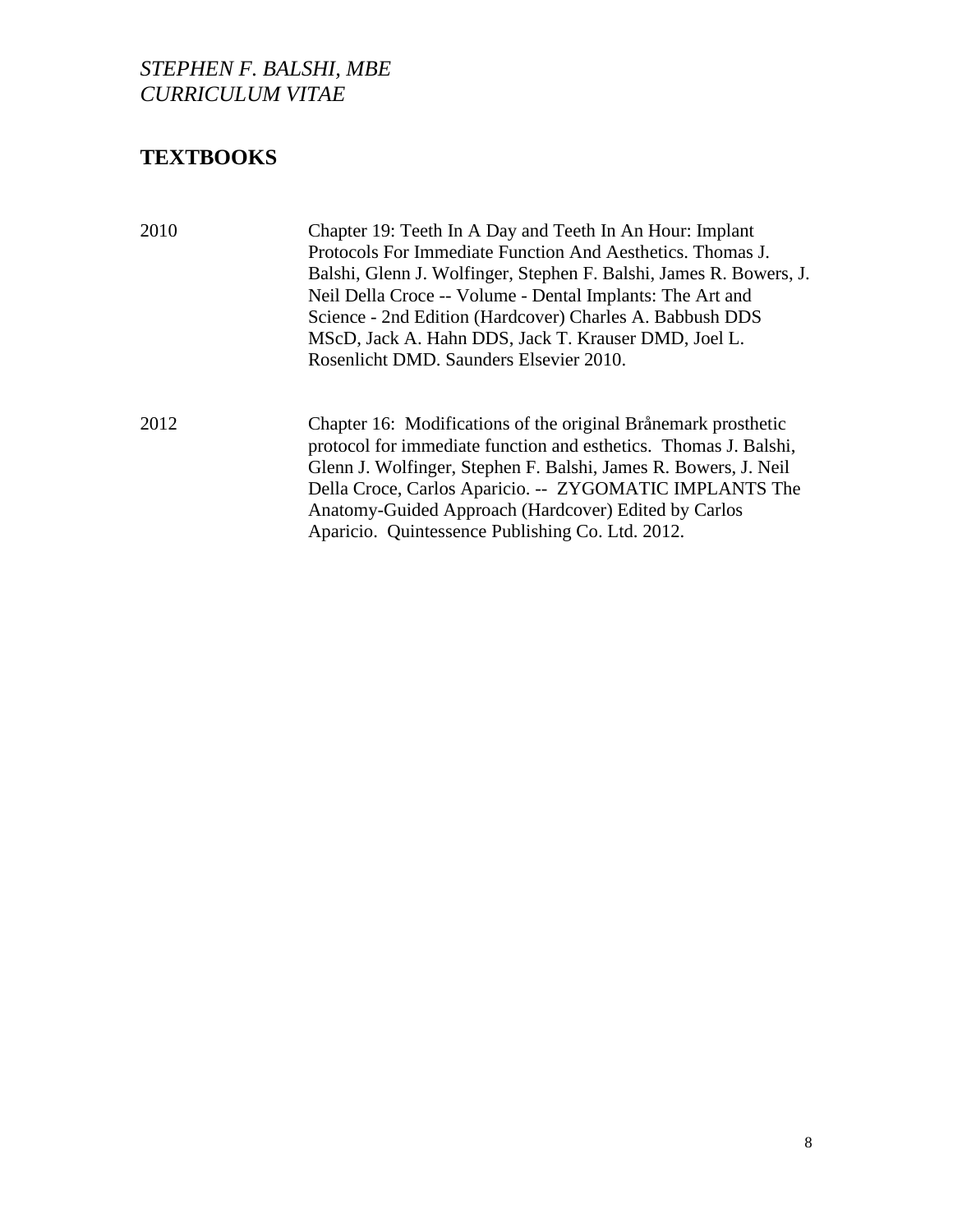# **PATENTS AWAREDED**

| 2012 | Dental Prosthesis and Method of Its Production Utilizing<br>Standardized Framework Keys and Matching Premanufactured<br>Teeth<br><b>US10271929B2</b> Issued: Novebmer 4, 2014   |
|------|---------------------------------------------------------------------------------------------------------------------------------------------------------------------------------|
| 2017 | Positioning Handle and Occlusal Locks for a Removable<br>Prosthesis that is Convertible into an Implant-Supported Prosthesis<br><b>DE202017103639U1</b> Issued: August 29, 2017 |

# **PATENTS PENDING**

- 2015 Multi-Functional Coping **US20170189141A1**
- 2016 Multi-Functional Impression Coping **EP3187144A1**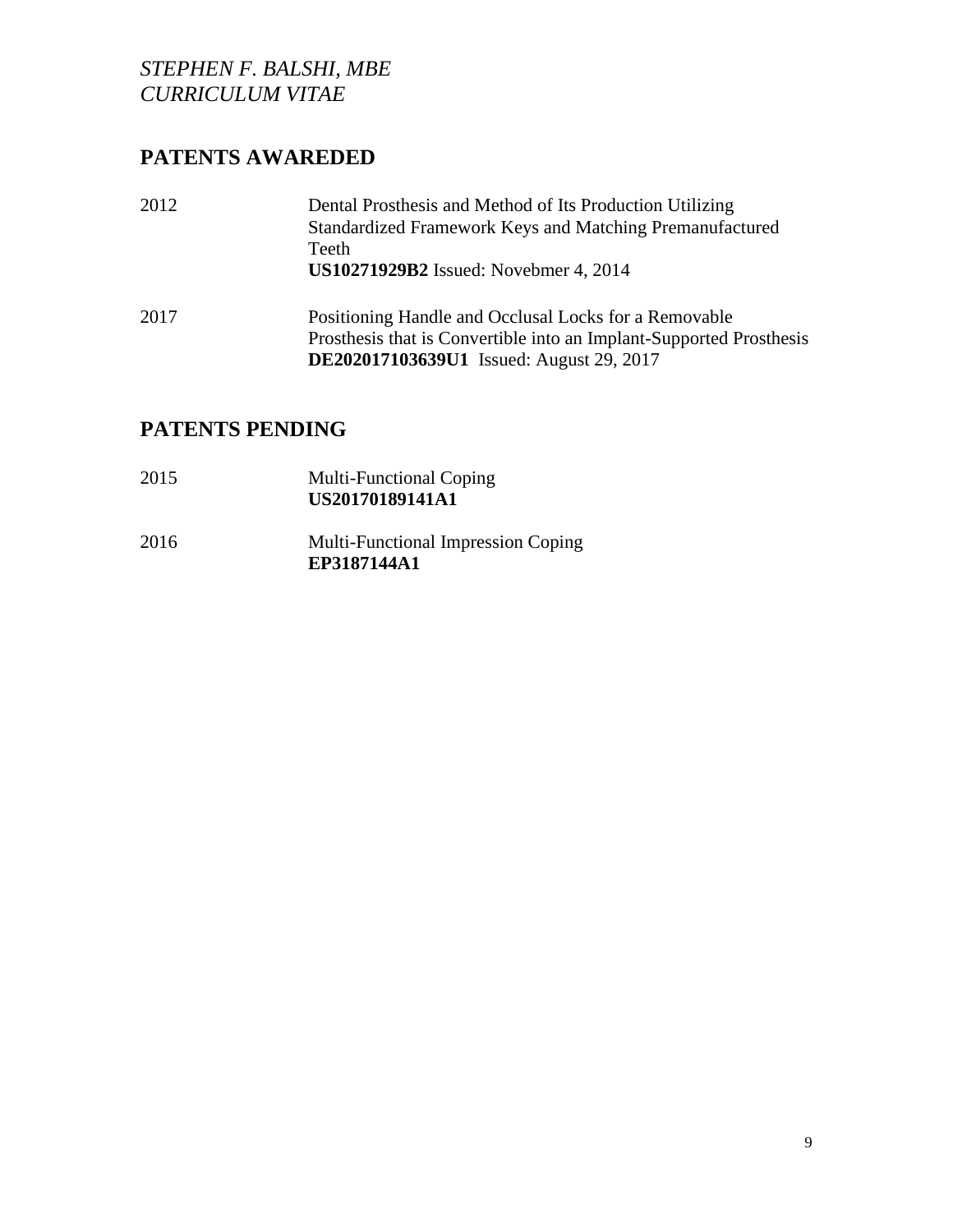# **JOURNAL PUBLICATIONS**

| 1999 | Analysis of 356 Pterygomaxillary Implants in Edentulous Arches                                                                                                                                                                                                                    |
|------|-----------------------------------------------------------------------------------------------------------------------------------------------------------------------------------------------------------------------------------------------------------------------------------|
|      | for Fixed Prosthesis Anchorage.<br><b>International Journal of Oral Maxillofacial Implants 1999; 14:</b><br>398-406                                                                                                                                                               |
|      | Balshi, TJ; Wolfinger, GJ; Balshi, SF.                                                                                                                                                                                                                                            |
| 2003 | Extractions, implant placement, and immediate loading of<br>mandibular implants: A case report of a functional fixed<br>prosthesis in 5 hours.<br><b>Implant Dentistry 2003;12:283-290.</b><br>Petropoulos, VC; Balshi, TJ; Balshi, SF; Wolfinger, GJ.                            |
| 2004 | Treatment of a Patient with Cleidocranial Dysplasia Using<br>Osseointegrated Implants: A Patient Report.<br><b>International Journal of Oral and Maxillofacial Implants 2004;</b><br>19:282-287.<br>Petropoulos, VC; Balshi, TJ; Balshi, SF; Wolfinger, GJ.                       |
| 2005 | A Prospective Study of Immediate Functional Loading, Following the<br>TEETH IN A DAYTM Protocol: A Case Series of 55 Consecutive<br>Edentulous Maxillas<br><b>Clinical Implant Dentistry and Related Research 2005;7:24-31</b><br>Balshi, SF; Wolfinger, GJ; Balshi, TJ           |
| 2005 | A Resonance Frequency Analysis (RFA) Assessment for<br>Maxillary and Mandibular Immediately Loaded Brånemark<br><b>Implants</b><br>International Journal of Oral & Maxillofacial Implants 2005;<br>20:584-594<br>Balshi, SF; Allen, FD; Wolfinger, GJ; Balshi, TJ                 |
| 2005 | Analysis of 164 Titanium Oxide-Surface Implants in Completely<br>Edentulous Arches for Fixed Prosthesis Anchorage Using the<br>Pterygomaxillary Region<br>The International Journal of Oral & Maxillofacial Implants<br>2005; 20:946-952<br>Balshi, TJ; Wolfinger, GJ; Balshi, SF |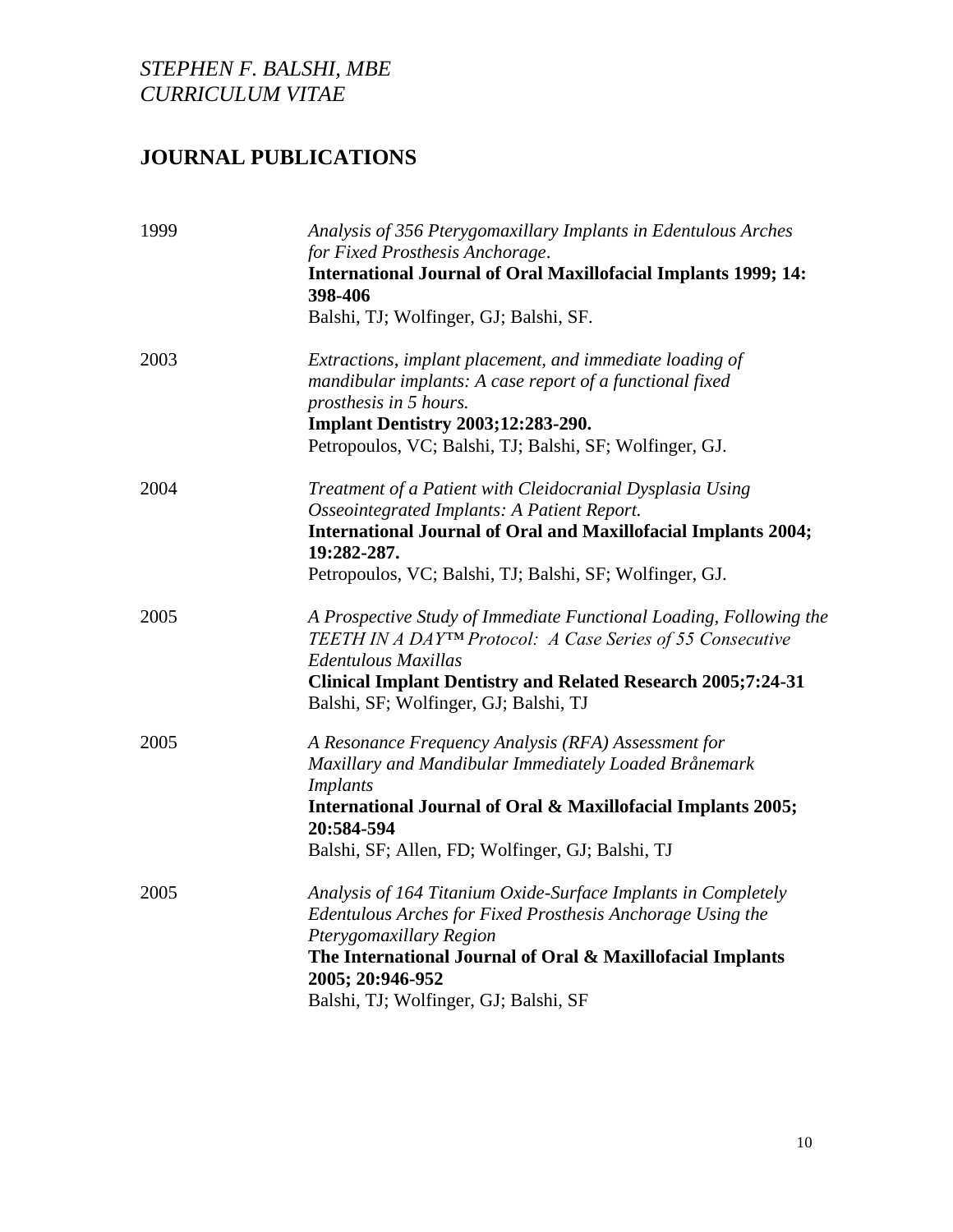| 2005 | Facial and Oral Reconstruction Following Trauma and Failed<br>Chin Implant: A Case Report<br><b>Implant Dentistry 2005; 14:221-226</b><br>Balshi, TJ; Wolfinger, GJ; Pryszlak, MC; Balshi, SF                                                                                                                         |
|------|-----------------------------------------------------------------------------------------------------------------------------------------------------------------------------------------------------------------------------------------------------------------------------------------------------------------------|
| 2006 | <b>Surgical Planning and Prosthesis Construction Using Computer</b><br>Technology and Medical Imaging for Immediate Loading of<br>Implants in the Pterygomaxillary Region.<br><b>International Journal of Periodontics and Restorative Dentistry</b><br>2006; 26 (3):239-247<br>Balshi, TJ; Wolfinger, GJ; Balshi, SF |
| 2006 | <b>Surgical Planning and Prosthesis Construction Using Computed</b><br>Tomography, CAD/CAM Technology, and the Internet for<br><b>Immediate Loading of Dental Implants</b><br>Journal of Esthetic and Restorative Dentistry 2006; 18(6):312-23<br>Balshi SF, Wolfinger GJ, Balshi TJ                                  |
| 2007 | The Evolution of Advanced Prosthodontic Care: One 30-year<br><b>Patient Report</b><br>Journal of Prosthodontics 2007; Jan-Feb;16(1):43-9<br>Balshi, TJ; Wolfinger, GJ; Balshi, SF                                                                                                                                     |
| 2007 | <b>Surgical Planning and Prosthesis Construction Using Computed</b><br>Tomography, CAD/CAM Technology, and the Internet for<br><b>Immediate Function of Dental Implants</b><br><b>International Journal of Medical Implants Devices 2007; 2:66</b><br>(abstract)<br>Balshi SF; Wolfinger GJ; Balshi TJ                |
| 2007 | An Examination of Immediately Loaded Implant Stability in the<br>Diabetic Patient Using Resonance Frequency Analysis (RFA)<br>Quintessence International 2007; 38(4):271-9<br>Balshi SF, Wolfinger GJ, Balshi TJ                                                                                                      |
| 2007 | Successful Treatment Protocol for Implant Periapical Lesions:<br>Long-term Results of 39 Implant Apicoectomies<br>International Journal Oral and Maxillofacial Implants 2007;22:267-27<br>Balshi, SF; Wolfinger, GJ; Balshi, TJ                                                                                       |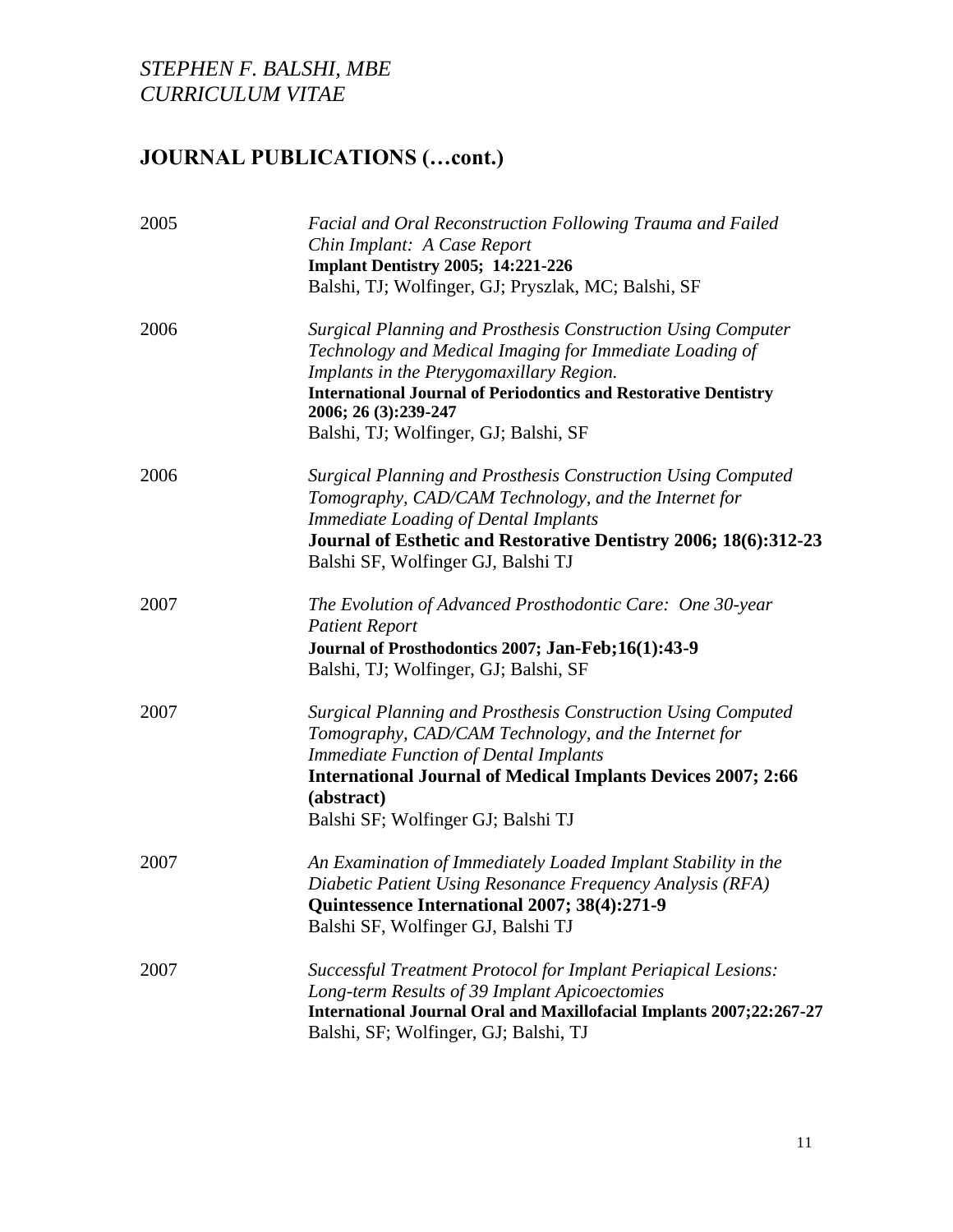| 2007 | A Retrospective Analysis of 44 Implants No Rotational Primary Stability<br><b>Used for Fixed Prosthesis Anchorage</b><br>International Journal Oral and Maxillofacial Implants 2007;22:467-471<br>Balshi, SF; Wolfinger, GJ; Balshi, TJ                                                                                                                                  |
|------|--------------------------------------------------------------------------------------------------------------------------------------------------------------------------------------------------------------------------------------------------------------------------------------------------------------------------------------------------------------------------|
| 2007 | A Simple Technique for Immediate Placement of Definitive<br>Engaging Custom Abutments Using a Computed Tomography<br><b>Flapless Guided Surgery</b><br><b>Quintessence International</b><br>Sherry JS, Sims LO, Balshi SF                                                                                                                                                |
| 2007 | <b>Surgical Planning and Prosthesis Construction Using Computed</b><br>Tomography, CAD/CAM Technology, and the Internet for<br><b>Immediate Function of Dental Implants</b><br><b>IN: Biomedical Engineering Recent Developments, 2007</b><br>Medical And Engineering Publishers. Editors Wilson O, Tran<br><b>B</b> , Vossoughi J<br>Balshi SF, Wolfinger GJ, Balshi TJ |
| 2008 | No Bone Solutions for the Severely Atrophic Maxilla<br>Dentistry Today, Volume 27, No. 3, 94-100, March 2008<br>Balshi TJ, Wolfinger GJ, Balshi SF, Dell Croce JN                                                                                                                                                                                                        |
| 2008 | Guided Implant Placement and Immediate Prosthesis Delivery<br>Using Traditional Branemark System Abutments: A Pilot Study of<br>23 Patients<br>Implant Dentistry, Volume 17, Number 2, June 2008, 128-131<br>Balshi SF, Wolfinger GJ, Balshi TJ                                                                                                                          |
| 2008 | CT-Generated Surgical Guides and Flapless Surgery<br>Int J Oral Maxillofac Implants 2008;23:190-7<br>Balshi TJ, Balshi SF, Jaffin R, Salama MA, Triplett RG, Parel S.                                                                                                                                                                                                    |
| 2009 | Case of the Month: No Bone Solution™ Computer Guided<br>Implant Surgery Protocol for Prosthodontic Rehabilitation of the<br>Severely Atrophic Maxilla<br>The Journal of Implant and Advanced Clinical Dentistry,<br><b>Volume 1, No. 2, April 2009</b><br>Balshi TJ, Wolfinger GJ, Thaler JJ, Bowers JR, Balshi SF                                                       |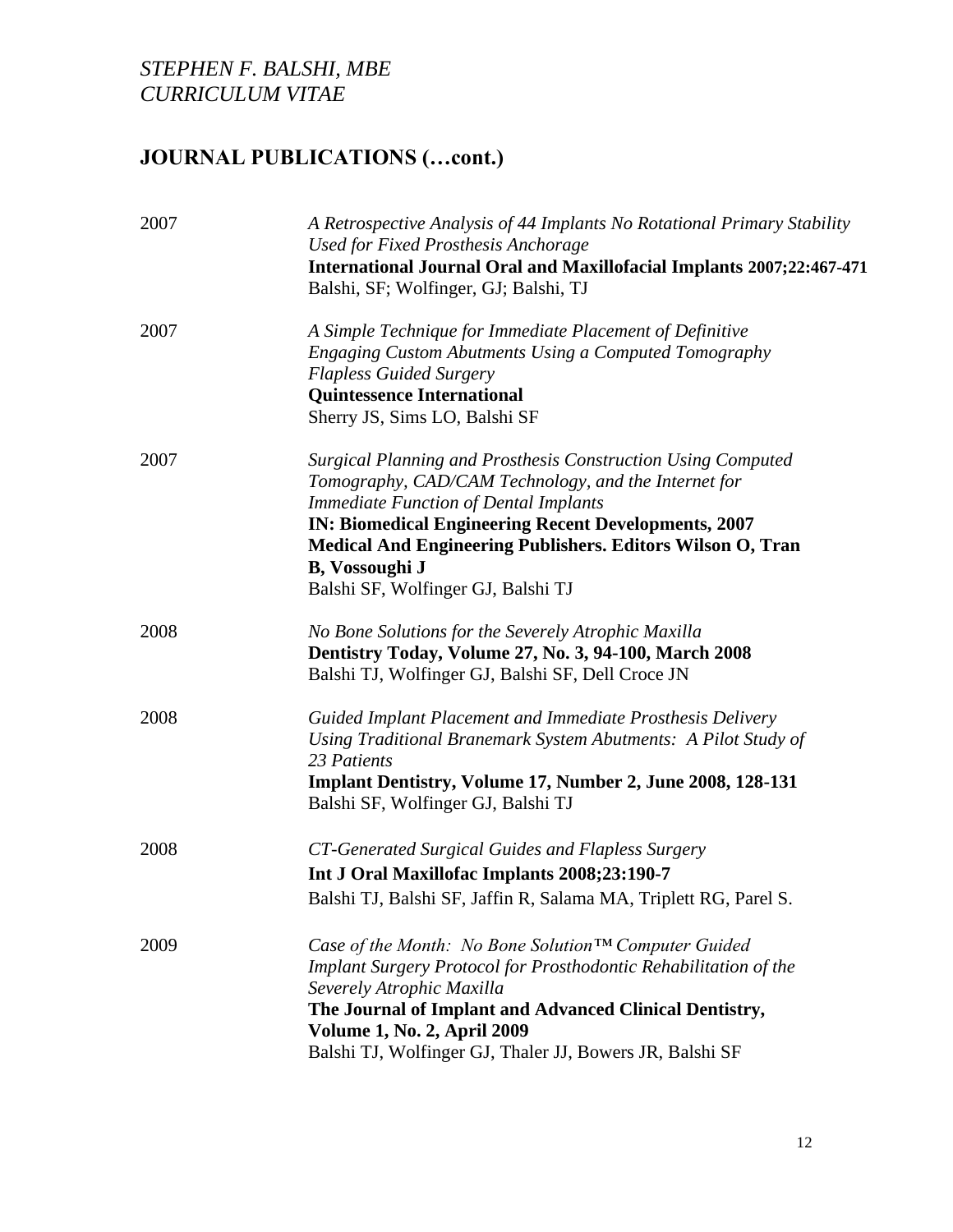| 2009 | A Retrospective Analysis of 110 Zygomatic Implants in a Single-<br>Stage Immediate Loading Protocol<br><b>International Journal of Oral and Maxillofacial Implants. Vol</b>                                                                                                                                                                                                                        |
|------|----------------------------------------------------------------------------------------------------------------------------------------------------------------------------------------------------------------------------------------------------------------------------------------------------------------------------------------------------------------------------------------------------|
|      | 24, No. 2, 335-341.<br>Balshi SF, Wolfinger GJ, Balshi TJ                                                                                                                                                                                                                                                                                                                                          |
| 2010 | Treatment of a Severely Atrophic Maxilla Using an Immediately<br>Loaded, Implant-Supported Fixed Prosthesis Without the Use of<br><b>Bone Grafts: A Clinical Report</b><br>The Journal of Prosthetic Dentistry, Vol. 103, Issue 3, 133-194,<br><b>March 2010</b><br>Sherry JS, Balshi TJ, Sims LO, Balshi SF                                                                                       |
| 2011 | A Prospective Analysis of Immediate Provisionalization of Single<br><i>Implants</i><br>Journal of Prosthodontics 2011:20(1);10-15<br>Balshi TJ, Wolfinger GJ, Wulc D, Balshi SF                                                                                                                                                                                                                    |
| 2011 | A Retrospective Analysis of 125 Single Molar Crowns Supported by Two<br>Implants: Long-Term Follow-up from 3 to 12 years<br><b>International Journal of Oral and Maxillofacial Implants,</b><br><b>Volume 26, Number 1, 2011</b><br>Glenn J. Wolfinger, DMD, FACP, Thomas J. Balshi, DDS, PhD,<br>FACP, Daniel Wulc, BA, Stephen F. Balshi, MBE                                                    |
| 2011 | A Protocol for Immediate Placement of a Prefabricated Screw-<br>Retained Provisional Prosthesis Using Computed Tomography and<br>Guided Surgery and Incorporating Planned Alveoplasty.<br><b>International Journal of Periodontics and Restorative</b><br>Dentistry Volume 31, Number 1, 49-55, 2011<br>Stephen F. Balshi, MBE, Glenn J. Wolfinger, DMD, FACP,<br>Thomas J. Balshi, DDS, PhD, FACP |
| 2011 | Treatment of a Patient with Cleidocranial Dysplasia Using a<br>Single-Stage Implant Protocol<br>Journal of Prosthodontics 20 (2011) S26-S31 by The American<br><b>College of Prosthodontists</b><br>Vicki C. Petropoulos, DMD, MS, Thomas J. Balshi, DDS, PhD,<br>FACP, Glenn J. Wolfinger, DMD, FACP, Stephen F. Balshi, MBE                                                                      |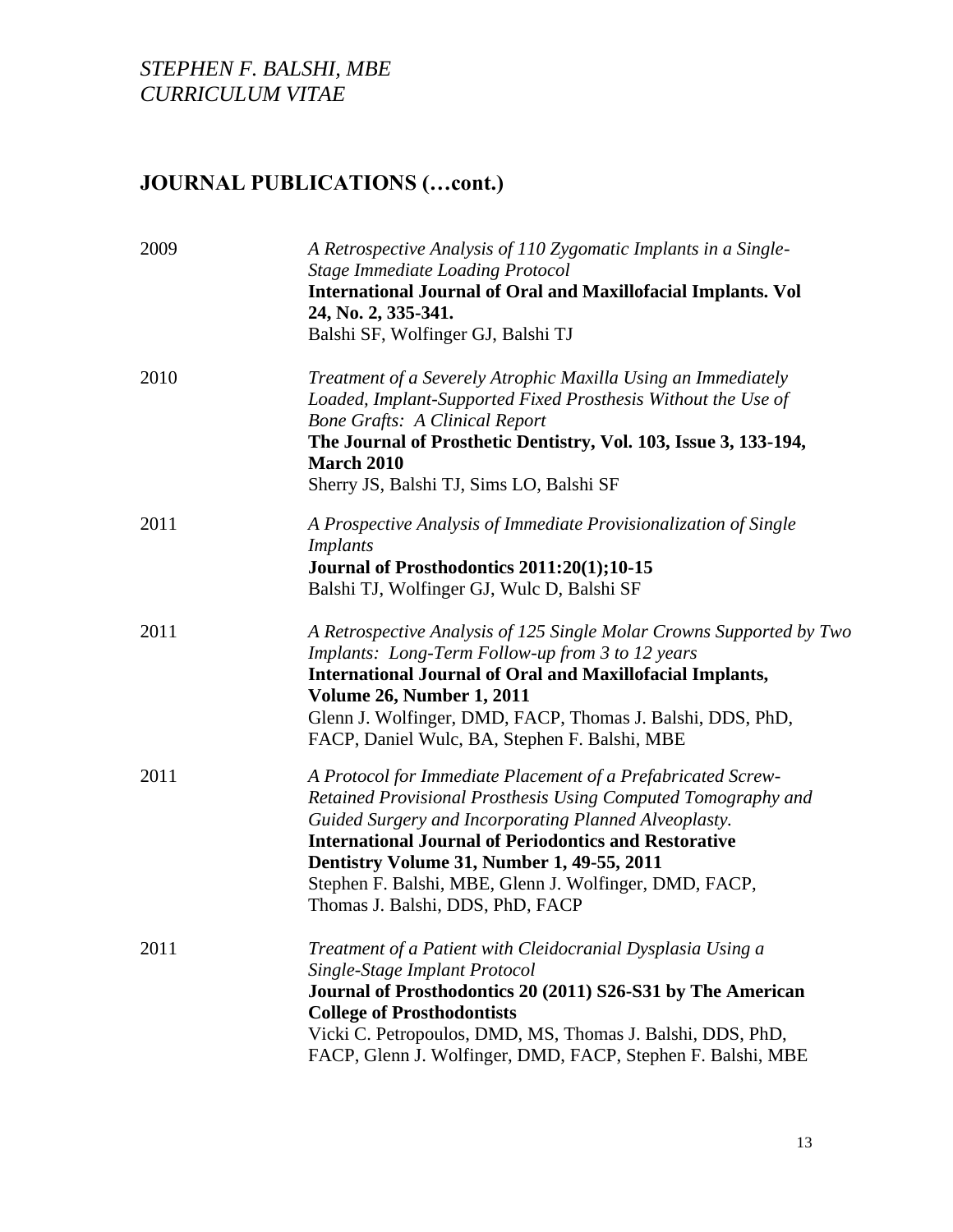| 2012 | Complete Oral Rehabilitation With Implants Using CAD/CAM<br>Technology, Stereolithography, and Conoscopic Holography<br><b>Implant Dentistry Volume 21 / Number 1/ February 2012</b><br>Robert M. Bentz, DMD, Stephen F. Balshi, MBE                                                                                                                 |
|------|------------------------------------------------------------------------------------------------------------------------------------------------------------------------------------------------------------------------------------------------------------------------------------------------------------------------------------------------------|
| 2012 | A "No Bone" Solution – Treating the Atrophic Maxilla with an<br><b>Immediate Implant-Supported Fixed Prosthesis</b><br>Journal of Cosmetic Dentistry Summer 2012 Vol. 28 Issue 2<br>Stephen F. Balshi, MBE, Thomas J. Balshi, DDS, PhD, FACP                                                                                                         |
| 2012 | Zygomatic Bone-to-Implant Contact in 77 Patients with Partially or<br><b>Completely Edentulous Maxillas</b><br>Journal of Oral and Maxillofacial Surgery, Vol. 70, No. 9, Sept 2012<br>Thomas J. Balshi, DDS, PhD, FACP, Glenn J. Wolfinger, DMD,<br>FACP, Nicholas J. Shuscavage, BA, Stephen F. Balshi, MBE                                        |
| 2012 | Using Computer-Guided Surgery for Partial Guidance of Zygoma<br><i>Implants</i><br>Compendium, Volume 33, Number 9, October 2012<br>Thomas J. Balshi, DDS, PhD, FACP, Glenn J. Wolfinger, DMD, FACP,<br>Stephen F. Balshi, MBE                                                                                                                       |
| 2013 | A Retrospective Comparison of Implants in the Pterygomaxillary<br>Region: Implant Placement with Two-Stage, Single Stage and<br><b>Guided Surgery Protocols</b><br>Int J Oral Maxillofacial Implants 2013;28:184-189<br>Balshi TJ, DDS, PhD, FACP, Wolfinger GJ, DMD, FACP, Slauch<br>RW, BS, Balshi SF, MBE                                         |
| 2013 | Prevalence of Non-Dental Pathology in Cone Beam Computed<br>Tomography Studies for Dental Implants<br>The Journal of Implant & Advanced Clinical Dentistry, Vol. 5,<br>No. 3;21-26, March 2013<br>Balshi TJ, DDS, PhD, FACP, Wolfinger GJ, DMD, FACP,<br>Wulc BA, Balshi SF, MBE                                                                     |
| 2013 | A Retrospective Analysis of Mandibular Bone Height Changes<br>Associated with 81 Screw-Retained Implant-Supported Prostheses<br>with Distal Cantilevers: A Long Term Follow-Up Analysis<br><b>International Journal of Oral and Maxillofacial Implants,</b><br>Vol. 28, No. 3;854-859<br>Dhima M, Balshi TJ, Wolfinger GJ, Petropoulos VC, Balshi SF |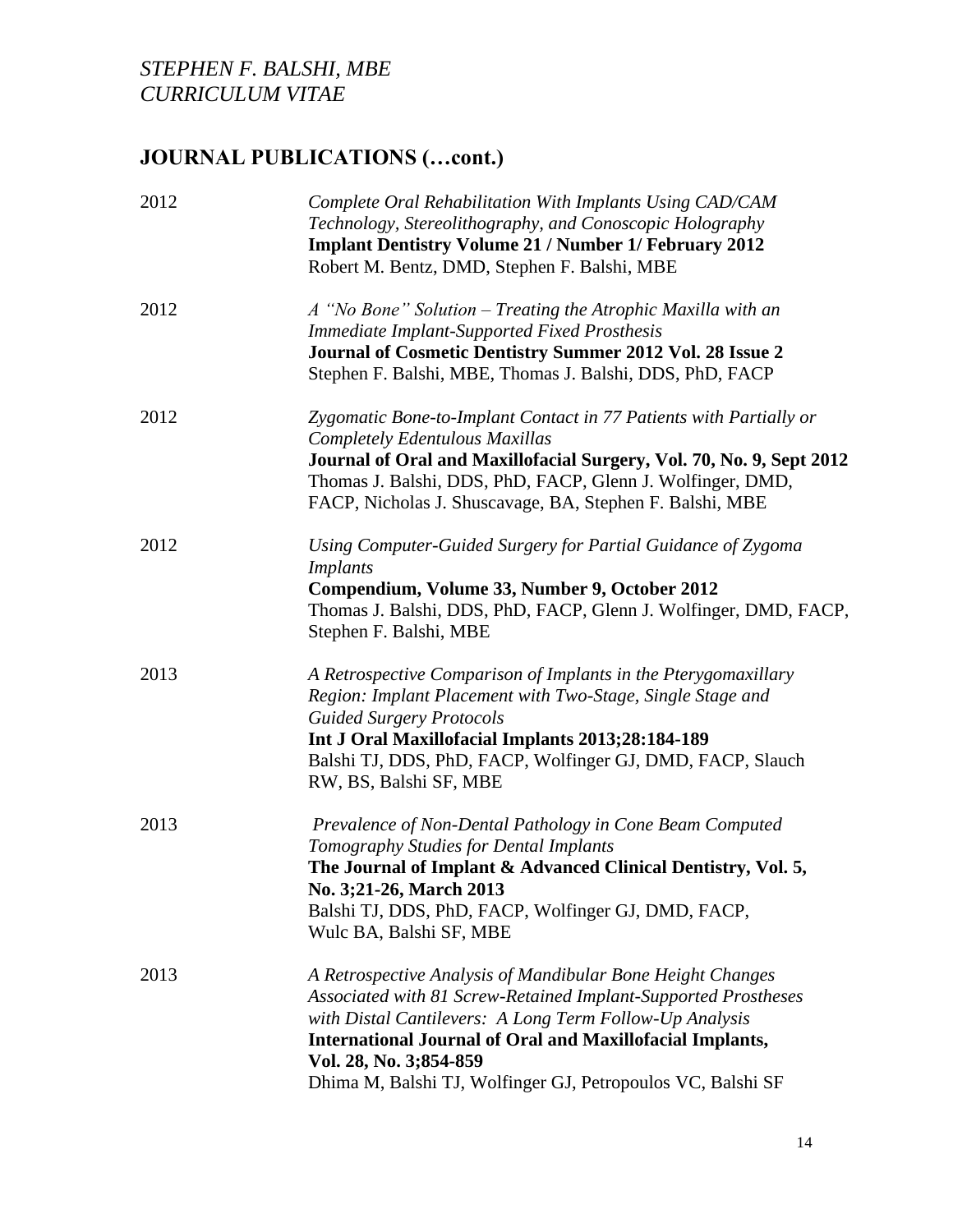| 2013 | A Retrospective Analysis of 800 Brånemark System Implants<br>Following the All-On-4 Protocol                  |
|------|---------------------------------------------------------------------------------------------------------------|
|      | <b>Journal of Prosthodontics (Published On-Line)</b><br>Balshi TJ, Wolfinger GJ, Slauch RW, Balshi SF         |
| 2013 | Brånemark System Implant Lengths in the Pterygomaxillary                                                      |
|      | Region: A Retrospective Comparison                                                                            |
|      | Implant Dentistry, December 2013, Volume 22, Issue 6;610-612<br>Balshi TJ, Wolfinger GJ, Slauch RW, Balshi SF |
| 2013 | <b>Abstract In: The International Journal of Oral &amp; Maxillofacial</b>                                     |
|      | Implants, November/December 2013, Vol. 28, Issue 6, 1458                                                      |
|      | A Retrospective Analysis of 800 Brånemark System Implants                                                     |
|      | Following the All-On-Four™ Protocol                                                                           |
|      | Journal of Prosthodontics (epub ahead of print)                                                               |
|      | Balshi TJ, Wolfinger GJ, Slauch RW, Balshi SF                                                                 |
| 2014 | Etiology and treatment of periapical lesions around                                                           |
|      | dental implants                                                                                               |
|      | Periodontology 2000, Vol 65, 2014, 1-9                                                                        |
|      | Andy Temmerman, David Lefever, Wim Teughels,                                                                  |
|      | Thomas J. Balshi, Stephen F. Balshi & Marc Quirynen                                                           |
| 2014 | A Retrospective Analysis of 800 Brånemark System Implants                                                     |
|      | Following the All-On-4 Four™ Protocol                                                                         |
|      | Journal of Prosthodontics February 2014;23:83-88                                                              |
|      | Balshi TJ, Wolfinger GJ, Slauch RW, Balshi SF                                                                 |
| 2014 | <b>Abstract In:</b> The International Journal of Oral & Maxillofacial                                         |
|      | Implants, March/April 2014, Vol. 29, Issue 2, 287                                                             |
|      | A Retrospective Analysis of 800 Brånemark System Implants                                                     |
|      | Following the All-On-FourTM Protocol                                                                          |
|      | <b>Journal of Prosthodontics February 2014;23:83-88</b>                                                       |
|      | Balshi TJ, Wolfinger GJ, Slauch RW, Balshi SF                                                                 |
| 2014 | Ectodermal Dysplasia – An 11-Year Follow-Up of Siblings with 2                                                |
|      | <b>Implant Treatment Approaches</b>                                                                           |
|      | Implant Dentistry, August 2014, Volume 23, No. 4, 387-393                                                     |
|      | Petropoulos VC, Balshi TJ, Wolfinger GJ, Balshi SF                                                            |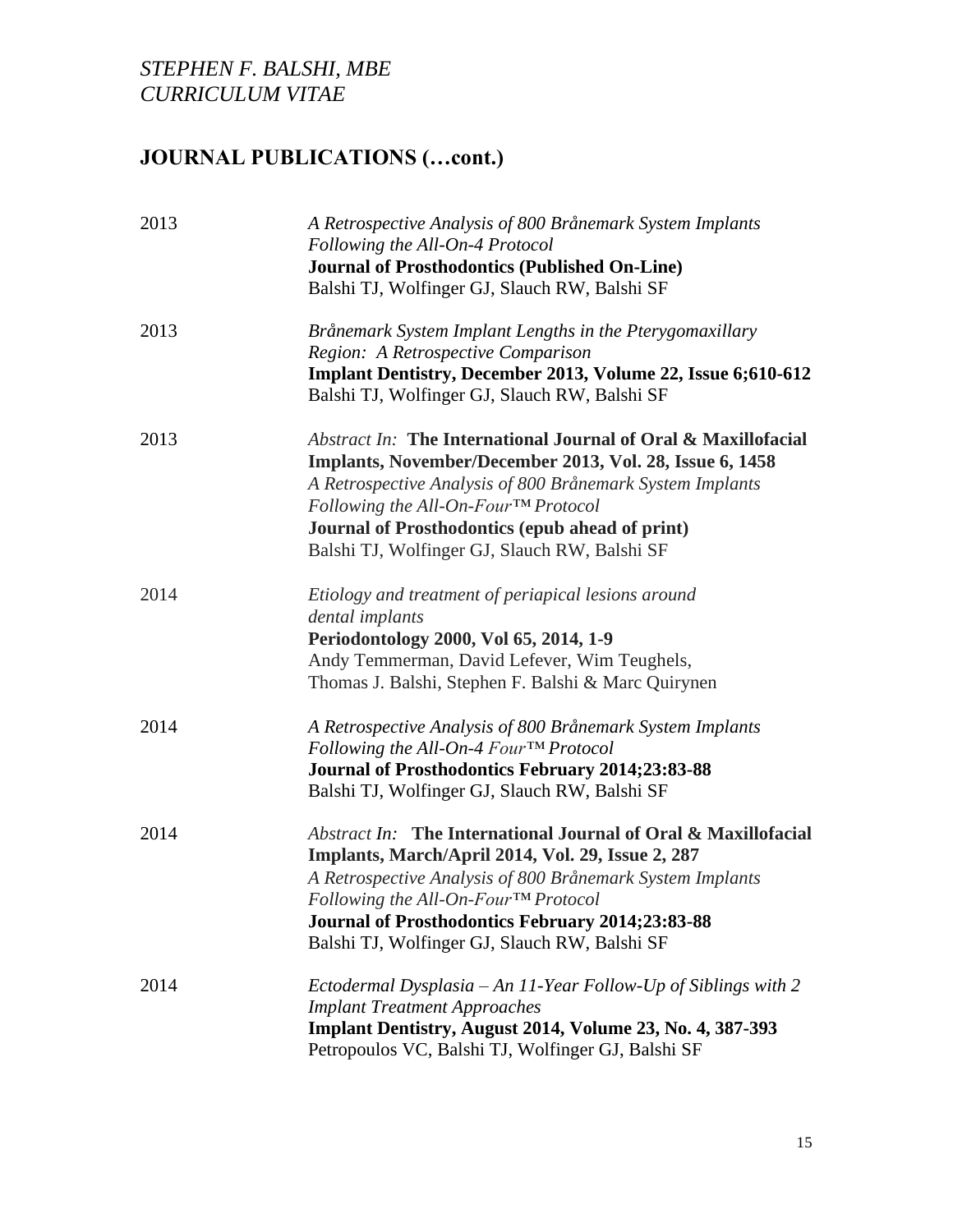| 2014 | <b>Abstract In: Journal of Prosthetic Dentistry, September 2014,</b><br><b>Volume 112, Issue 3, 408</b><br>A Retrospective Analysis of 800 Brånemark System Implants<br>Following the All-On-Four <sup>TM</sup> Protocol<br><b>Journal of Prosthodontics February 2014;23:83-88</b><br>Balshi TJ, Wolfinger GJ, Slauch RW, Balshi SF |
|------|--------------------------------------------------------------------------------------------------------------------------------------------------------------------------------------------------------------------------------------------------------------------------------------------------------------------------------------|
| 2014 | Prosthodontic Revision Treatment: Total Oral Rehabilitation of a<br>Patient with Intense Parafunction and Advanced Bone Loss in the<br><b>Posterior Maxilla</b><br>ImplantNews, V. 11, No 6a, Nov/Dec 2014, 27-35<br>Balshi SF, Wolfinger GJ, Balshi TJ                                                                              |
| 2014 | Zygomatic Implants as a Rehabilitation Approach for<br>a Severely Deficient Maxilla<br>Int J Oral Maxillofac Implants, 2014 Nov-Dec; 29(6):e283-9<br>Al-Thobity AM, Wolfinger GJ, Balshi SF, Flinton RJ, Balshi TJ                                                                                                                   |
| 2015 | Management of Soft Tissue Irritation Around Exposed Zygomatic<br>Implant in a Hemimaxillectomy Patient: A Technical Report<br>Int J Oral Maxillofac Implants 2015;30:e17-e20<br>Balshi TJ, Wolfinger GW, Balshi SF                                                                                                                   |
| 2015 | Oral rehabilitation and psychosocial evaluation of a patient with<br>bulimia nervosa following teeth in a day® immediate loading<br>protocol.<br>Compendium, Apr;36(4):e5-e11<br>Balshi TJ, Wolfinger GJ, Alfano SG, Croce JN, Balshi SF                                                                                             |
| 2015 | Life expectancy of the fixed complete denture<br><b>ACP Messenger, Fall 2015</b><br>Stephen F. Balshi, MBE                                                                                                                                                                                                                           |
| 2015 | A Long-Term Retrospective Analysis of Survival Rates of Implants<br>in the Mandible<br><b>International Journal of Oral and Maxillofacial Implants, 2015</b><br>Nov/Dec, Volume 30, Issue 6, 1348-1354<br>Balshi TJ, Wolfinger GJ, Stein BE, Balshi SF                                                                               |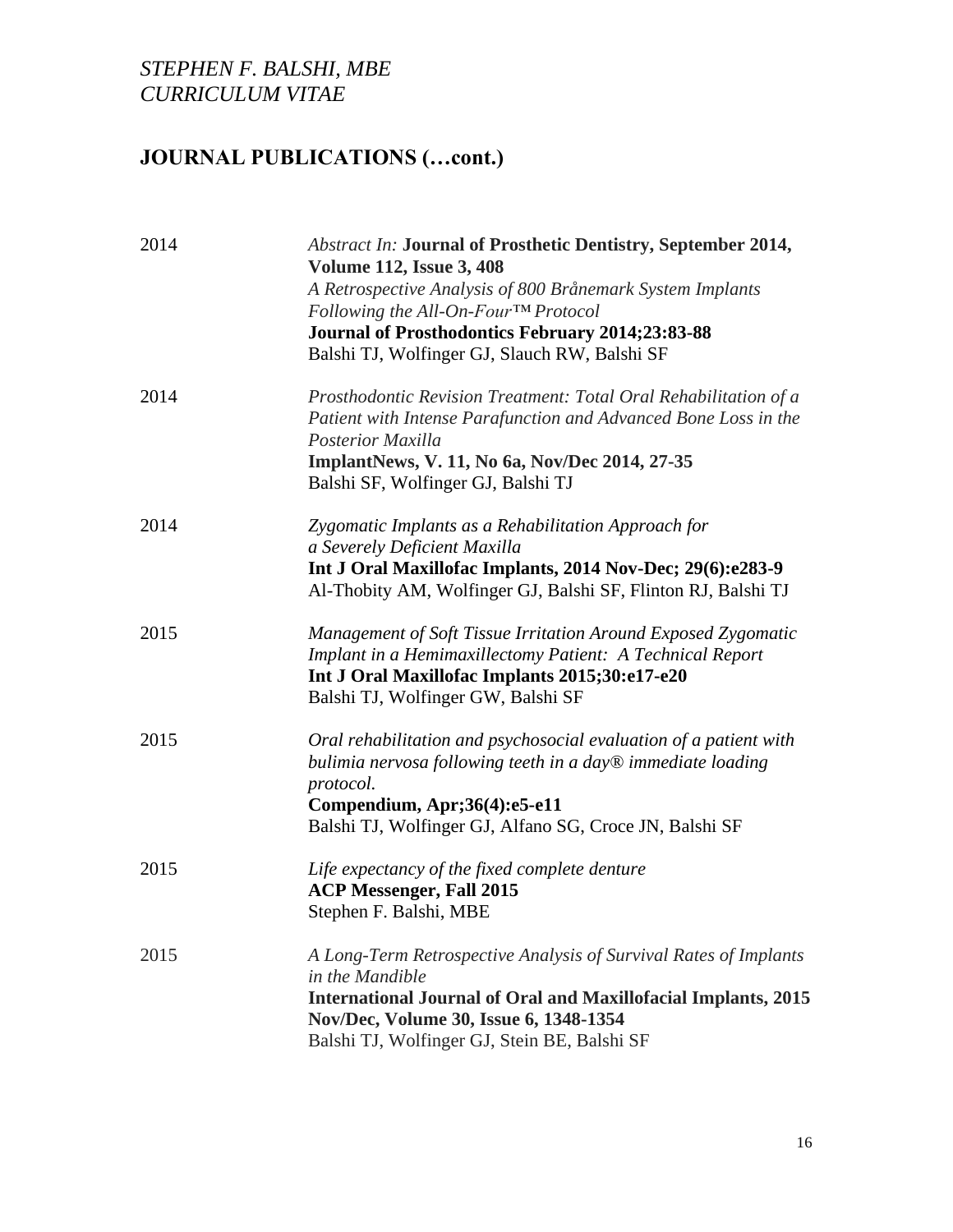| <b>Fabricating an Accurate Implant Master Cast: A Technique</b><br>Report                                                                                                                                                                                                                     |
|-----------------------------------------------------------------------------------------------------------------------------------------------------------------------------------------------------------------------------------------------------------------------------------------------|
| Journal of Prosthodontics, 2015 Dec, Vol. 24, Issue 8, 654-660<br>Balshi TJ, Wolfinger GJ, Alfano SG, Cacovean JN, Balshi SF                                                                                                                                                                  |
| Treatment of a Patient with Implant Failure and Jaw<br><b>Osteonecrosis: Successful Retreatment Using Implants</b><br>Journal of Oral Implantology, Feb. 2016, Vol. 42, No. 1, 82-85<br>Petropoulos VC, Balshi TJ, Wolfinger GJ, Balshi SF                                                    |
| Positioning Handle and Occlusal Locks for the Teeth In A Day®<br>Protocol<br>Journal of Prosthetic Dentistry, 2016;115:274-277<br>Balshi TJ, Wolfinger GJ, Balshi SF                                                                                                                          |
| The Retread: A Retrospective Analysis of 205 Implant-Supported<br><b>Fixed Hybrid Prostheses</b><br>The International Journal of Prosthodontics, March/April<br>2016, Vol. 29 Issue 2, 126-131<br>Balshi TJ, Wolfinger GJ, Alfano SG, Balshi SF                                               |
| Trayless Implant Impression Technique for Patients with a<br><b>Hyperactive Gag Reflex</b><br><b>Implant Practice US, July 2016</b><br>Alfano SG, Balshi TJ, Wolfinger GJ, Balshi SF                                                                                                          |
| A New Digital Solution for Implant-Supported Restorations<br>Inside Dental Technology, March 2017, Vol. 8, No. 3<br>Balshi TJ, Balshi SF                                                                                                                                                      |
| Thirty-Two-Year Success of Dental Implants in Periodontally<br><b>Compromised Dentition</b><br>Int J Periodontics Restorative Dent. 2018;38(6):827-831                                                                                                                                        |
| Balshi TJ, Wolfinger GJ, Balshi SF, Nevins M, Kim DM.<br>A 30-Year Follow-Up of a Patient with Mandibular Complete-Arch<br>Fixed Implant-Supported Prosthesis on 4 Implants: A Clinical<br>Report.<br>J Prosthodont. 2019 Feb; 28(2): 97-102<br>Balshi TJ, Wolfinger GJ, Balshi SF, Bidra AS. |
|                                                                                                                                                                                                                                                                                               |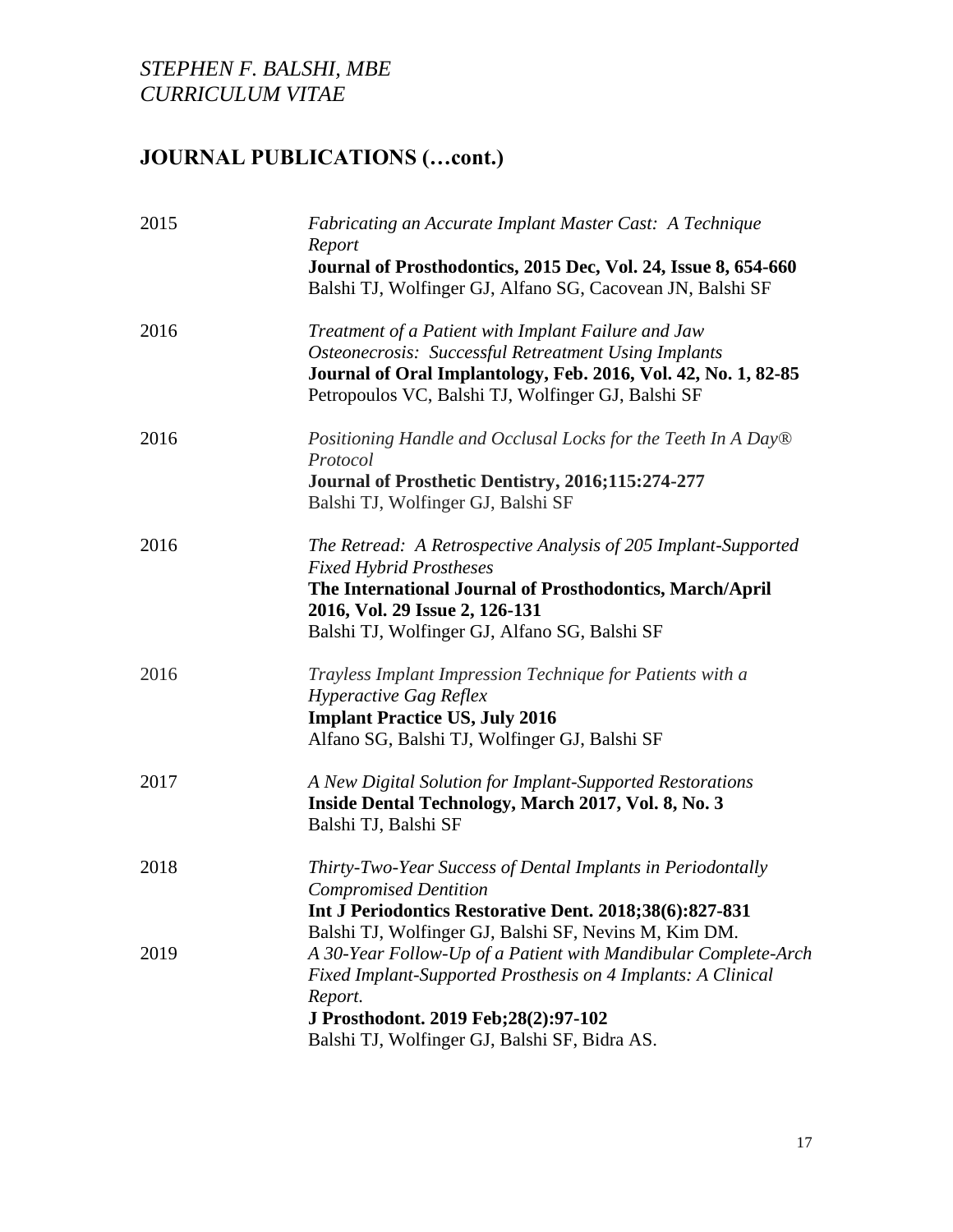# **POSTER PRESENTATIONS**

| 2005 | A Resonance Frequency Analysis (RFA) Assessment for Maxillary and<br>Mandibular Immediately Loaded Brånemark Implants<br>Balshi, TJ; Wolfinger, GJ; Allen, FD; Balshi, SF<br><b>International College of Prosthodontists</b><br>Crete, Greece<br>May 24-29, 2005 |
|------|------------------------------------------------------------------------------------------------------------------------------------------------------------------------------------------------------------------------------------------------------------------|
| 2005 | Does Osteoporosis, Treated or Untreated, Effect Implant Survival<br>Braun, RJ; Balshi, TJ; Wolfinger, GJ; Balshi, SF; Stevens, S<br><b>Nobel Biocare World Conference</b><br>Las Vegas, NV<br>June 6-9, 2005                                                     |
| 2005 | <b>Successful Treatment Protocol for Implant Periapical Lesions:</b><br><b>Long Term Results of 30 Implant Apicoectomies</b><br>Balshi, TJ; Wolfinger, GJ; Balshi, SF<br><b>Nobel Biocare World Conference</b><br>Las Vegas, NV<br>June 6-9, 2005                |
| 2007 | <b>Full Mouth Rehabilitation of a Patient with Bulimia Nervosa Following</b><br>the Teeth In A Day® Immediate Loading Protocol<br>Balshi, TJ; Wolfinger, GJ; Balshi, SF; Della Croce, JN<br><b>Academy of Osseointegration, San Antonio</b><br>March 8-10, 2007  |
| 2007 | Guided Implant Placement and Immediate Prosthesis Delivery Using<br>Traditional Brånemark System Abutments<br>Balshi, SF; Wolfinger, GJ; Balshi, TJ<br><b>Nobel Biocare World Conference</b><br>May 20-24, 2007                                                  |
| 2007 | Full Mouth Rehabilitation of a Patient with Bulimia Nervosa Following<br>the Teeth In A Day® Immediate Loading Protocol<br>Balshi, TJ; Wolfinger, GJ; Della Croce, JN; Balshi, SF<br><b>Nobel Biocare World Conference</b><br>May 20-24, 2007                    |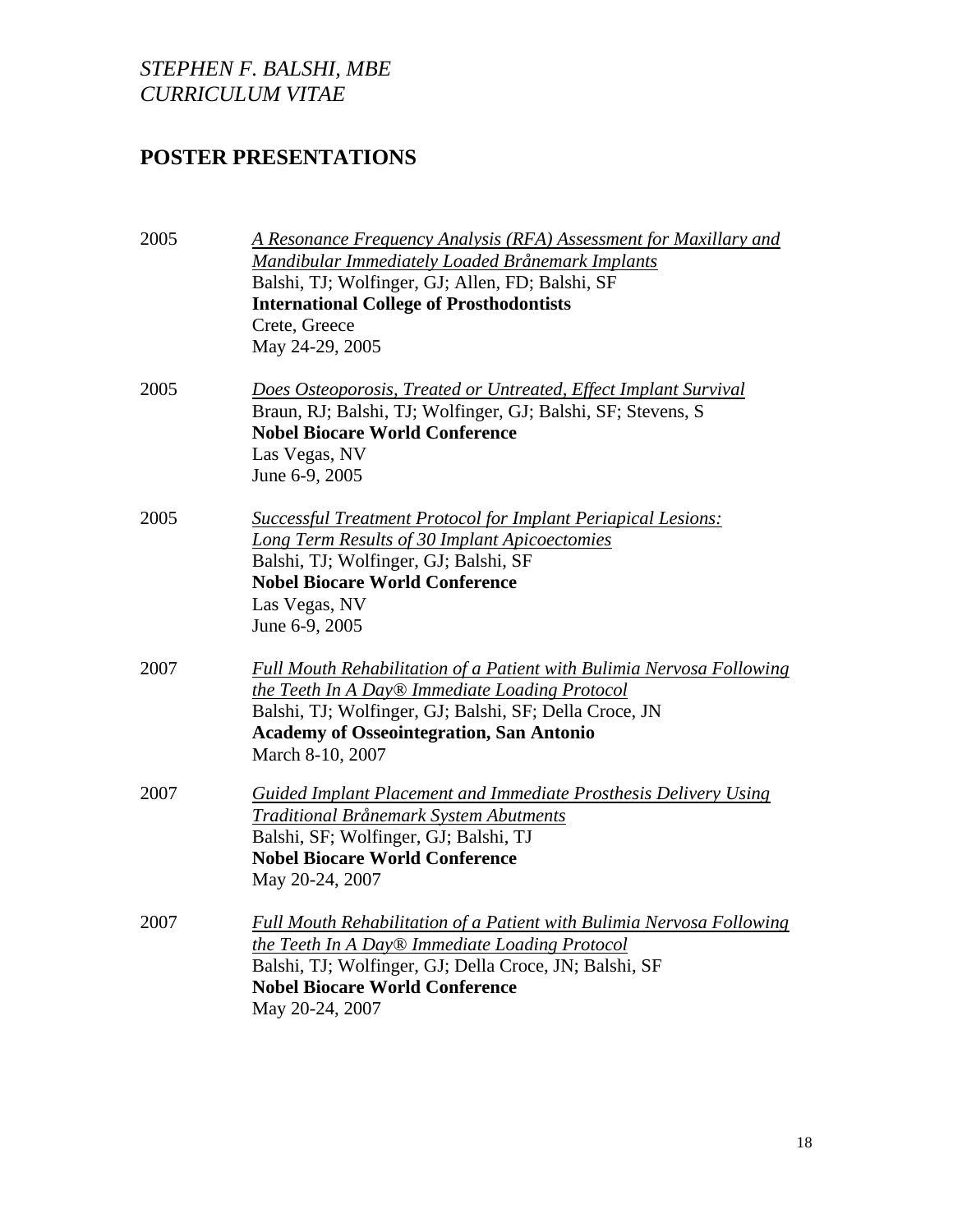# **POSTER PRESENTATIONS (…cont.)**

| 2007 | <b>Guided Implant Placement and Immediate Prosthesis Delivery Using</b>            |
|------|------------------------------------------------------------------------------------|
|      | <b>Traditional Brånemark System Abutments</b>                                      |
|      | Balshi, SF; Wolfinger, GJ; Balshi, TJ                                              |
|      | <b>American College of Prosthodontists, Scottsdale</b>                             |
|      | October 30-November 3, 2007                                                        |
| 2007 | <b>Full Mouth Rehabilitation of a Patient with Bulimia Nervosa Following</b>       |
|      | the Teeth In A Day® Immediate Loading Protocol                                     |
|      | Balshi, TJ; Wolfinger, GJ; Della Croce, JN; Balshi, SF                             |
|      | <b>American College of Prosthodontists, Scottsdale</b>                             |
|      | October 30-November 3, 2007                                                        |
| 2007 | No Bone Solutions <sup>TM</sup> : Immediate Load Implant Protocol For The Severely |
|      | <u> Atrophic Maxilla</u>                                                           |
|      | Wolfinger, GJ; Balshi, TJ; Della Croce, JN; Balshi, SF                             |
|      | <b>American College of Prosthodontists, Scottsdale</b>                             |
|      | October 30-November 3, 2007                                                        |
| 2007 | A Retrospective Analysis of Implants Currently Placed in Complete Oral             |
|      | Reconstructions                                                                    |
|      | Link, EE; Balshi, TJ; Wolfinger, GJ; Balshi, SF                                    |
|      | <b>American College of Prosthodontists, Scottsdale</b>                             |
|      | October 30-November 3, 2007                                                        |
| 2008 | Guided Implant Placement and Immediate Prosthesis Delivery Utilizing               |
|      | Traditional Branemark System Abutments: A Pilot Study of 23 Patients               |
|      | Balshi, SF; Wolfinger, GJ; Balshi, TJ                                              |
|      | <b>Academy of Osseointegration, Boston</b>                                         |
|      | February 29-March 1, 2008                                                          |
| 2009 | "No Bone Solution" for the Severely Atrophic Maxilla                               |
|      | Balshi, SF; Wolfinger, GJ; Balshi, TJ; Della Croce, J                              |
|      | <b>Academy of Osseointegration, San Diego</b>                                      |
|      | February 26-28, 2009                                                               |
| 2010 | "A Retrospective Analysis of 125 Single Molar Crowns Supported by Two              |
|      | <u><b>Implants:</b> Long-term Follow-Up from 3 to 12 Years"</u>                    |
|      | Balshi, TJ; Wolfinger GJ; Wulc, D; Balshi, SF                                      |
|      | <b>Academy of Osseointegration, Orlando, FL</b>                                    |
|      | March 4-6, 2010                                                                    |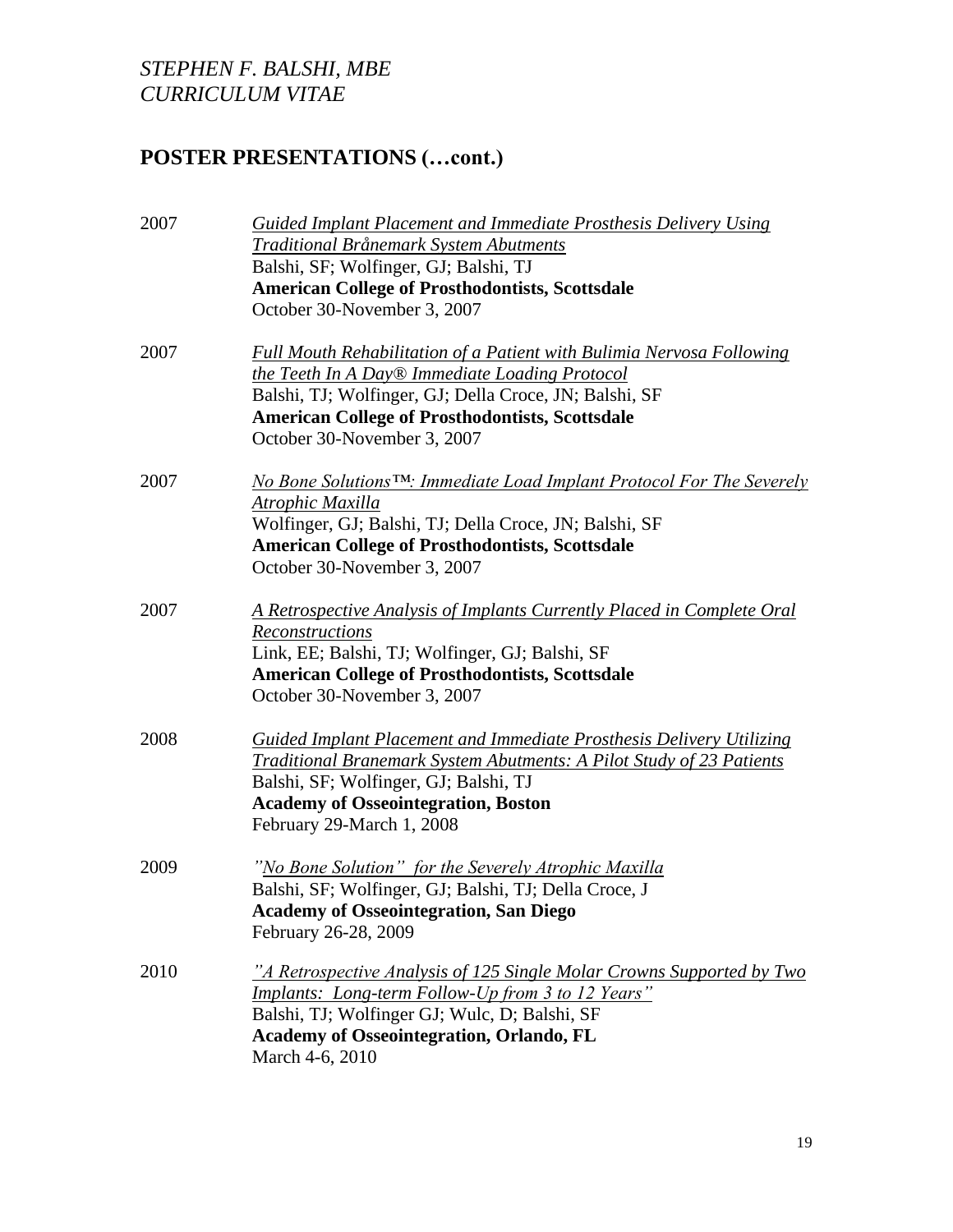# **POSTER PRESENTATIONS (…cont.)**

| 2011 | <b>Mandibular Bone Height Changes Associated with Screw-Retained</b><br><b>Implant-Supported Prostheses with Distal Cantilevers: A Long Term</b><br><b>Follow Up Analysis</b><br>Balshi TJ, Wolfinger GJ, Dhima M, Petropoulos VC, Balshi SF<br><b>Academy of Osseointegration, Washington, DC</b><br>March 3-5, 2011 |
|------|-----------------------------------------------------------------------------------------------------------------------------------------------------------------------------------------------------------------------------------------------------------------------------------------------------------------------|
| 2011 | Alendronate Bisphosphonate Therapy and Osteonecrosis of the Jaw:<br><b>Successful Retreatment</b><br>Balshi TJ, Wolfinger GJ, Petropoulos VC, Balshi SF<br><b>Academy of Osseointegration, Washington, DC</b><br>March 3-5, 2011                                                                                      |
| 2012 | <b>Mechanical and Biomedical Complications of Temporary Prostheses</b><br>Using the All-On-4 Dental Implant Protocol<br>Balshi TJ, Wolfinger GJ, Balshi SF, Slauch RW<br><b>American College of Prosthodontists, Baltimore, MD</b><br>November 2-4, 2012                                                              |
| 2012 | Zygomatic and Pterygoid Implants for Rehabilitation of the Extremely<br>Atrophic Maxilla<br>Zapata G, Balshi TJ, Wolfinger GJ, Balshi SF, Agar JR, Bidra AS<br><b>American College of Prosthodontists, Baltimore, MD</b><br>November 2-4, 2012                                                                        |
| 2012 | <b>Zygomatic and Pterygoid Implants for Rehabilitation of the Extremely</b><br><b>Atrophic Maxilla</b><br>Zapata G, Balshi TJ, Wolfinger GJ, Balshi SF, Agar JR, Bidra AS<br><b>Greater New York Academy of Prosthodontics</b><br>November 30 – December 1, 2012                                                      |
| 2013 | <b>AWARDED 1ST PLACE</b><br>Zygomatic and Pterygoid Implants for Rehabilitation of the Extremely<br>Atrophic Maxilla<br>Zapata G, Balshi TJ, Wolfinger GJ, Balshi SF, Agar JR, Bidra AS<br><b>American Academy of Fixed Prosthodontics</b><br>February 22-23, 2013                                                    |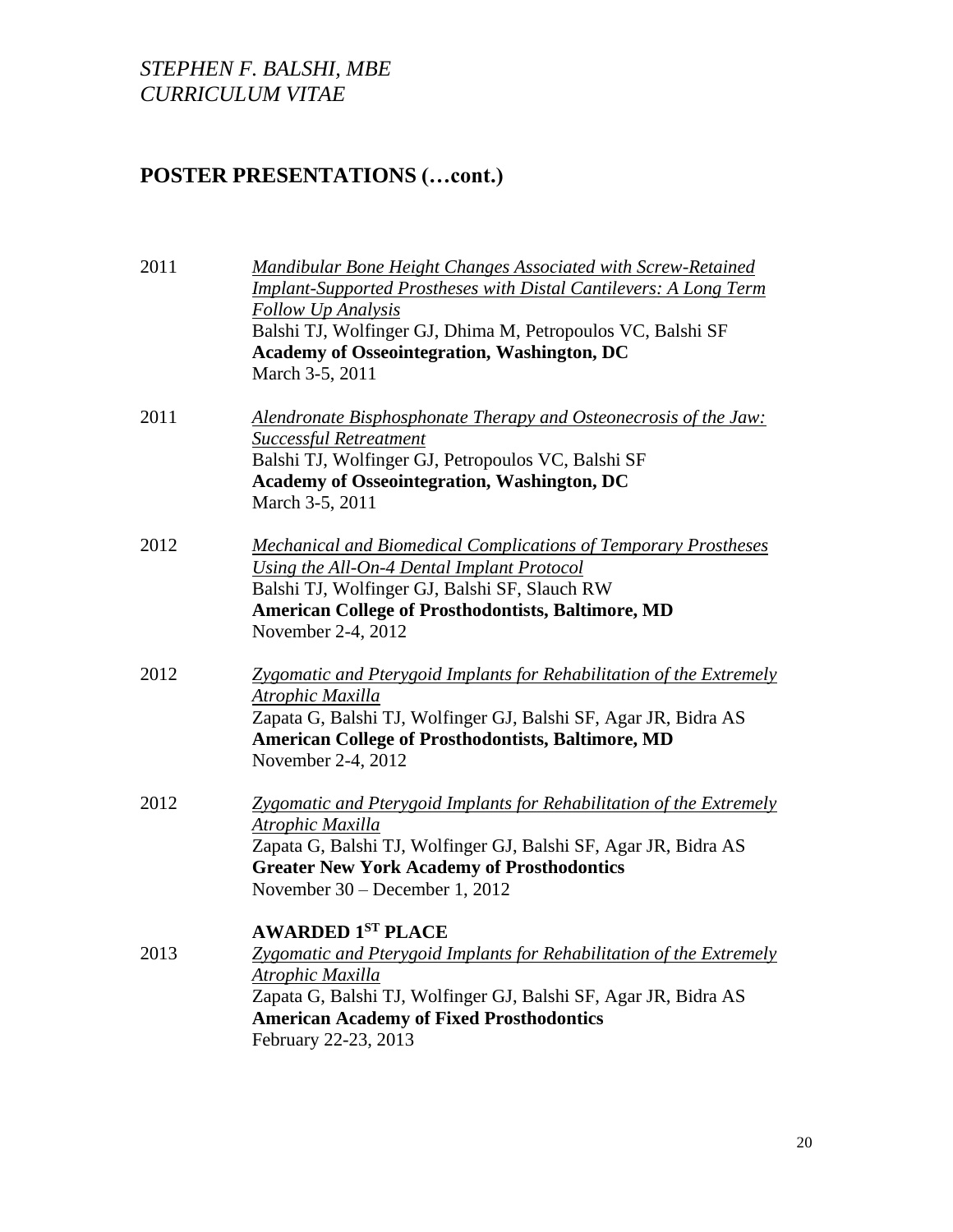# **POSTER PRESENTATIONS (…cont.)**

| 2013 | <b>Zygomatic Implants as a Rehabilitation Approach of Severely Deficient</b><br>Maxilla Caused by Gunshot Injury $-A$ Case Report<br>AlThobity A, Balshi TJ, Balshi SF, Wolfinger GJ, Flinton RF<br><b>American College of Prosthodontists, Las Vegas, NV</b><br>October 9-12, 2013 |
|------|-------------------------------------------------------------------------------------------------------------------------------------------------------------------------------------------------------------------------------------------------------------------------------------|
|      | <b>AWARDED 1ST PLACE</b>                                                                                                                                                                                                                                                            |
| 2013 | Stability Assessment of Branemark System Implants Following the All-On-<br>4 Treatment Concept Using Resonance Frequency Analysis                                                                                                                                                   |
|      | Slauch RW, Balshi TJ, Wolfinger GJ, Balshi SF                                                                                                                                                                                                                                       |
|      | <b>American College of Prosthodontists, Las Vegas, NV</b>                                                                                                                                                                                                                           |
|      | October 9-12, 2013                                                                                                                                                                                                                                                                  |
| 2014 | <b>Survival Rates of 1015 Implants Placed with Guided Surgical Templates:</b>                                                                                                                                                                                                       |
|      | <b>A Retrospective Comparison</b>                                                                                                                                                                                                                                                   |
|      | Slauch RW, Balshi TJ, Wolfinger GJ, Balshi SF                                                                                                                                                                                                                                       |
|      | <b>American College of Prosthodontists, New Orleans, LA</b><br>November 5-8, 2014                                                                                                                                                                                                   |
| 2015 | <b>The Retread:</b> A Definition and Retrospective Analysis of 205 Implant-<br><b>Supported Fixed Prostheses</b>                                                                                                                                                                    |
|      | Balsh TJ, Wolfinger GJ, Alfano SG, Balshi SF                                                                                                                                                                                                                                        |
|      | Kornberg School of Dentistry at Temple University, Philadelphia, PA                                                                                                                                                                                                                 |
|      | Science in Dental Practice Day<br>April 29, 2015                                                                                                                                                                                                                                    |
| 2015 | A Retrospective Analysis of Immediately Loaded Implants Concurrently<br><b>Placed in Full Mouth Rehabilitations</b><br>R H Choe, DMD, T J Balshi, DDS, FACP, G J Wolfinger, DMD, FACP,                                                                                              |
|      | S F Balshi, MBE<br><b>American College of Prosthodontics Meeting, Orlando, FL</b><br>October 22, 2015                                                                                                                                                                               |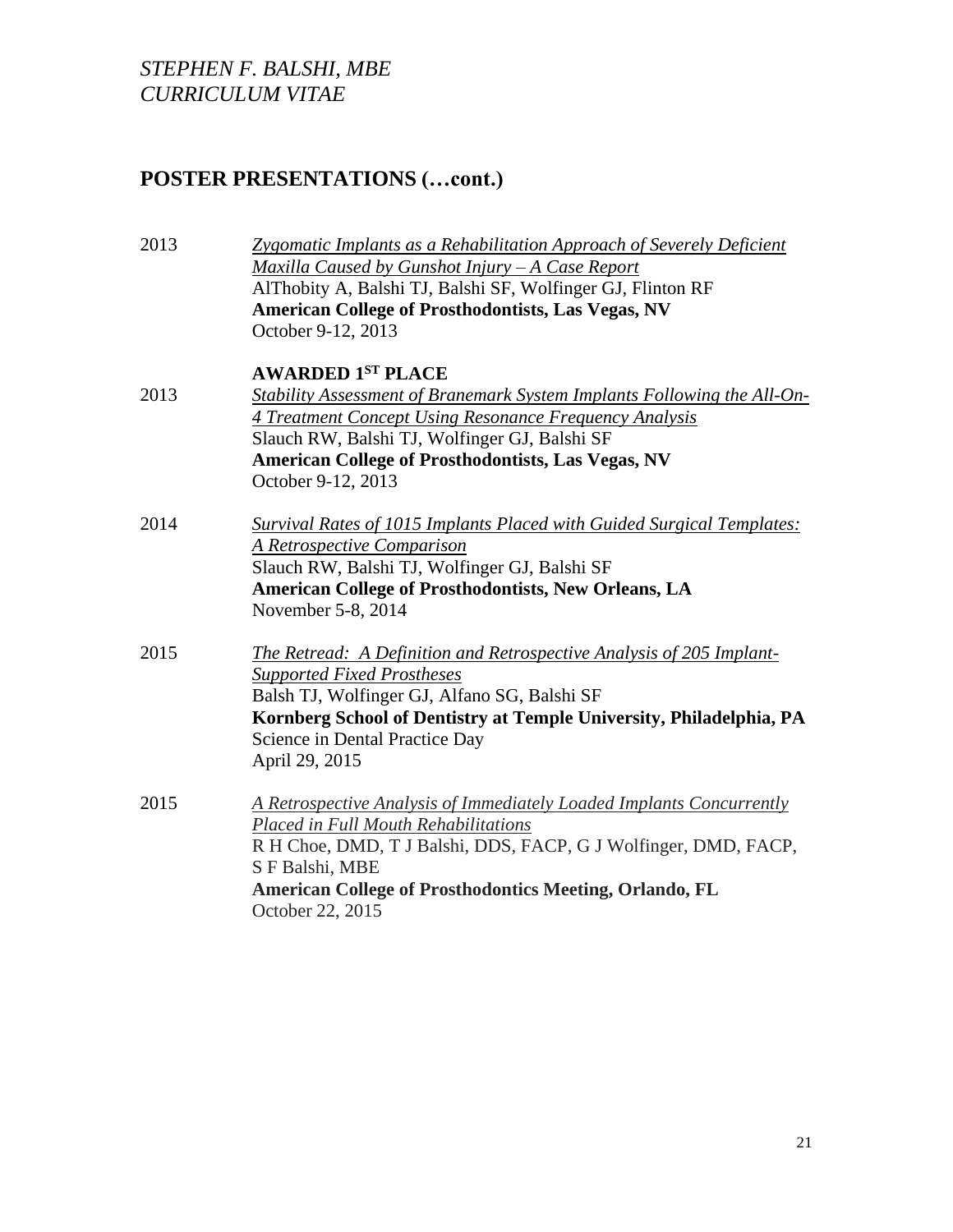# **ACCEPTED FOR PUBLICATION**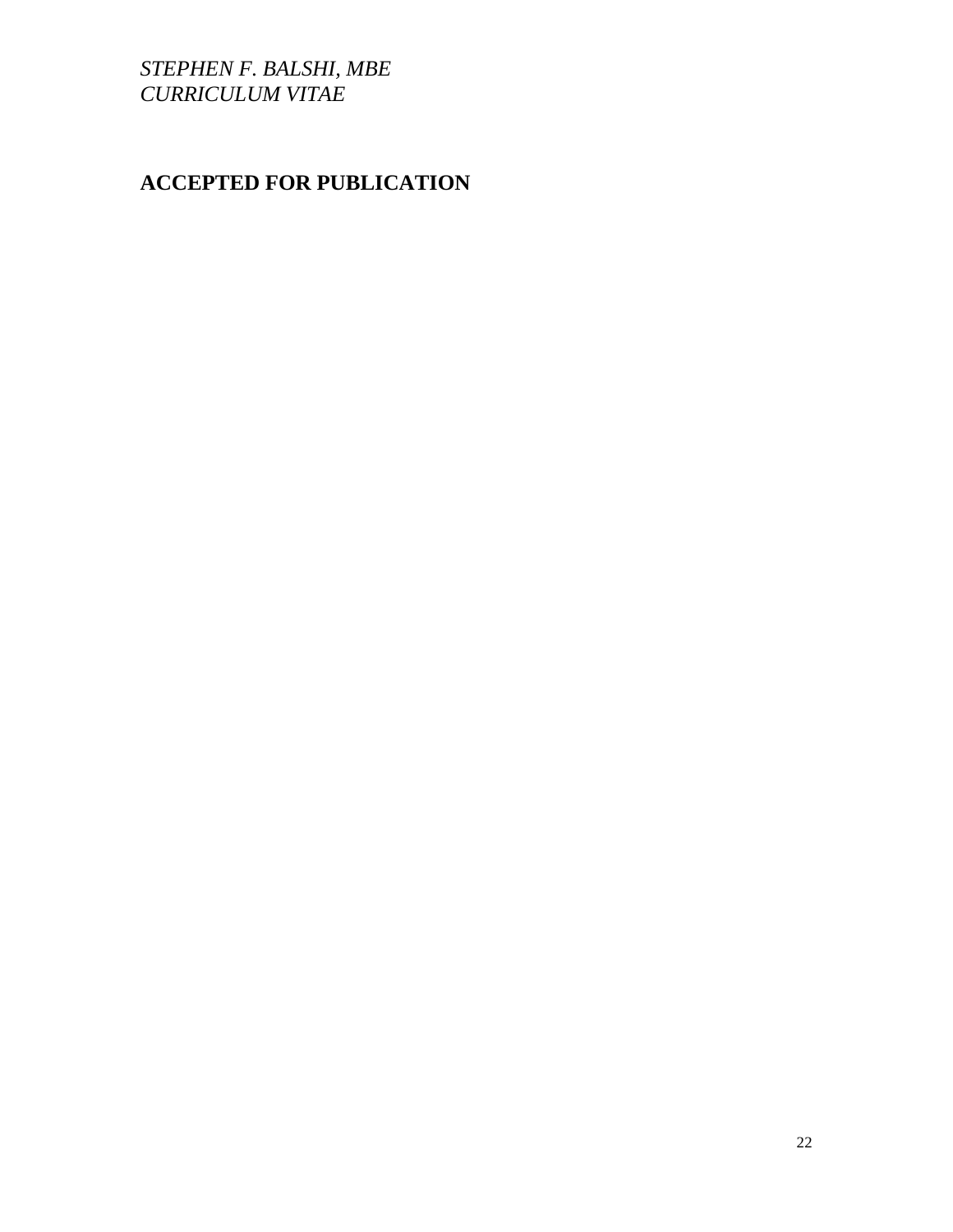# **SUBMITTED FOR PUBLICATION**

*Maxillofacial Implant-Supported Framework Designed to Accommodate Childhood Growth*

**International Journal Oral and Maxillofacial Implants** Balshi TJ, Wolfinger GJ, Pellecchia R, Rieger W, Blakely J, Balshi SF

*Minimizing Complications and Controlling Predictable Wear in Implant Supported Reconstructions*

**Journal of Prosthodontics** Mathur R, Wolfinger GJ, Balshi SF, Slauch RW, Balshi TJ

A Monolithic Conversion Prosthesis for Full-Arch

Reconstruction Generated from a Prosthetically-Driven Workflow for Use with Dynamic Navigation

**International Journal Oral and Maxillofacial Implants** Balshi SF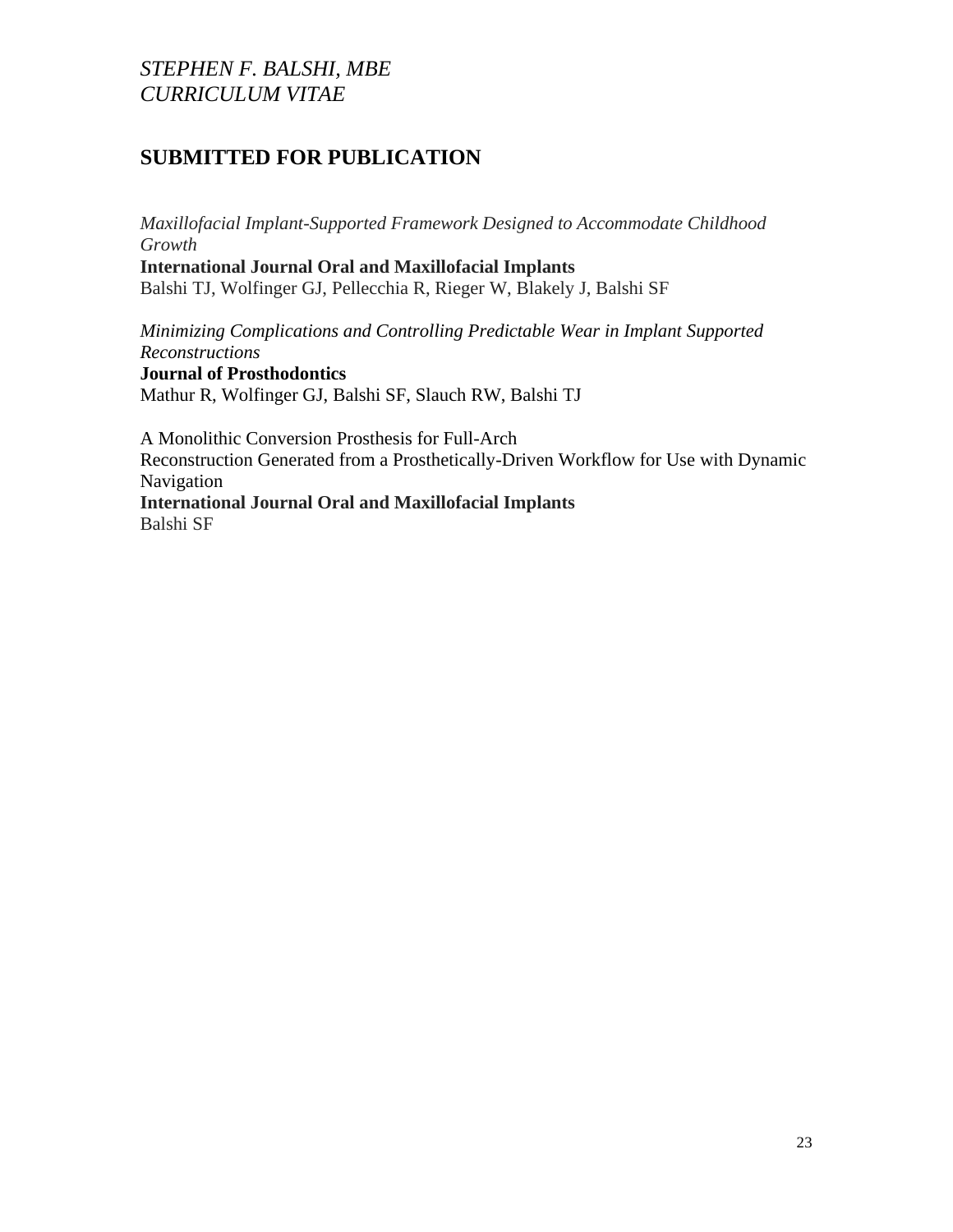## **COURSES PRESENTED**

- 2005 **TEETH IN AN HOUR™ 3D Computerized Implant Guided Surgery and Prosthetics 2-Day Certification Course (16 CE credit hours)** Institute For Facial Esthetics Jan 21-22, 2005
- 2005 **NobelGuide™ Concept and TEETH IN AN HOUR™ 2-Day Certification Courses (16 CE credit hours)** Institute For Facial Esthetics

June 24-25, 2005 July 8-9, 2005 August 12-13, 2005 September 16-17, 2005 September 30-October 1, 2005 October 12-13, 2005 November 11-12, 2005 December 1-2, 2005

### 2006 **NobelGuide™ Concept and TEETH IN AN HOUR™ 2-Day Certification Courses (16 CE credit hours)**

Institute For Facial Esthetics January 20-21, 2006 February 24-25, 2006 April 28-29, 2006 May 19-20, 2006 June 16-17, 2006 August 11-12, 2006 September 15-16, 2006 September 29-30, 2006 November 17-18, 2006

### 2006 **TEETH IN A DAY™ and TEETH IN AN HOUR™**

Harvard School of Dental Medicine Post Graduate Students Institute For Facial Esthetics February 3-4, 2006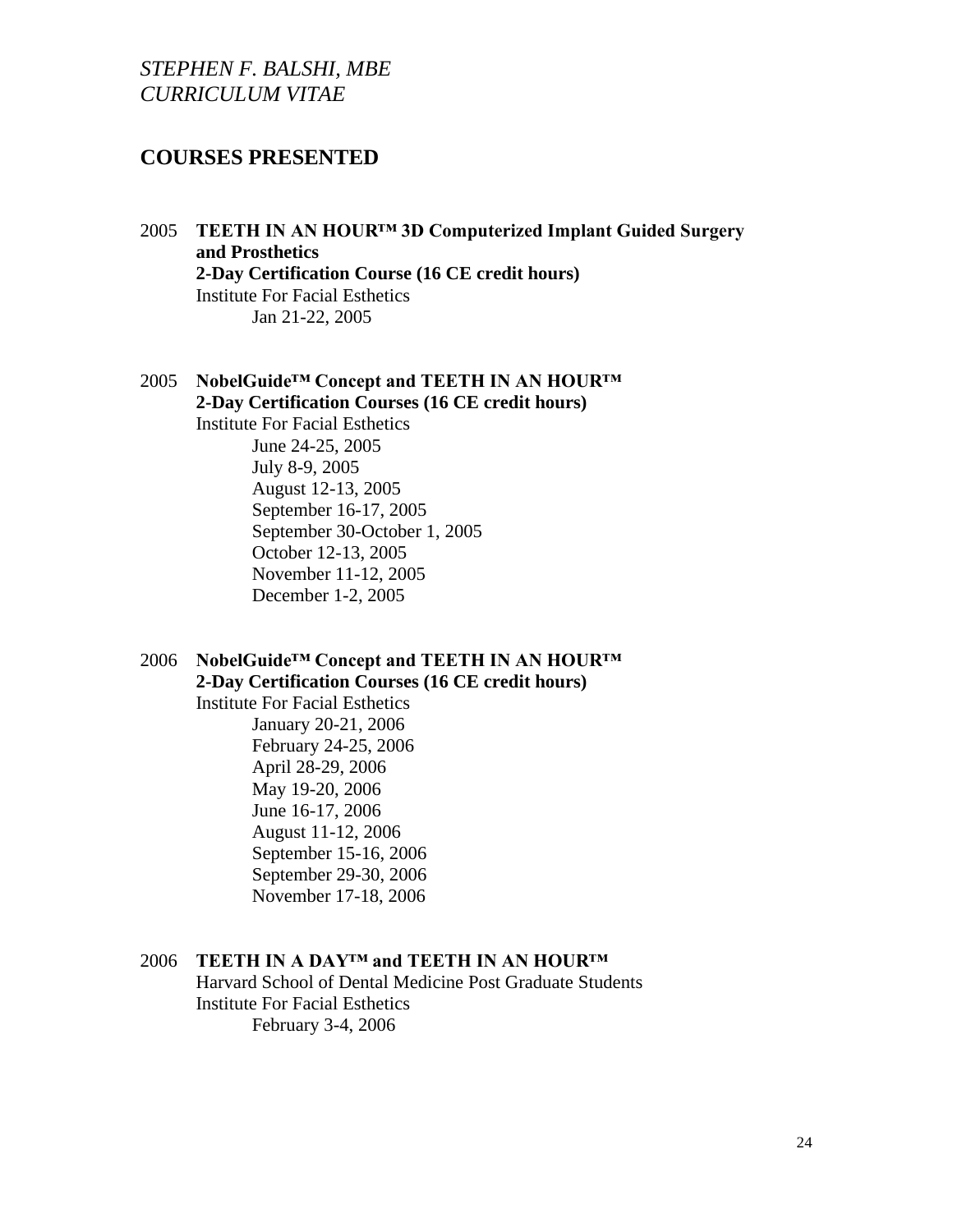### **COURSES PRESENTED (…cont.)**

2006 **The Severely Atrophic Maxilla: Stabilizing Implants in the Pterygomaxillary and Zygoma Regions** Institute For Facial Esthetics June 5, 2006 October 16, 2006

2007 **NobelGuide™ Concept and Teeth In An Hour™ 2-Day Certification Courses (16 CE Credit Hours)** Institute For Facial Esthetics January 12-13, 2007 March 30-31, 2007 April 27-28, 2007 June 22-23, 2007 August 10-11, 2007 September 21-22, 2007 October 5-6, 2007 November 16-17, 2007

- 2007 **Teeth In A Day® 3-Day Course (24 CE Credit Hours)** Institute For Facial Esthetics January 22-24, 2007 April 9-11, 2007 September 10-12, 2007
- 2007 **The Severely Atrophic Maxilla: Stabilizing Implants in the Pterygomaxillary and Zygoma regions (8 CE Credit Hours)**

Institute For Facial Esthetics January 29, 2007 April 23, 2007 October 15, 2007

- 2007 **Advanced Guided Surgery** June 15, 2007
- 2007 **Zygoma Implants Using NobelGuide™, 3-D Computerized Planning, and Live Guided Implant Surgery** October 29, 2007
- 2007 **All-On-4**

December 3, 2007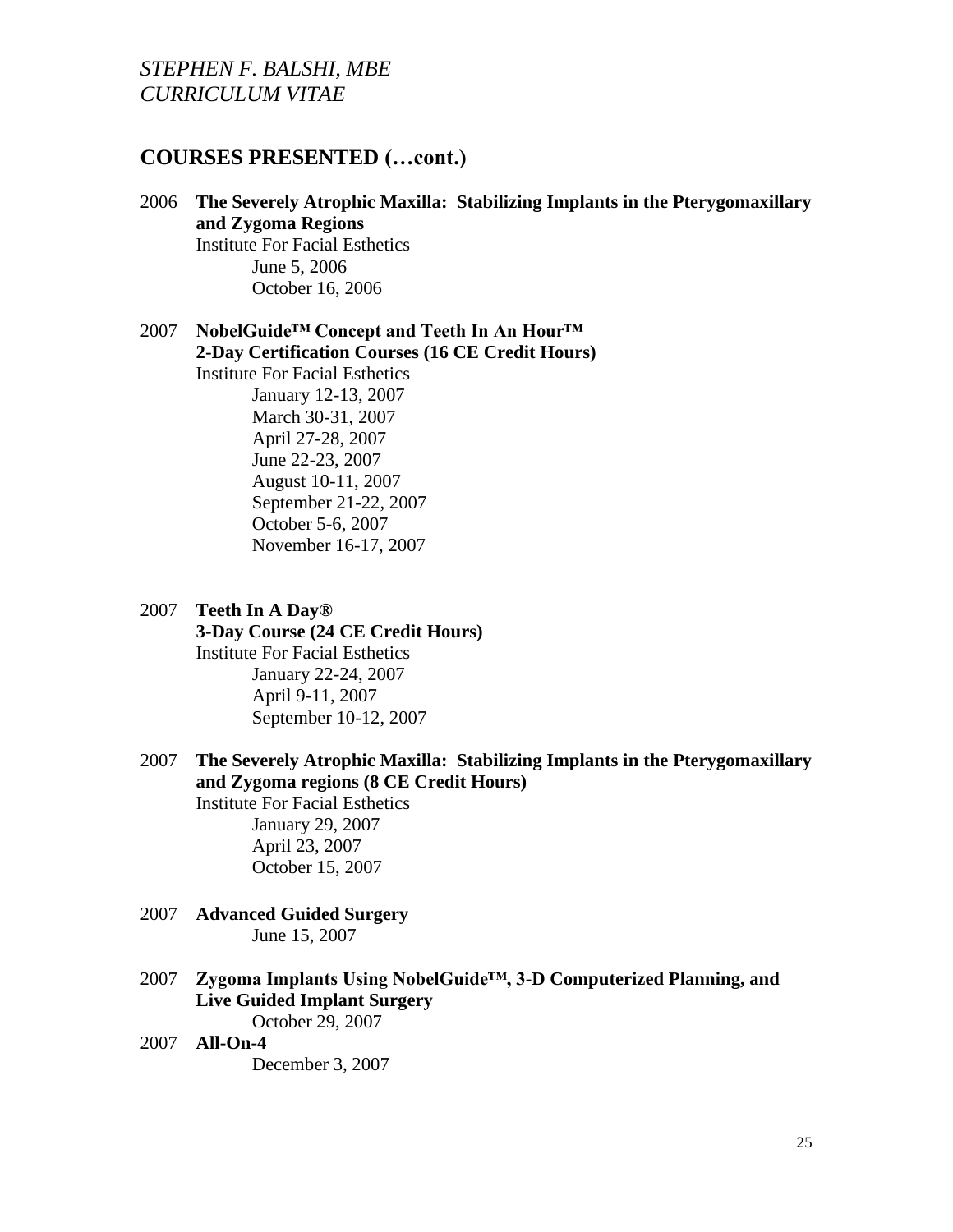## **COURSES PRESENTED (…cont.)**

#### 2008 **Teeth In An Hour™**

Nova Southeastern University College of Dental Medicine 3200 S. University Drive, Fort Lauderdale, FL January 19-20, 2008

### 2008 **Teeth In A Day® 3-Day Course (24 CE Credit Hours)** Institute For Facial Esthetics January 28-30 April 7-9, 2008 September 8-10, 2008

### 2008 **The Severely Atrophic Maxilla: Stabilizing Implants in the Pterygomaxillary and Zygoma regions (8 CE Credit Hours)**

Institute For Facial Esthetics February 4, 2008 October 13, 2008

2008 **NobelGuide™ Concept and Teeth In An Hour™ 2-Day Certification Courses (16 CE Credit Hours)** Institute For Facial Esthetics March 28-30, 2008 May 16-17, 2008 June 20-21, 2008

#### 2008 **All-On-4**

April 18, 2008 September 26, 2008

November 14-15, 2008

- 2009 **The Severely Atrophic Maxilla: Stabilizing Implants in the Pterygomaxillary and Zygoma regions (8 CE Credit Hours)** Institute For Facial Esthetics May 15, 2009
- 2009 **Teeth In A Day® 3-Day Course (24 CE Credit Hours)** Institute For Facial Esthetics August 10-12, 2009 November 16-18, 2009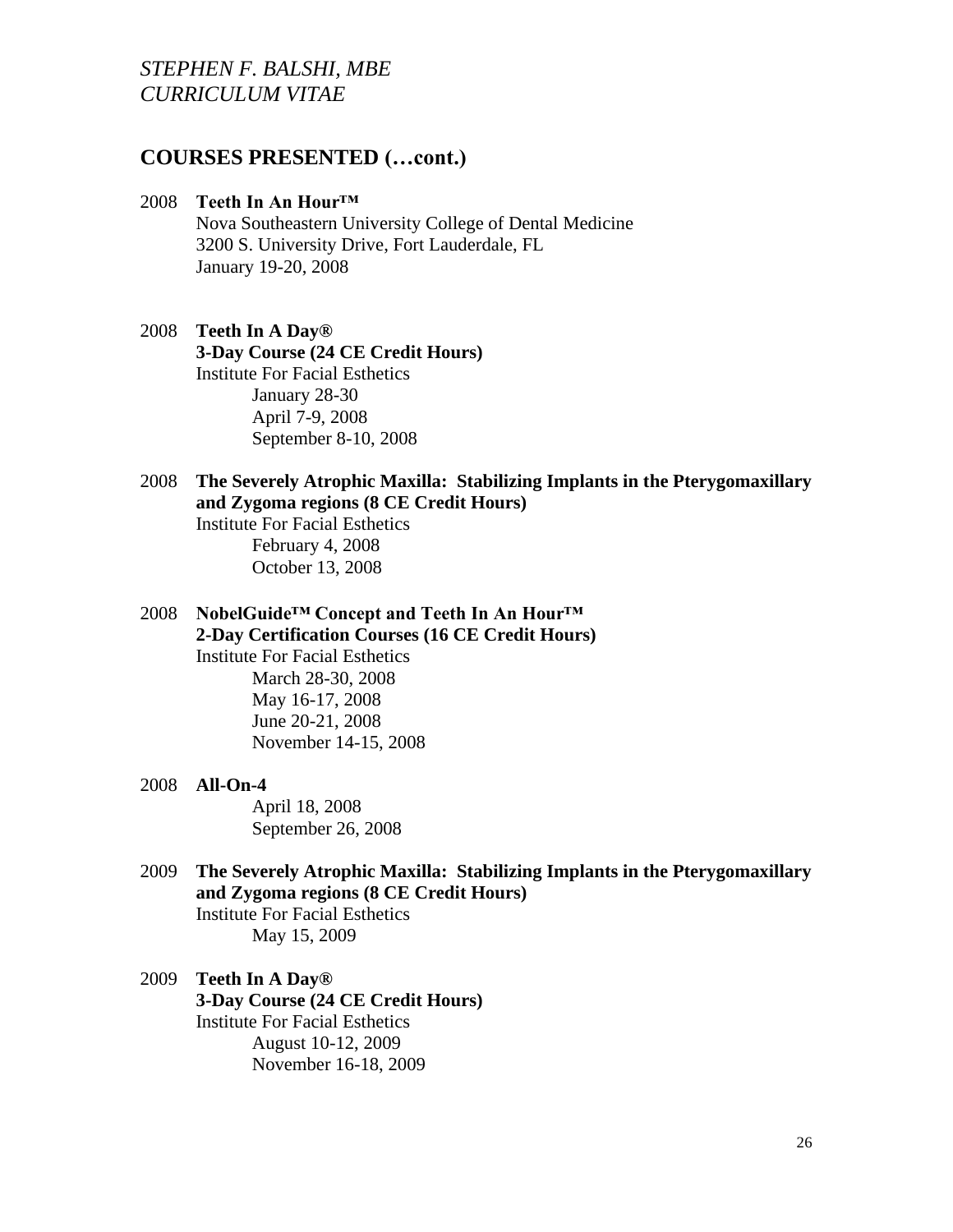## **COURSES PRESENTED (…cont.)**

- 2010 **Teeth In A Day® 3-Day Course (24 CE Credit Hours)** Institute For Facial Esthetics January 25-27, 2010 May 17-19, 2010 October 4-6, 2010
- 2010 **The Severely Atrophic Maxilla: Stabilizing Implants in the Pterygomaxillary and Zygoma Regions (8 CE Credit Hours)**

Institute For Facial Esthetics April 12, 2010 July 19, 2010

#### 2010 **All-On-4™ and More (8 CE Credit Hours)** Institute For Facial Esthetics June 17, 2010 November 15, 2010

### 2011 **Teeth In A Day® 2-Day Course (16 CE Credit Hours)** Institute For Facial Esthetics January 24-25, 2011 February 7-8, 2011 March 14-15, 2011 September 15-16, 2011

- 2011 **NobelClinician™ Concept for Guided Surgery 2-Day Course (16 CE Credit Hours)** Institute For Facial Esthetics January 28-29, 2011
- 2011 **Advanced Guided Surgery with Zygoma 1-Day Course (8 CE Credit Hours)** Institute For Facial Esthetics March 28, 2011
- 2011 **NobelClinician™ Software Training 1-Day Course (8 CE Credit Hours)** Institute For Facial Esthetics April 8, 2011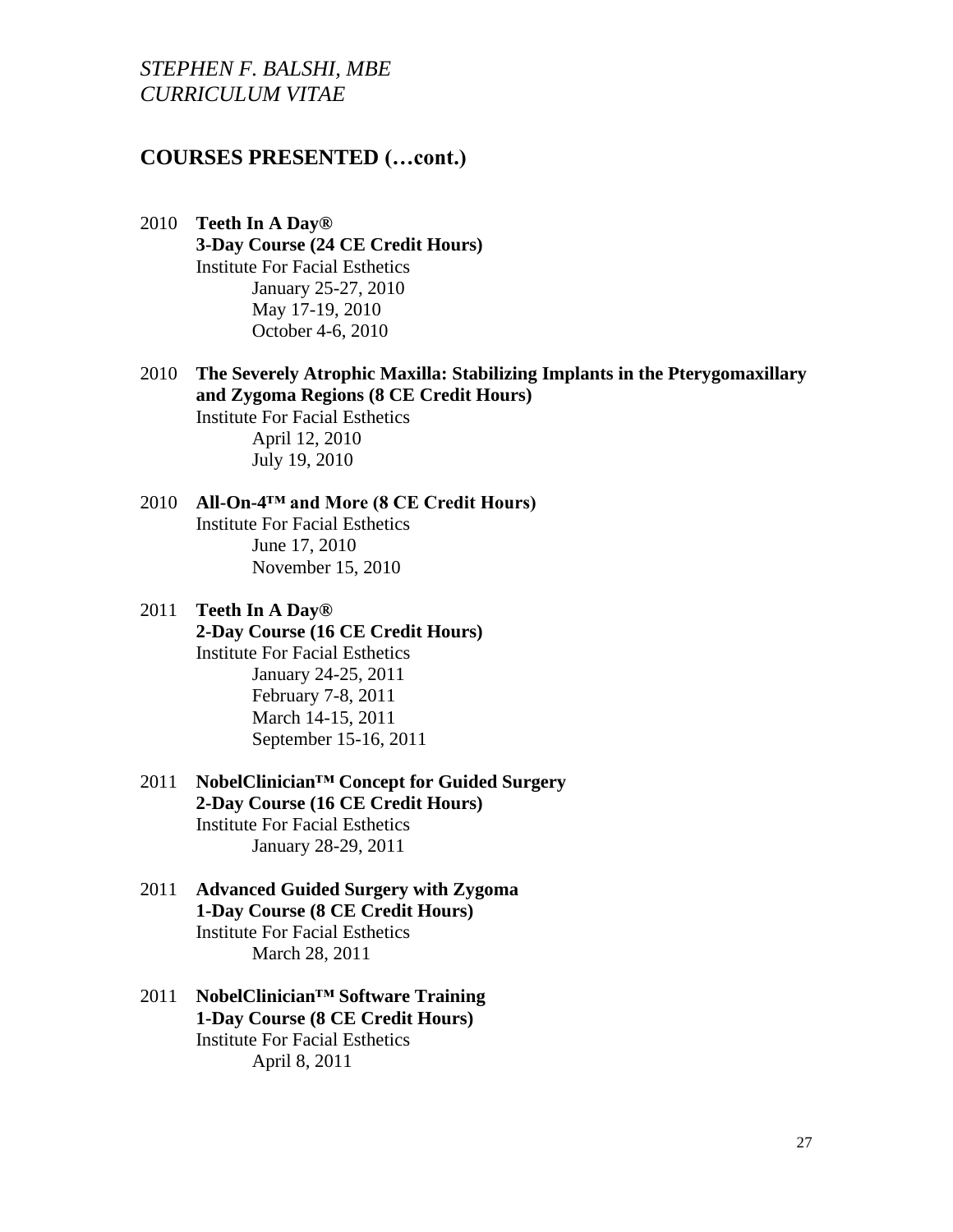## **COURSES PRESENTED (…cont.)**

- 2011 **All-On-4™ and More 1-Day Course (8 CE Credit Hours)** Institute For Facial Esthetics June 20, 2011 October 12, 2011
- 2011 **All-On-4™ and More (Extended training for Naval Prosthodontic Residents from Bethesda)** Institute For Facial Esthetics June 21, 2011
- 2011 **The Severely Atrophic Maxilla: Stabilizing Implants in the Pterygomaxillary and Zygoma Regions (8 CE Credit Hours)** Institute For Facial Esthetics

December 5, 2011

- 2012 **Teeth In A Day® (16 CE Credit Hours) 2-Day Course** Institute For Facial Esthetics January 16-17, 2012
- 2012 **All-On-4™ and More (8 CE Credit Hours)** Institute For Facial Esthetics February 6, 2012
- 2012 **Advanced Guided Surgery (8 CE Credit Hours)** Institute For Facial Esthetics March 26, 2012
- 2012 **Teeth In A Day® (16 CE Credit Hours)** (Special course presented to Harvard and UCONN Prosthodontic Residents) Institute For Facial Esthetics April 23-24, 2012
- 2012 **The Severely Atrophic Maxilla: Stabilizing Implants in the Pterygomaxillary and Zygoma Regions (8 CE Credit Hours)** Institute For Facial Esthetics May 14, 2012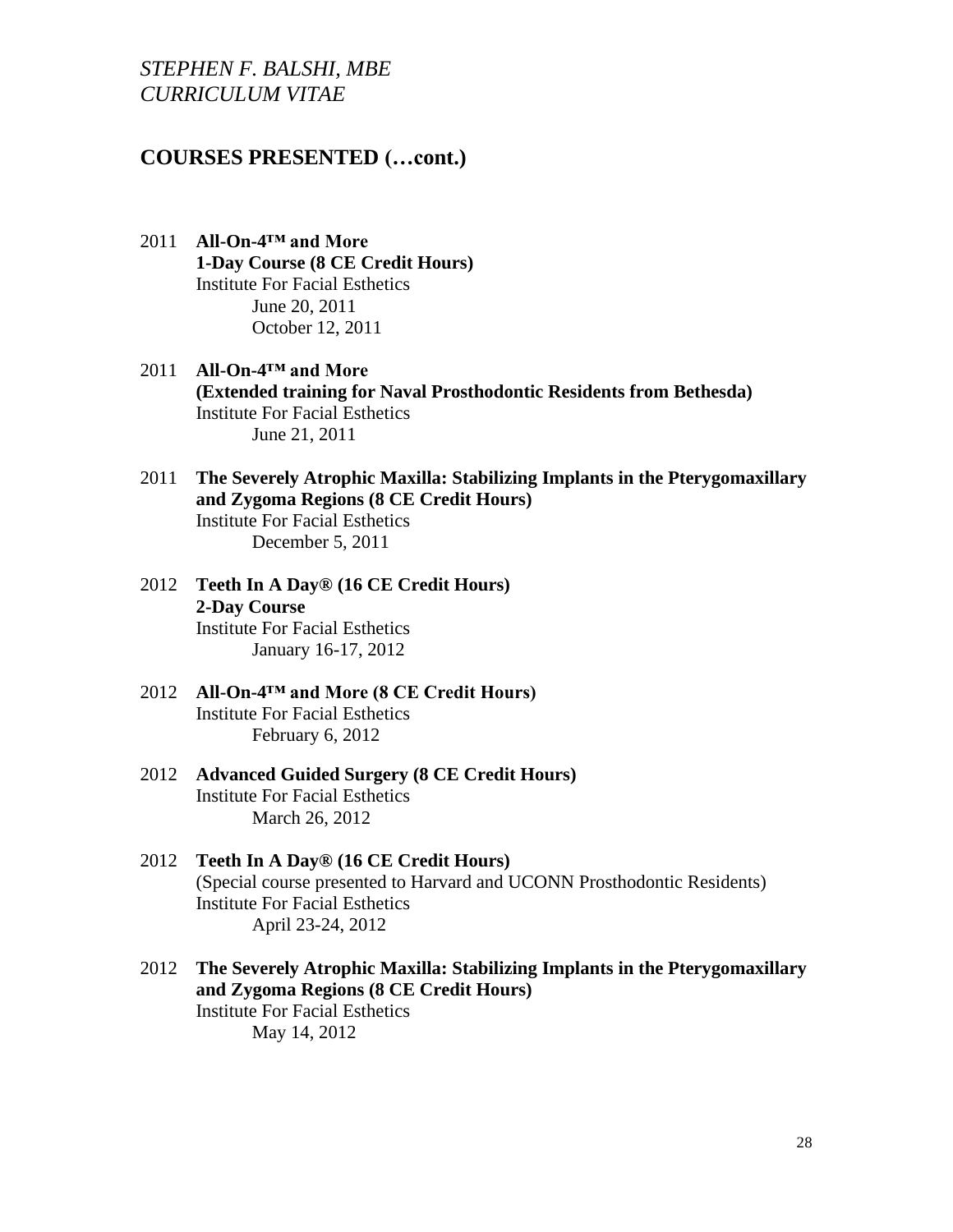## **COURSES PRESENTED (…cont.)**

- 2012 **All-On-4™ and More (8 CE Credit Hours)** Institute For Facial Esthetics October 1, 2012
- 2012 **The Severely Atrophic Maxilla: Stabilizing Implants in the Pterygomaxillary and Zygoma Regions (8 CE Credit Hours)** Institute For Facial Esthetics December 10, 2012
- 2013 **Teeth In A Day® (16 hrs. CE Credits)** The Institute For Facial Esthetics January 14-15, 2013
- 2013 **All-On-4™ and More (8 CE Credit Hours)** Institute For Facial Esthetics February 4, 2013
- 2013 **Advanced Guided Surgery (8 CE Credit Hours)** Institute For Facial Esthetics March 18, 2013
- 2013 **Teeth In A Day® (16 hrs. CE Credits)** (Special Course presented to Loma Linda University Prosthodontic Residents) The Institute For Facial Esthetics May 13-14, 2013
- 2013 **The Severely Atrophic Maxilla: Stabilizing Implants in the Pterygomaxillary and Zygoma Regions (8 CE Credit Hours)** Institute For Facial Esthetics May 20, 2013
- 2013 **Temple University Training Program – Introductory Surgical and Prosthetic Oral Implantology** The Institute For Facial Esthetics June 18, 2013

# 2013 **Teeth In A Day®**

2-Day Surgical & Prosthetic Training in the Brånemark Implant System Institute For Facial Esthetics (16 hrs. CE Credits) September 9-10, 2013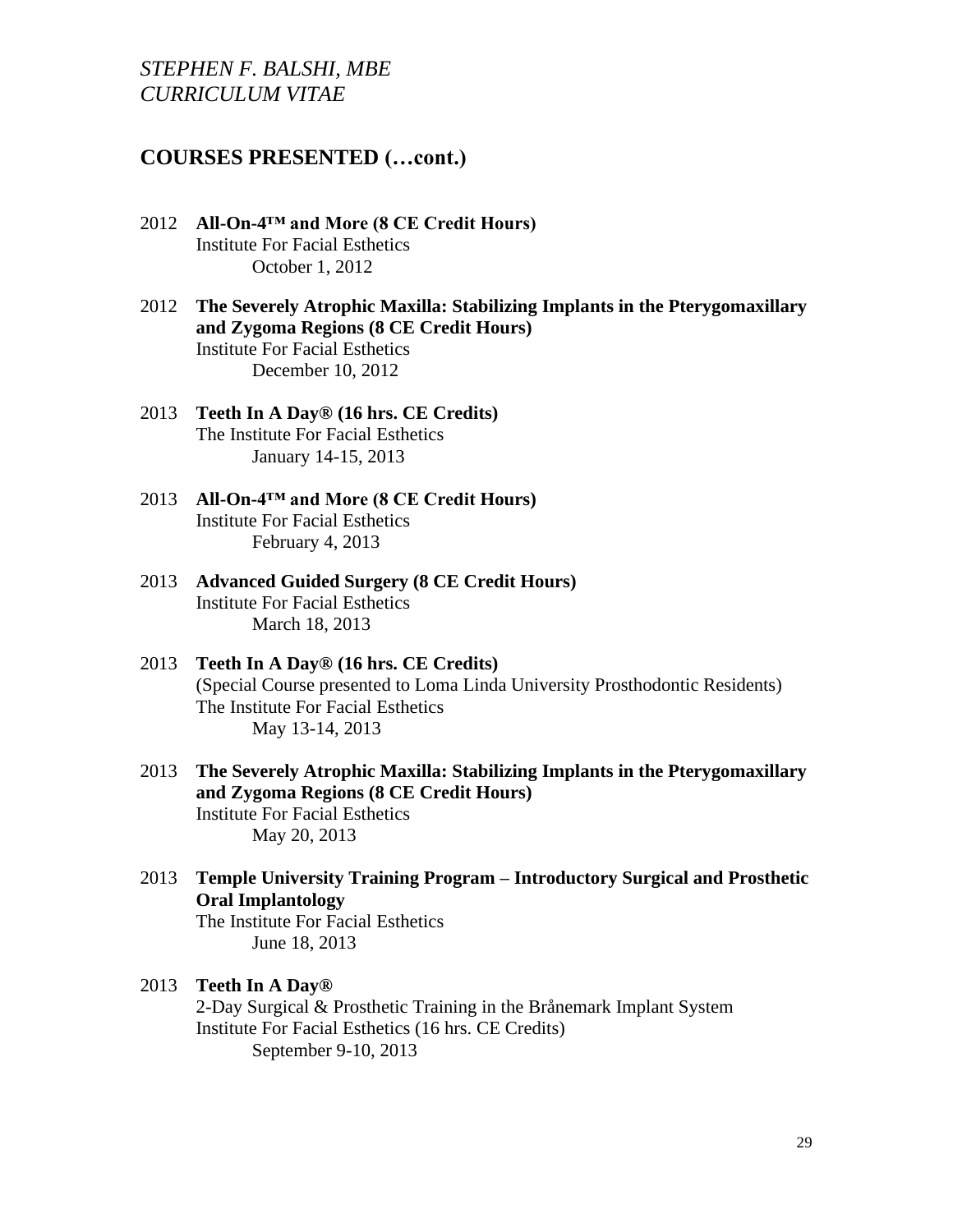## **COURSES PRESENTED (…cont.)**

- 2013 **All-On-4™ and More (8 CE Credit Hours)** Institute For Facial Esthetics 1-Day Course October 7, 2013
- 2013 **Full Arch Rehabilitation w/ 4 Tilted CAMLOG® Implants (8 CE Credit Hours)** 1-Day Course Institute For Facial Esthetics November 15, 2013
- 2013 **The Severely Atrophic Maxilla: Stabilizing Implants in the Pterygomaxillary and Zygoma Regions (8 CE Credit Hours)** 1-Day Course Institute For Facial Esthetics December 2, 2013
- 2014 **Teeth In A Day® (16 hrs. CE Credits)** 2-Day Surgical & Prosthetic Training in the Brånemark Implant System Institute For Facial Esthetics (16 hrs. CE Credits) 2-Day Course January 20-21, 2014
- 2014 **All-On-4™ and More (8 CE Credit Hours)** 1-Day Course Institute For Facial Esthetics February 3, 2014
- 2014 **The Severely Atrophic Maxilla: Stabilizing Implants in the Pterygomaxillary and Zygoma Regions (8 CE Credit Hours)** 1-Day Course Institute For Facial Esthetics May 19, 2014

### 2014 **Teeth In A Day® (16 hrs. CE Credits)** 2-Day Surgical & Prosthetic Training in the Brånemark Implant System Institute For Facial Esthetics (16 hrs. CE Credits) September 15-16, 2014

2014 **All-On-4™ and More (8 CE Credit Hours)** 1-Day Course Institute For Facial Esthetics October 6, 2014

### 2014 **Advanced Guided Surgery with Zygoma (8 CE Credit Hours)** 1-Day Course Institute For Facial Esthetics November 10, 2014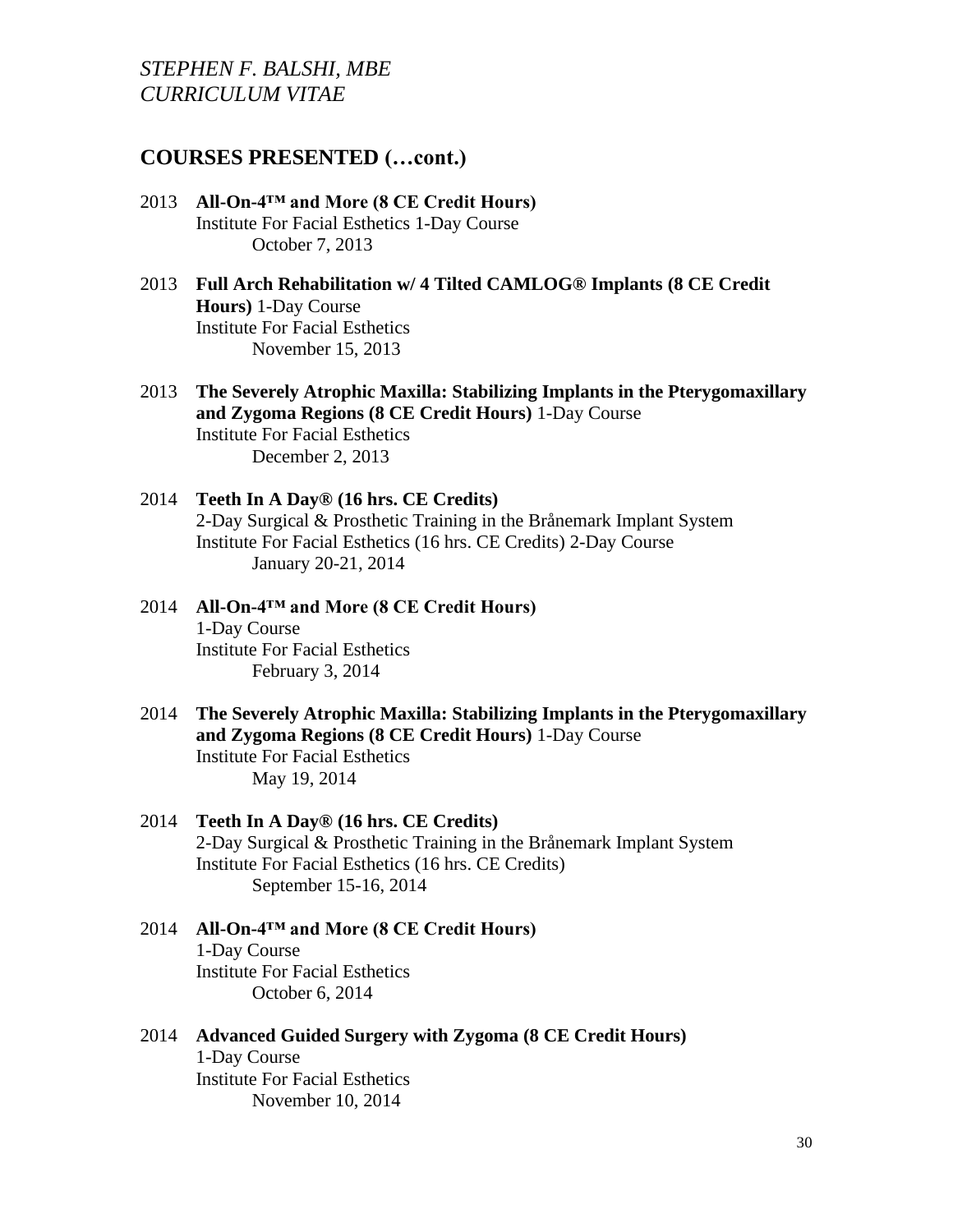## **COURSES PRESENTED (…cont.)**

- 2014 **Full Arch Rehabilitation w/ 4 Tilted CAMLOG® Implants (8 CE Credit Hours)** 1-Day Course Institute For Facial Esthetics November 21, 2014
- 2014 **The Severely Atrophic Maxilla: Stabilizing Implants in the Pterygomaxillary and Zygoma Regions (8 CE Credit Hours)** 1-Day Course Institute For Facial Esthetics December 1, 2014
- 2015 **Teeth In A Day® (16 hrs. CE Credits)** 2-Day Surgical & Prosthetic Training in the Brånemark Implant System Institute For Facial Esthetics (16 hrs. CE Credits) January 19-20, 2015
- 2015 **All-On-4® Treatment Concept (8 CE Credit Hours)** 1-Day Course Institute For Facial Esthetics February 2, 2015
- 2015 **AvaDent® Clinical Training Program (8 CE Credit Hours)** 1-Day Course Institute For Facial Esthetics February 6, 2015
- 2015 **Teeth In A Day® (16 hrs. CE Credits)** 2-Day Surgical & Prosthetic Training in the Brånemark Implant System For UCONN and The University of Maryland Prosthodontic Residents Institute For Facial Esthetics (16 hrs. CE Credits) March 23-24, 2015
- 2015 **Advanced Guided Surgery with Zygoma (8 CE Credit Hours)** 1-Day Course Institute For Facial Esthetics April 13, 2015
- 2015 **AvaDent® Clinical Training Program (8 CE Credit Hours)** 1-Day Course Institute For Facial Esthetics May 22, 2015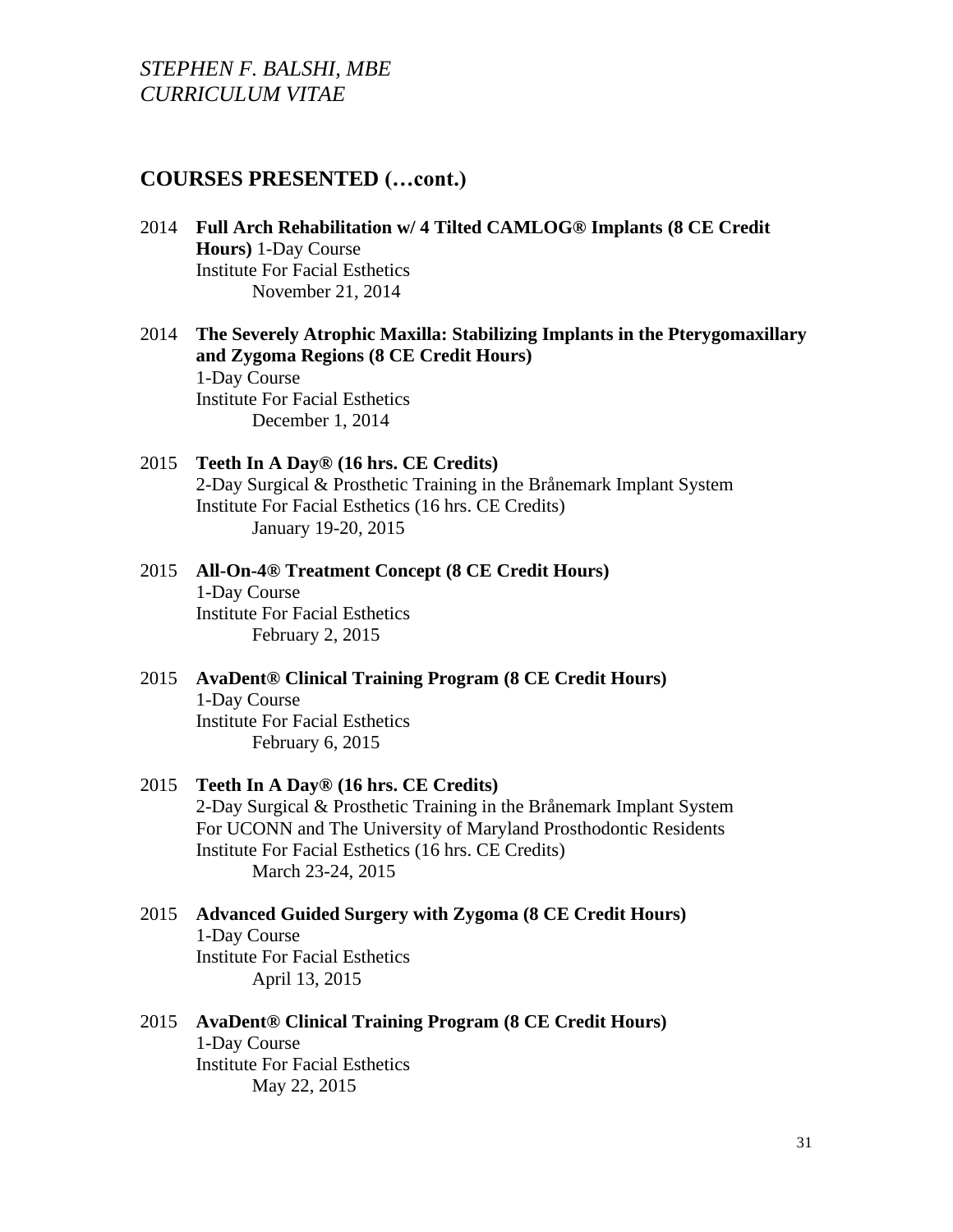## **COURSES PRESENTED (…cont.)**

- 2015 **All-On-4® Treatment Concept (8 CE Credit Hours)** 1-Day Course Institute For Facial Esthetics June 1, 2015
- 2015 **AvaDent® Clinical Training Program (8 CE Credit Hours)** 1-Day Course Institute For Facial Esthetics August 14, 2015
- 2015 **AvaDent® Hybrid Course** 1-Day Course Milident Dental Laboratory, Ottawa, Canada September 11, 2015
- 2015 **All-On-4® Treatment Concept (8 CE Credit Hours)** 1-Day Course Institute For Facial Esthetics October 5, 2015
- 2015 **AvaDent® Clinical Training Program (8 CE Credit Hours)** 1-Day Course Institute For Facial Esthetics October 9, 2015
- 2015 **Advanced Guided Surgery with Zygoma (8 CE Credit Hours) 1-Day Course**  Institute For Facial Esthetics November 9, 2015
- 2015 **AvaDent® Clinical Training Program (8 CE Credit Hours)** 1-Day Course Institute For Facial Esthetics November 13, 2015
- 2015 **Full Arch Rehabilitation w/ 4 Tilted CAMLOG Implants (8 CE Credit Hours) 1-Day Course** Institute For Facial Esthetics November 20, 2015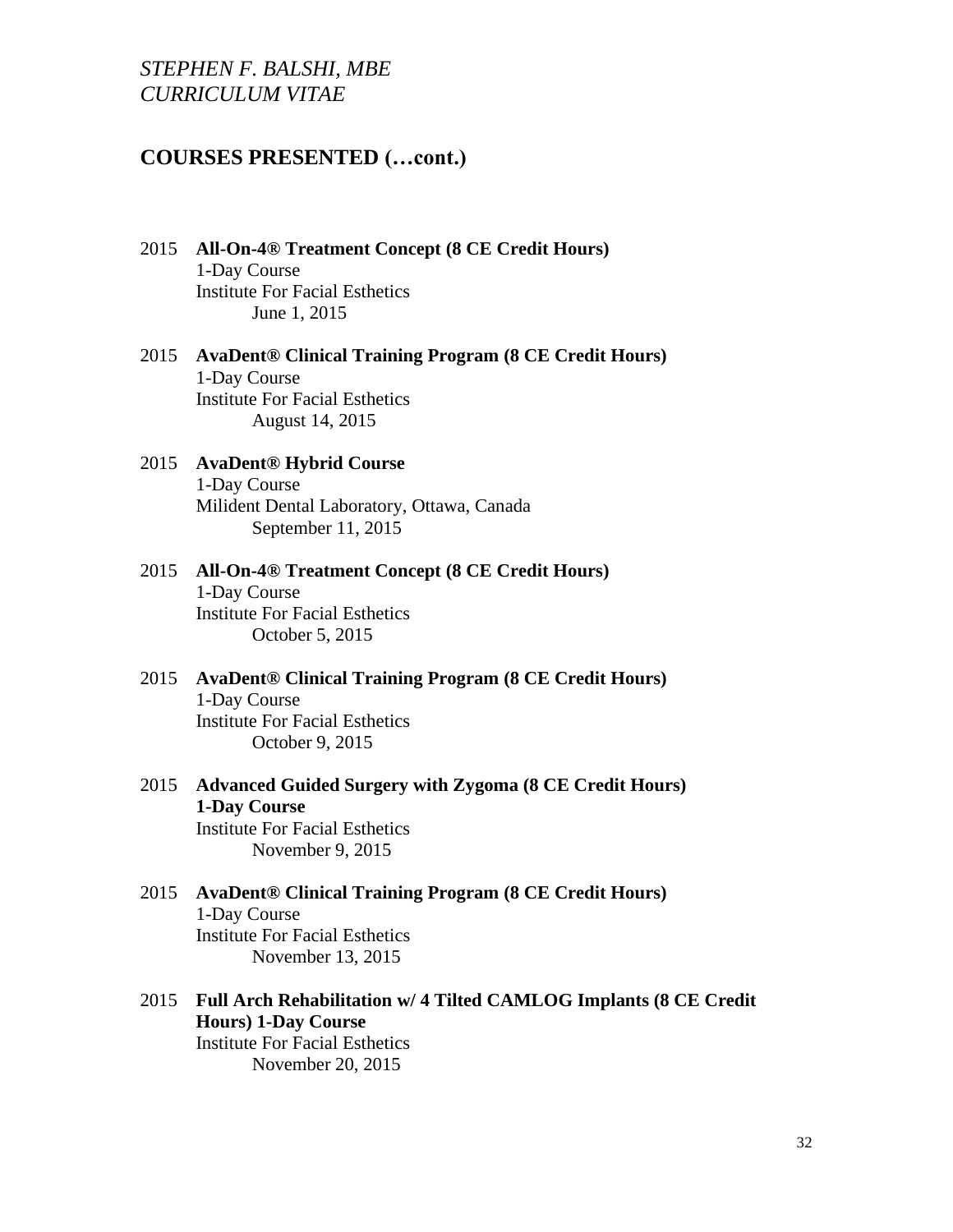# **COURSES PRESENTED (…cont.)**

- 2016 **Teeth In A Day® (16 hrs. CE Credits)** 2-Day Surgical & Prosthetic Training in the Brånemark Implant System Institute For Facial Esthetics (16 hrs. CE Credits) January 18-19, 2016
- 2016 **AvaDent® Clinical Training Program (8 CE Credit Hours)** 1-Day Course Institute For Facial Esthetics February 5, 2016
- 2016 **AvaDent® Clinical Training Program (8 CE Credit Hours)** 1-Day Course Institute For Facial Esthetics April 29, 2016
- 2016 **The Severely Atrophic Maxilla: Stabilizing Implants in the Pterygomaxillary and Zygoma Regions (8 CE Credit Hours)**

1-Day Course Institute For Facial Esthetics May 16, 2016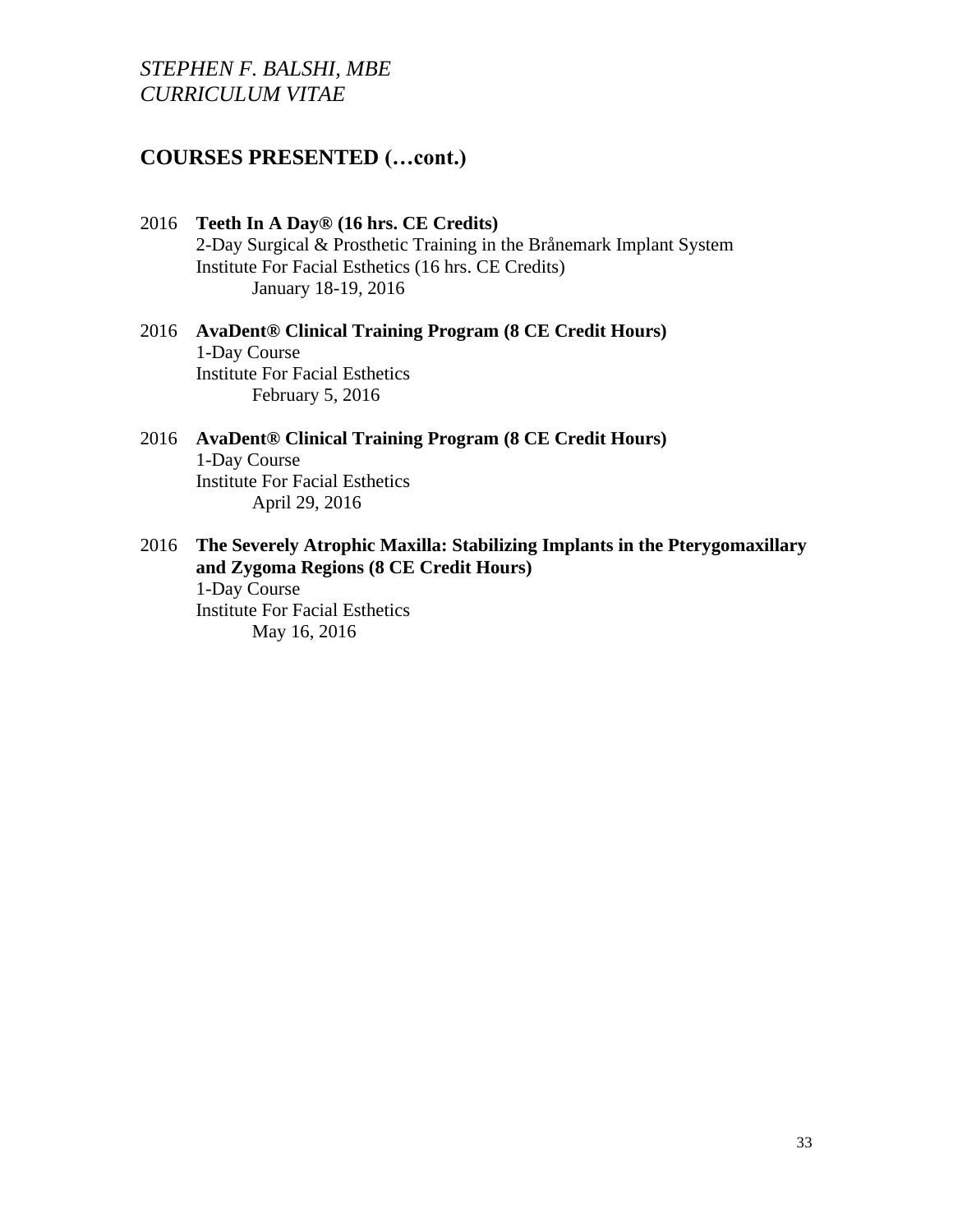# **LECTURES PRESENTED**

### **Academy of Osseointegration 20th Annual Meeting**

A Prospective Study of Immediate Functional Loading, Following the TEETH IN A DAY™ Protocol, in 55 Consecutive Edentulous Maxillas Orlando, FL March 11,2005

### **Engle Periodontal & Implant Dentistry (5 CE credit hours)**

Dental Implant Concepts of TEETH IN AN HOUR™ Naples, FL July 22, 2005

### **Nobel Biocare (2 CE credit hours)**

NobelGuide™ Powered by Procera Philadelphia, PA October 6, 2005

### **Tufts University Dental School**

Placement of Zygoma Implants Boston, MA November 18, 2005

### **Georgia Section of the ACP**

NobelGuide™ /TEETH IN AN HOUR™ Atlanta, GA May 5, 2006

### **Long Island Jewish Medical Center**

NobelGuide™ Concept Overview NobelBiocare Training Institute, Mahwah, NJ May 11, 2006

#### **American College of Prosthodontists Annual Session**

Guided Prosthodontics: Engineering the Substructure for the Perfect Smile Miami, FL November 2, 2006

### **Stephen Weisglass Study Club**

NobelGuide<sup>™</sup>: The Engineering of a Smile through Medical Imaging, CAD/CAM Technology and the Internet Great Neck, NY November 7, 2006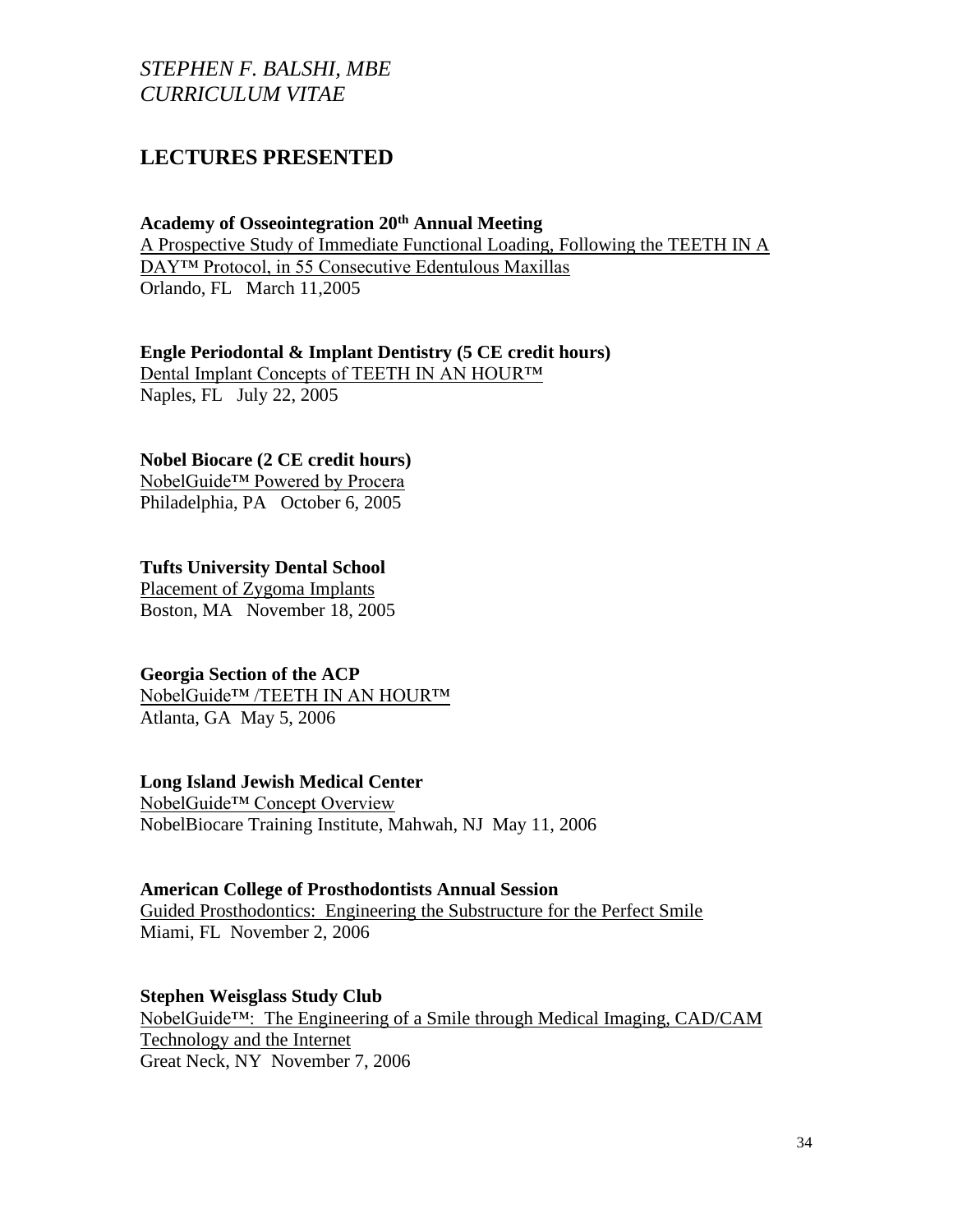## **LECTURES PRESENTED (…cont.)**

### **American Prosthodontic Society 79th Annual Meeting**

Computer Guided Implants for Immediate Functional Loading San Antonio, TX February 22, 2007

### **New Frontier Study Club**

The Engineering of a Smile through Medical Imaging, CAD/CAM Technology and the Internet Melville, NY March 26, 2007

### **23rd Southern Biomedical Engineering Conference**

Surgical Planning and Prosthesis Construction using Computed Tomography, CAD/CAM Technology, and the Internet for Immediate Function of Dental Implants Washington, DC April 14, 2007

### **Nobel Biocare World Conference**

"Bring Your Own Case" One-on-One Training Sessions Las Vegas, NV May 20-24, 2007

#### **Pennsylvania Prosthodontic Association 2007 Annual Meeting**

Immediate Loading and the Nobel Guide Protocol: The Bioengineering Behind a Prosthetic Case State College, PA June 2, 2007

### **Heartland Dental Care**

Teeth In A Day and Teeth In An Hour Effingham, IL August 17-18, 2007

#### **American Academy of Implant Dentistry Lancaster Chapter**

Immediate Loading and the Nobel Guide Protocol: The Bioengineering Behind a Prosthetic Case Lancaster, PA September 14, 2007

### **American Academy of Maxillofacial Prosthetics**

Guided Zygoma Implants Nashville, TN October 28, 2008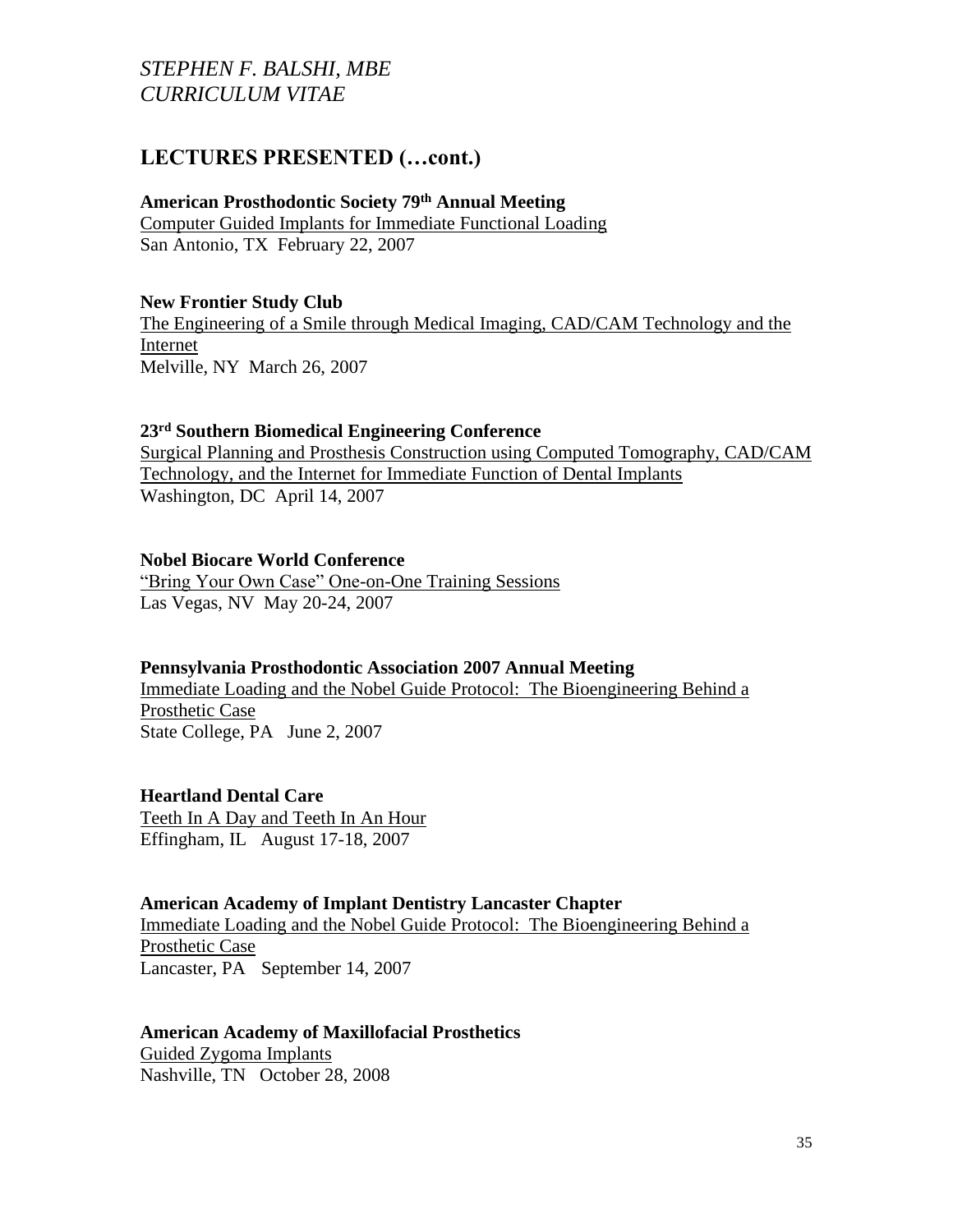## **LECTURES PRESENTED (…cont.)**

#### **American Academy of Implant Dentistry 2008 Annual Session**

The Engineering and Laboratory Fabrication of a Smile Utilizing CAD/CAM Technology San Diego, CA October 30, 2008

#### **Brevard County Dental Society**

Immediate Loading of Dental Implants Using the Teeth in a Day and Teeth in an Hour Protocols Melbourne, FL January 16, 2009

#### **Implant Society of Northern Virginia**

No Bone Solution™ with Teeth In A Day<sup>®</sup> Burke, VA October 8, 2009

#### **Chesapeake Implant Study Group**

Teeth In A Day® for the Severely Atrophic Maxilla with Procera Technology Without Bone Grafting Annapolis, MD November 12, 2009

### **Warren Oral Surgery Study Club**

All-on-4 Surgical and Prosthetic Treatment Options Warren, NJ September 23, 2010

#### **American Academy of Implant Dentistry**

Computer-Guided Implant Placement for the Severely Atrophic Maxilla Boston, MA October 21, 2010

#### **Harvard School of Dental Medicine**

Immediate Loading and Prosthesis Fabrication Following the Teeth in a Day and CM Prosthetics Protocols Boston, MA October 22, 2010

### **Computer Aided Implantology Academy 5th Annual Congress**

Computer Guided Implant Placement for the Severely Atrophic Maxilla New York, NY November 20, 2010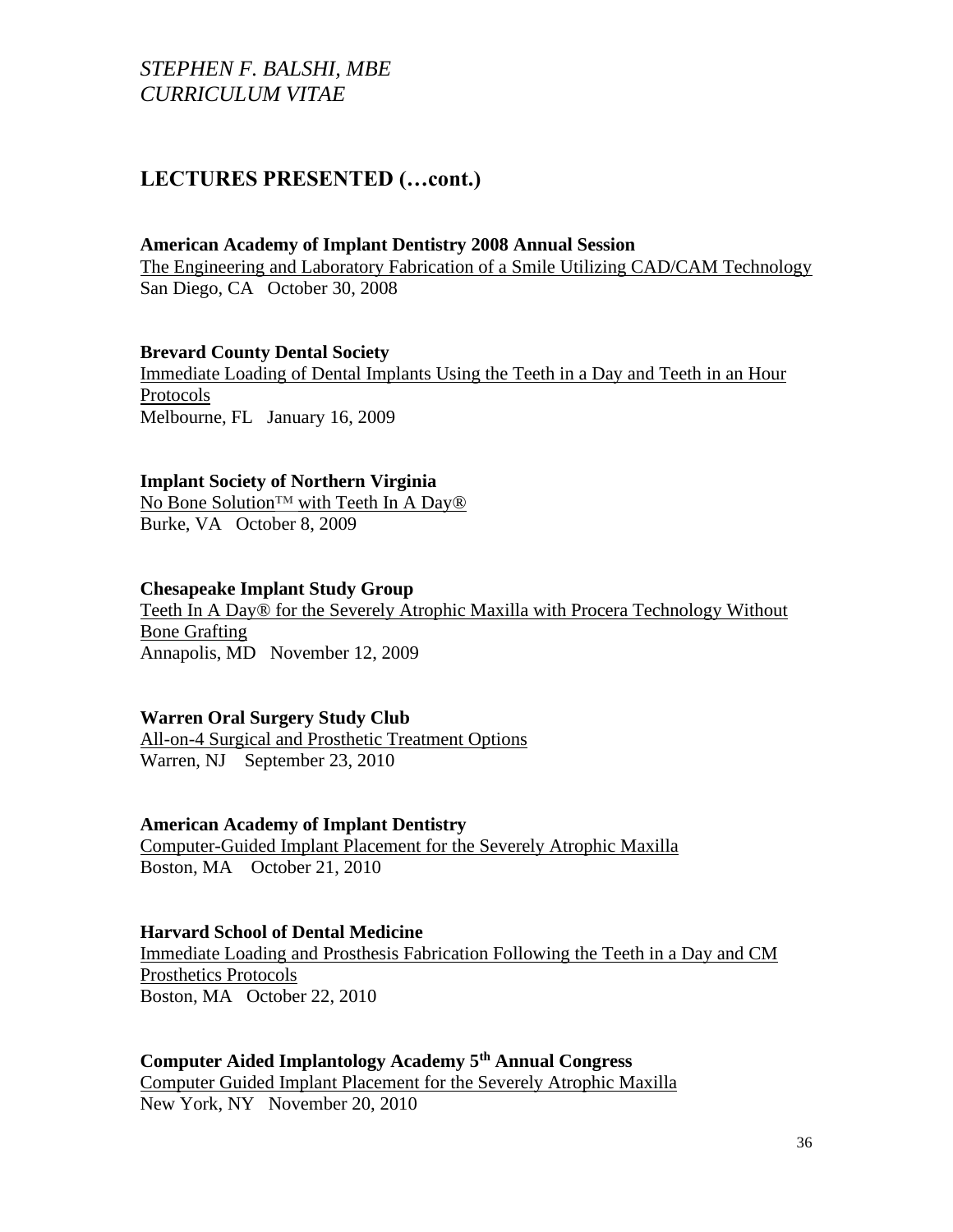# **LECTURES PRESENTED (…cont.)**

**Study Club – Dr. Kozlovsky** All-on-4 Surgical and Prosthetic Treatment Options Marlboro, NJ February 23, 2011

**Study Club – Dr. Bradley** All-on-4 Surgical and Prosthetic Treatment Options Princeton Junction, NJ March 29, 2011

#### **Sailfish Study Club**

Implant Prosthodontics: Evolution of Protocols Port St. Lucie, FL May 20, 2011

#### **ICOI Summer Implant Symposium**

No BoneZ Protocol: Immediate Function in the Atrophic Maxilla Chicago, IL August 19, 2011

#### **University of Maryland School of Dentistry**

Implant Prosthodontics: Evolution of Protocols Baltimore, MD October 1, 2011

### **AAID 2011 Annual Meeting**

NobelClinician™ Lecture and Hands-On Workshop Las Vegas, NV October 20-21, 2011

#### **The Joseph E. Ewing Dental Study Group**

Tilting Implants: A Biomechanical Advantage or Disadvantage? Lederach, PA November 9, 2011

### **Bear Brook Study Club**

Implant Supported Prostheses Livingston, NJ December 14, 2011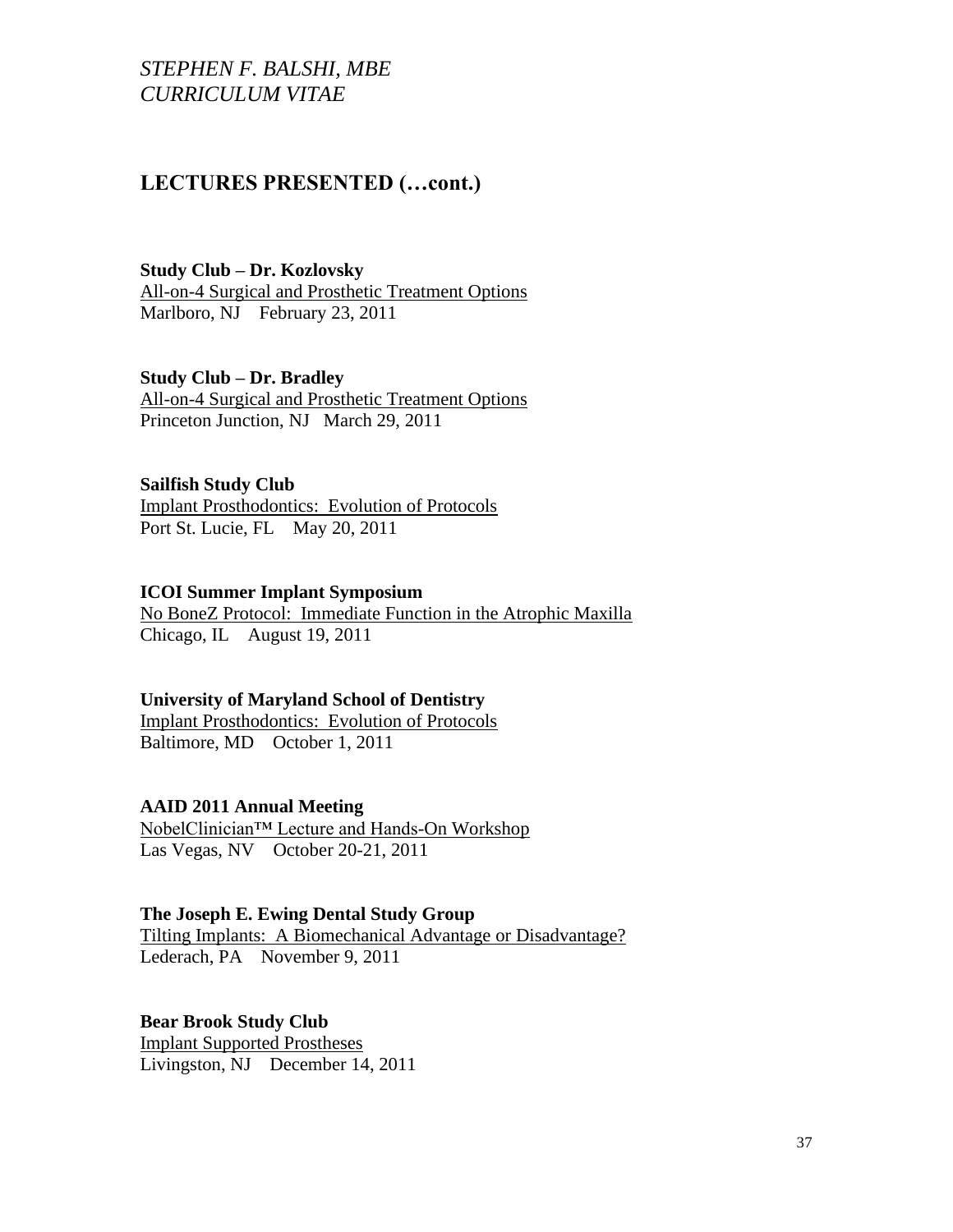# **LECTURES PRESENTED (…cont.)**

#### **UMDNJ-New Jersey Dental School**

The Use of CAD/CAM in Implant Restoration Newark, NJ May 18, 2012

### **Loma Linda University**

Immediate Loading and Zygoma / Tilted Implants and the Application of CAD CAM in Your Surgical and Prosthodontic Planning Loma Linda, CA August 10, 2012

### **Brandywine Study Club, Wilmington, DE**

The Zygomatic or Pterygoid Implant: Guided and Unguided Strategies Wilmington, DE December 6, 2012

### **AAID Northeast & Southern Districts Meeting**

Using Remote Implant Anchorage to Restore the Severely Atrophic Maxilla Philadelphia, PA April 26, 2013

### **Nobel Biocare Global Symposium 2013**

Master the All-On-4 Treatment Concept in a Team Approach New York, NY June 20 & 22, 2013 *All-On-4 Treatment Concept – Surgical Part* New York, NY June 22, 2013 All-On-4 Treatment Concept – Restorative Part New York, NY June 22, 2013

### **Loma Linda University**

Immediate Loading and Zygoma / Tilted Implants and the Application of CAD CAM in Your Surgical and Prosthodontic Planning 16 CE Loma Linda, CA August 9, 2013

### **IN 2013 Latin American Osseo Congress**

No Bone solution for immediate function of the severely atrophic jaws Sao Paulo, Brazil September 27, 2013

### **AAID 2013 Annual Meeting**

Teeth In A Day® "Live" Surgery Broadcast from The Institute For Facial Esthetics Phoenix, AZ October 25, 2013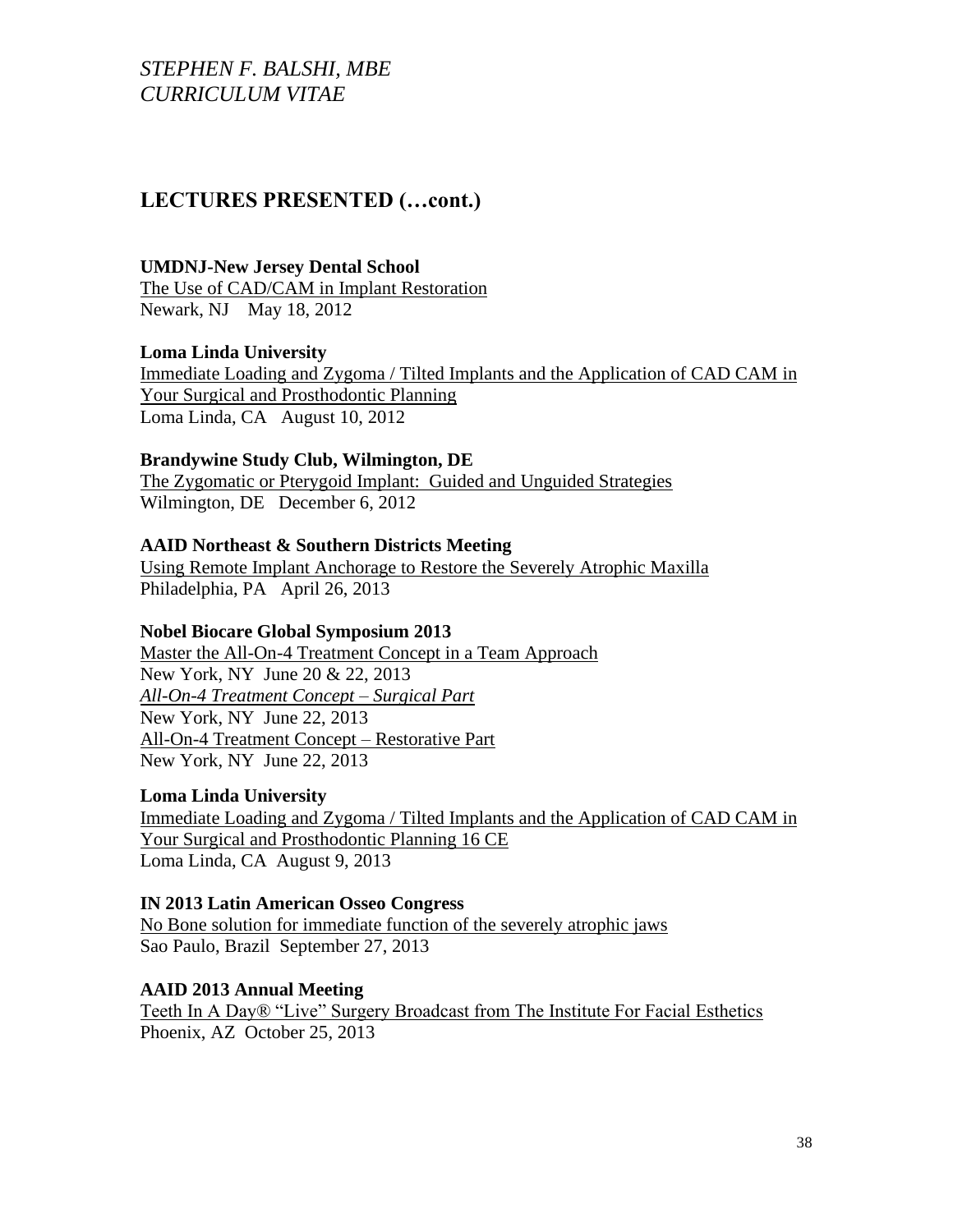## **LECTURES PRESENTED (…cont.)**

#### **North Carolina Section of ACP Annual Meeting**

No Bone solution for immediate function of the severely atrophic jaws Cary, NC January, 24, 2014

### **Loma Linda University**

Immediate Loading and Zygoma / Tilted Implants and the Application of CAD CAM in Your Surgical and Prosthodontic Planning Loma Linda, CA August 8, 2014

#### **Maryland Section of ACP Annual Meeting**

Digital Workflow to Produce the Monolithic Resin Implant-Supported Prosthesis Columbia, MD September 25, 2014

### **Walter Reed National Military Medical Center**

Advanced Treatment Concepts for the Edentulous Arch Bethesda, MD September 26, 2014

### **44th Annual Session of ACP**

Prosthetically Driven Protocols for the Treatment of the Edentulous Patient New Orleans, LA November 8, 2014

### **44th Annual Session of ACP**

What does a gun, malignant tissue and hyena have in common? New Orleans, LA November 8, 2014

### **LMT Lab Day 2015**

The Retread - Evidence Based Evolution from Traditional Laboratory Processes to Digital Procedures, and How to Make it an Efficient Profit Center in Your Lab's Business Model Chicago, IL February 27, 2015

### **LMT Lab Day 2015**

The Retread - Evidence Based Evolution from Traditional Laboratory Processes to Digital Procedures, and How to Make it an Efficient Profit Center in Your Lab's Business Model Chicago, IL February 28, 2015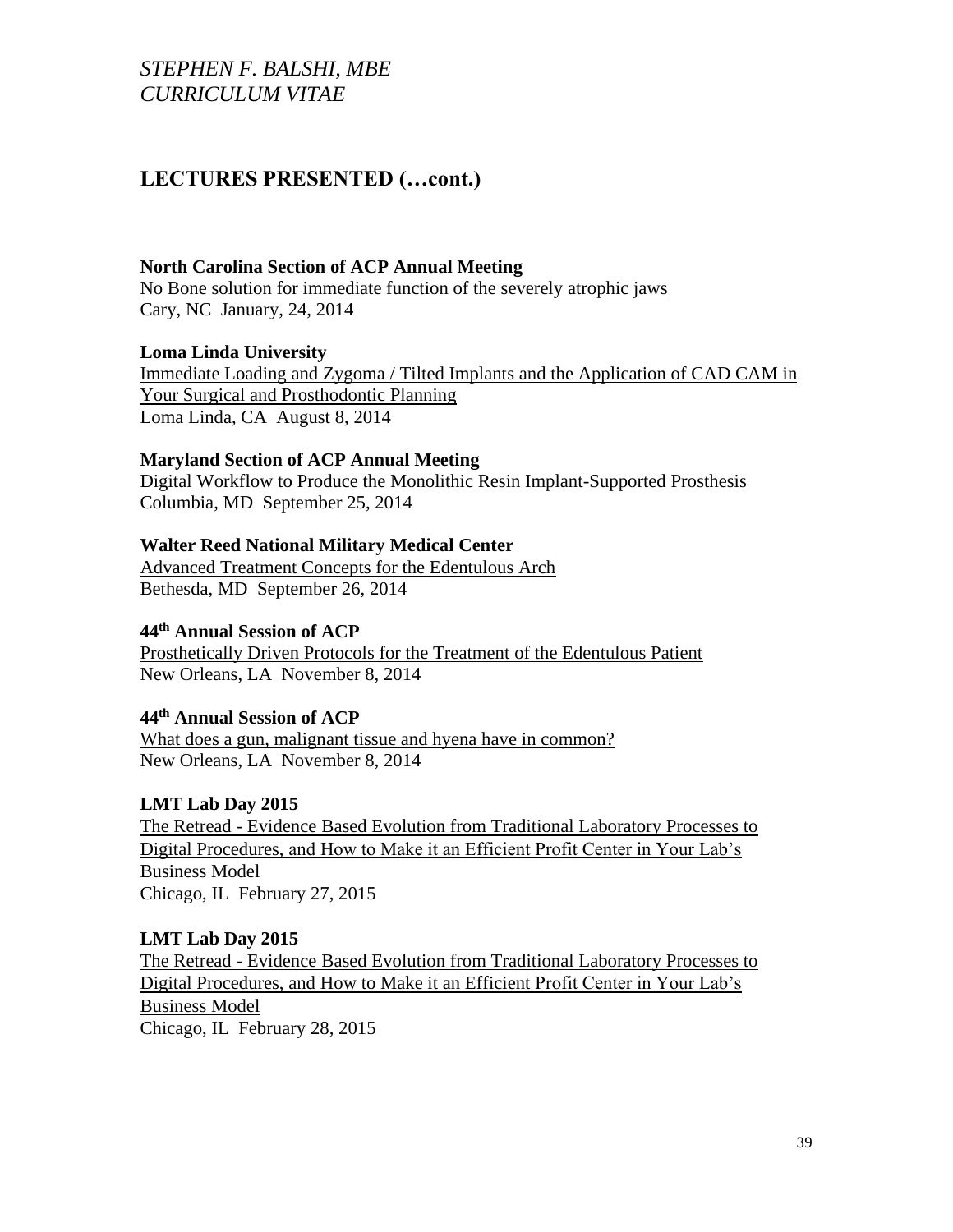# **LECTURES PRESENTED (…cont.)**

### **University of Pennsylvania Advanced Restorative Dentistry**

Restorative Options for the Edentulous Patient Using Monolithic Acrylic Resin Prostheses Philadelphia, PA April 8, 2015

### **Loma Linda University**

Immediate Loading and Zygoma / Tilted Implants and the Application of CAD CAM in Your Surgical and Prosthodontic Planning Loma Linda, CA August 7, 2015

### **Nobel Biocare Symposium & 1st International Zygoma Summit**

Advanced Laboratory Protocols for the Immediate-Loading Treatment of Edentulous Patients Las Vegas, NV September 18, 2015 Prosthetically Driven Zygomatic Implant Treatment – What Works and What Doesn't Las Vegas, NV September 20, 2015

#### **Bear Brook Study Club**

Digital Dentures and Hybrid Prostheses Livingston, NJ November 18, 2015

### **Jamaica Hospital Medical Center**

Digital Dentures and Hybrid Prostheses Jamaica, NY December 15, 2015

### **Chesapeake Implant Study Club**

AvaDent® Technology Annapolis, MD January 14, 2016

### **LMT Lab Day 2016**

Why Retreading Hybrids Require a New Business Model for the Dental Lab Chicago, IL February 26, 2016

**LMT Lab Day 2016**

Why Retreading Hybrids Require a New Business Model for the Dental Lab Chicago, IL February 27, 2016

### **Rutgers SDM and The American Academy of Implant Dentistry MaxiCourse**

Teeth In A Day® with No BoneZ Solution™ for the Severely Atrophic Jaw Newark, NJ April 1, 2016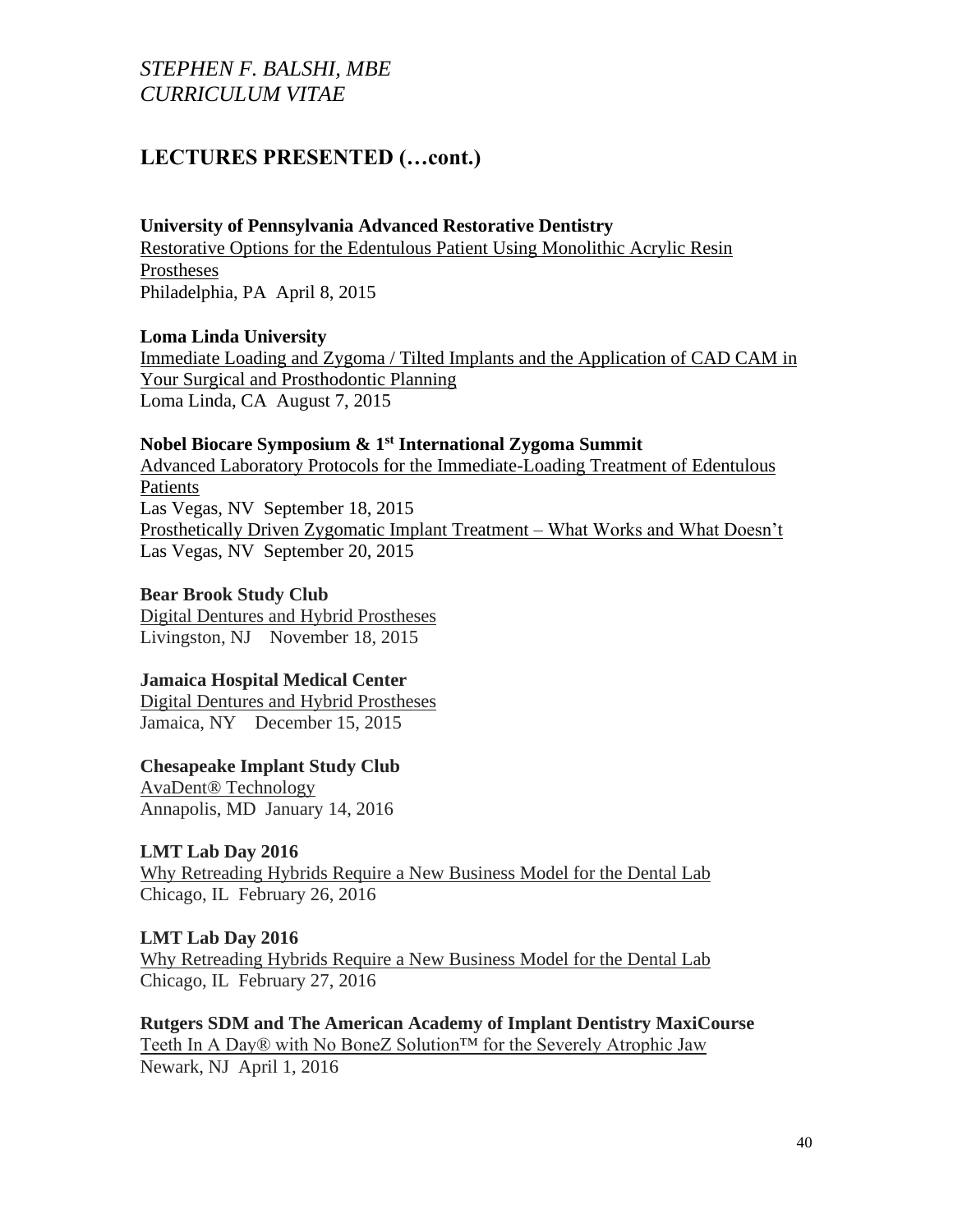### **46th Annual Session of the ACP October 5-8, 2016**

The Retread: Retrospective Analysis of 205 Implant-Supported Fixed Prostheses San Diego, CA October 7, 2016

### **Penn Medicine University of Pennsylvania Health System**

Treating the Severely Atrophic Maxilla Philadelphia, PA October 20, 2016

### **LMT Lab Day 2017**

The AvaDent® Retread and Accelerset as Profitable Opportunities in Your Removable Dental Laboratory Chicago, IL February 24, 2017

### **LMT Lab Day 2017**

The AvaDent® Retread and Accelerset as Profitable Opportunities in Your Removable Dental Laboratory Chicago, IL February 25, 2017

### **Rutgers School of Dental Medicine**

Digital Workflow to Produce the Monolithic Resin Implant-Supported Prosthesis Newark, NJ March 27, 2017

### **Dentsply Sirona Sales and Marketing Meeting**

Digital Dentures Changed My Life York, PA August 1, 2017

#### **66th Annual Session of the American Academy of Implant Dentistry**

Digital Fabrication of Implant Prosthetics for the Edentulous Patient San Digeo, CA October 13, 2017

**Inside Dental Technology (IDT) 1st Digital Denture Symposium**

Making the Move to Digital Dentures is a No-Brainer: Do It! Baltimore, MD October 29, 2017

**47th Annual Session of the American College of Prosthodontists** No Bone Solution for Mandibular Atrophy San Francisco, CA November 2, 2017

#### **Nova Southeastern CDM and The AAID MaxiCourse**

Principles of Computer Guided Surgery for Diagnosis of Implant Sites Fort Lauderdale, FL November 10, 2017

### **University of Connecticut School of Dental Medicine**

History of Teeth in a Day and Immediate Loading Farmington, CT November 17, 2017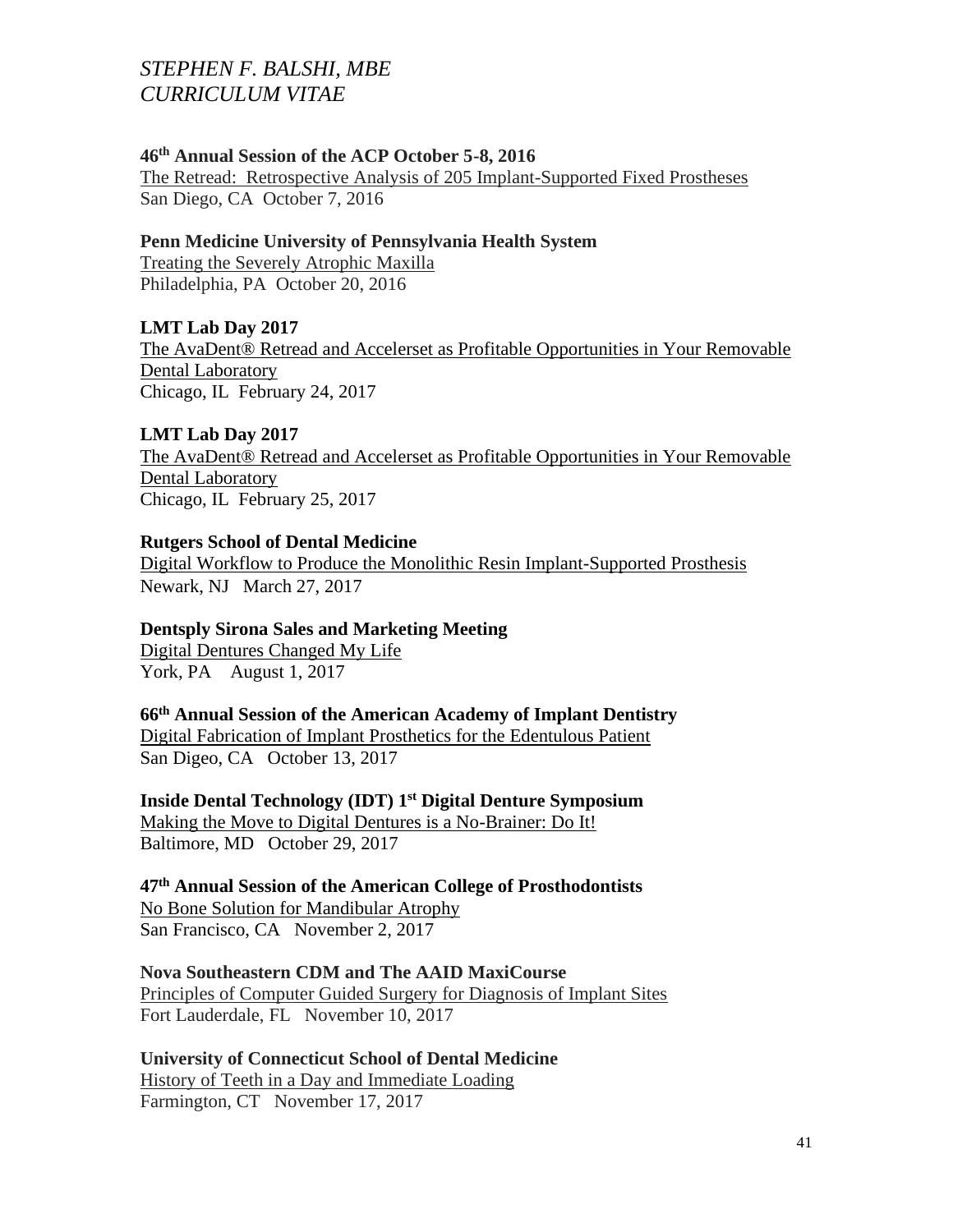#### **Greater New York Dental Meeting**

Panel Discussion on Digital Dentures November 27, 2017

### **Removables Revolution**

Demonstration of the Digital Denture Workflow Miami, FL February 9, 2018

### **American College of Prosthodontists Digital Dentistry Symposium**

Demonstration of the Digital Denture Workflow Chicago, IL February 20, 2018

#### **American College of Prosthodontists Digital Dentistry Symposium**

Digital Provisional Workflows and Full-Mouth Prosthodontic Rehabilitation: Laboratory Integration Chicago, IL February 20, 2018

#### **Cal-Lab Annual Session**

Digital Dentures Have Arrived! Chicago, IL February 22, 2018

### **90th American Prosthodontic Society Annual Session**

Evolution of Zygomatic and Pterygomaxillary Implants Chicago, IL February 22, 2018

#### **LMT Lab Day 2018**

The Accelerset Prosthesis: The First Unit-Built Implant-Supported Prosthesis Chicago, IL February 23, 2018

### **LMT Lab Day 2018**

The Accelerset Prosthesis: The First Unit-Built Implant-Supported Prosthesis Chicago, IL February 24, 2018

### **LMT Lab Day 2018**

Digital Dentures Changed My Lab Chicago, IL February 24, 2018

## **Nova Southeastern CDM and The AAID MaxiCourse**

Advanced Implant Prosthodontics Fort Lauderdale, FL April 7, 2018

### **1 st Dentsply Sirona GLEN Meeting**

Digital Denture Discussion Panel Frankfurt, Germany July 11, 2018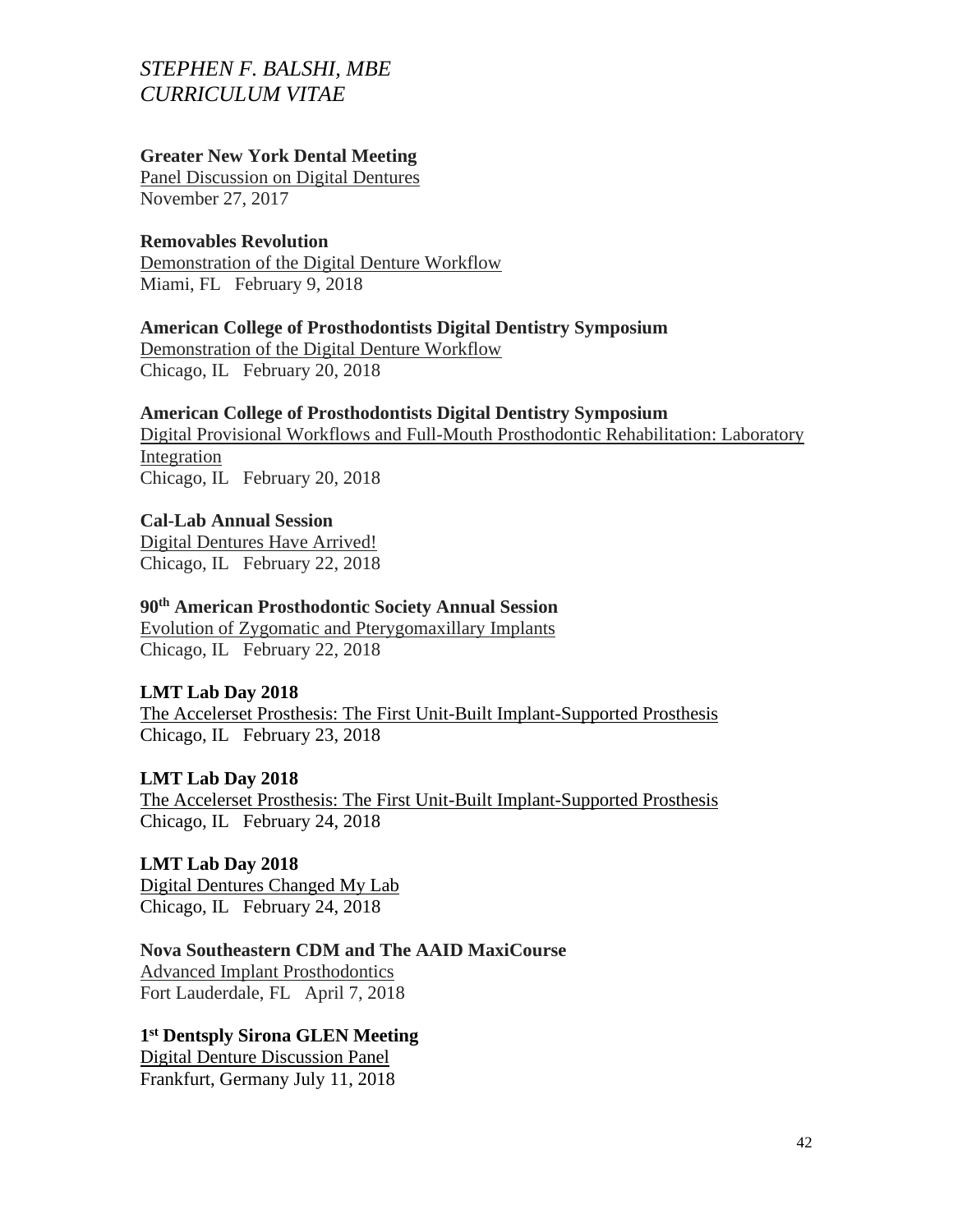#### **Cerec Seminars**

Digital Dentures Changed My Lab Tampa, FL July 19, 2018

#### **Inside Dental Technology (IDT) 2nd Digital Denture Symposium**

The Digital Denture Workflow Automates Sophisticated Implant-Supported Prostheses Phoenix, AZ September 28, 2018

### **Nova Southeastern CDM and The AAID MaxiCourse**

Principles of Computer Guided Surgery for Diagnosis of Implant Sites Fort Lauderdale, FL November 16, 2018

#### **McCawley Center for Laser Periodontics and Implants Study Club**

Technician and Doctor Communication Drives Successful Outcomes Using Virtual Implant Planning and Digital Denture Technology Fort Lauderdale, FL April 11, 2019

#### **Bentz Dental Implant Study Club**

Joining the Digital Dental Revolution East Norriton, PA May 2, 2019

#### **Nova Southeastern CDM and The AAID MaxiCourse**

Advanced Implant Prosthodontics Fort Lauderdale, FL May 17-18, 2019

### **Pennsylvania Prosthodontics Association**

Using Digital Denture Technology for Much More Than Just Dentures State College, PA May 31, 2019

## **Inside Dental Technology (IDT) 3rd Digital Denture Symposium**

The Denture That Is Your Surgical Guide Atlanta, GA September 28, 2019

#### **Miami Study Club Dr. Nico**

Using Digital Denture Technology for Much More Than Just Dentures Aventura, FL October 4, 2019

#### **49th Annual Session of the American College of Prosthodontics**

AvaDent Corporate Symposium Miami Beach, FL November 2, 2019

### **105th Annual Session of the American Academy of Periodontology** Restorative Needs and Options the Periodontist Needs to Know Chicago, IL November 3, 2019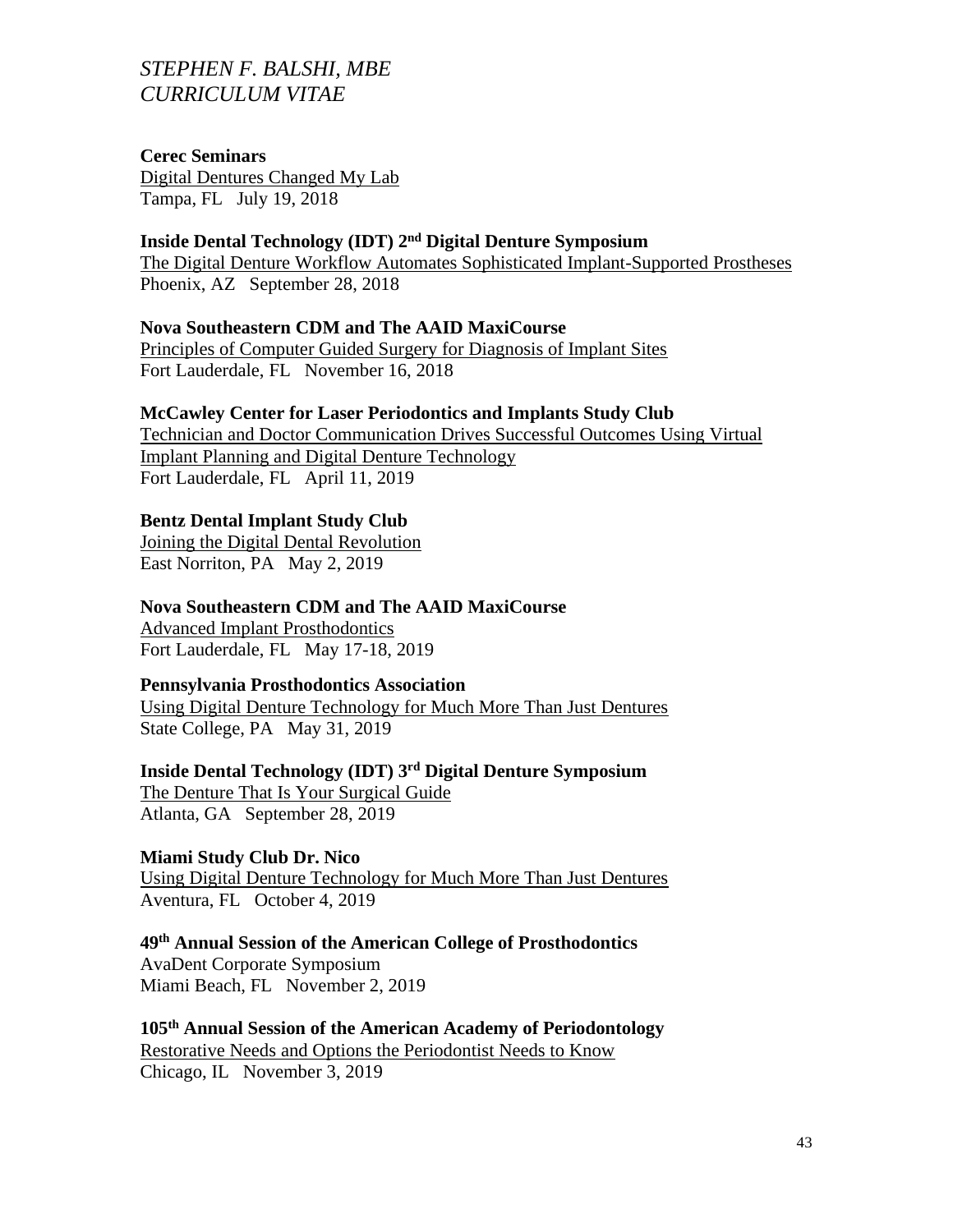## **The Annual Howard A. Zucker Lecture at Christiana Care Grand Rounds**

Using Digital Denture Technology for Much More Than Just Dentures Wilmington, DE November 13, 2019

### **AvaDent Hybrid Course**

Using Digital Denture Technology for Much More Than Just Dentures Nashville, TN March 7, 2020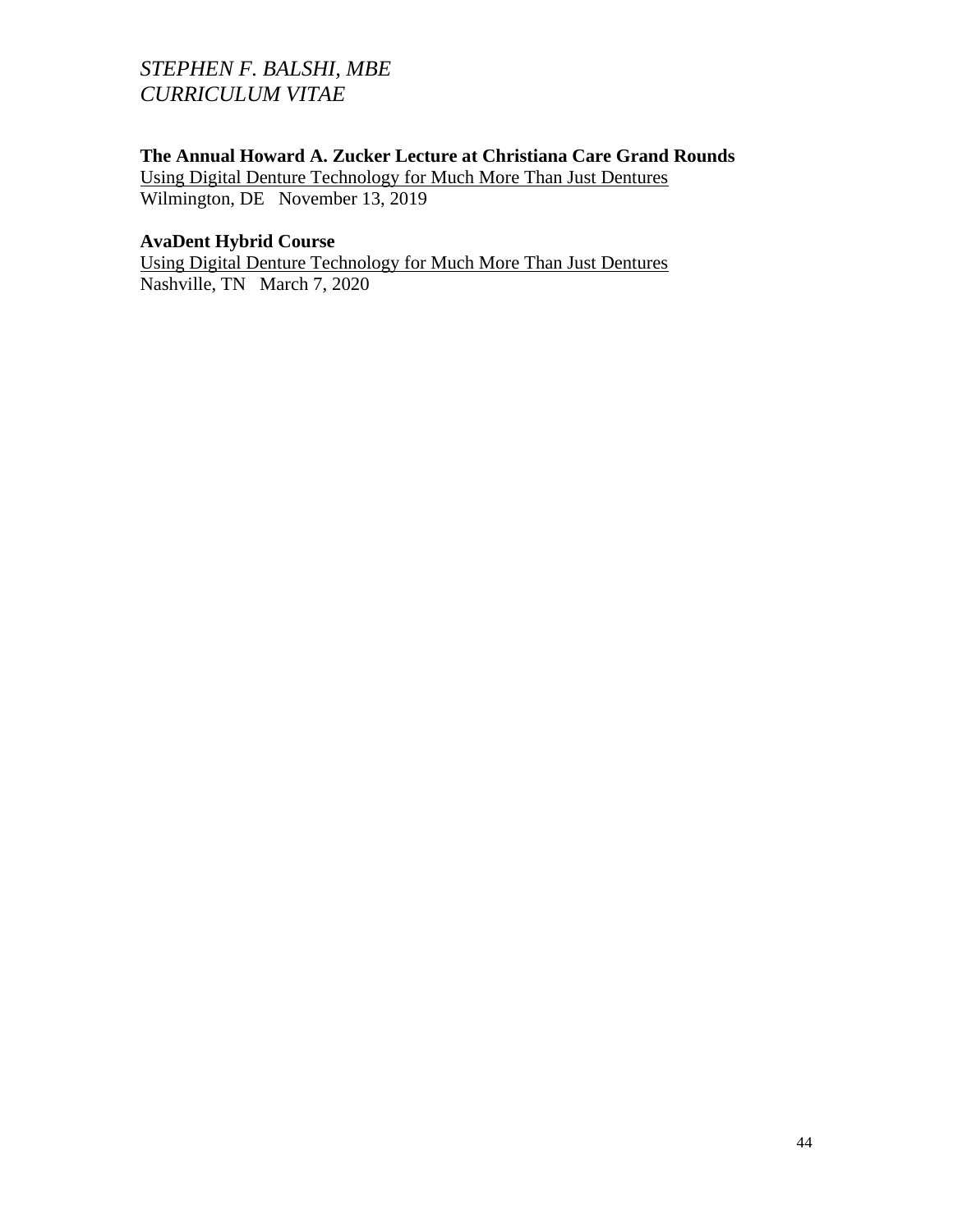# **WEBINARS HOSTED:**

### **CDE World – Aegis Communications**

Digital Dentures Changed My Lab Broadcasted From: Fort Washington, PA October 19, 2017

### **Academy of Osseointegration**

Reconstruction of the Atrophic Maxilla with Zygomatic Implants Broadcasted From: Nova Southeastern University Dental School, Fort Lauderdale, FL November 9, 2017

### **Global Dental Science, LLC Staff Training**

Hybrid Workflow from Lab to Doctor Broadcasted from: Fort Washington, PA November 12, 2019

### **X-Nav Technologies**

The Ultimate Conversion Denture for Dynamic Navigation Broadcasted from: Fort Washington, PA April 28, 2020